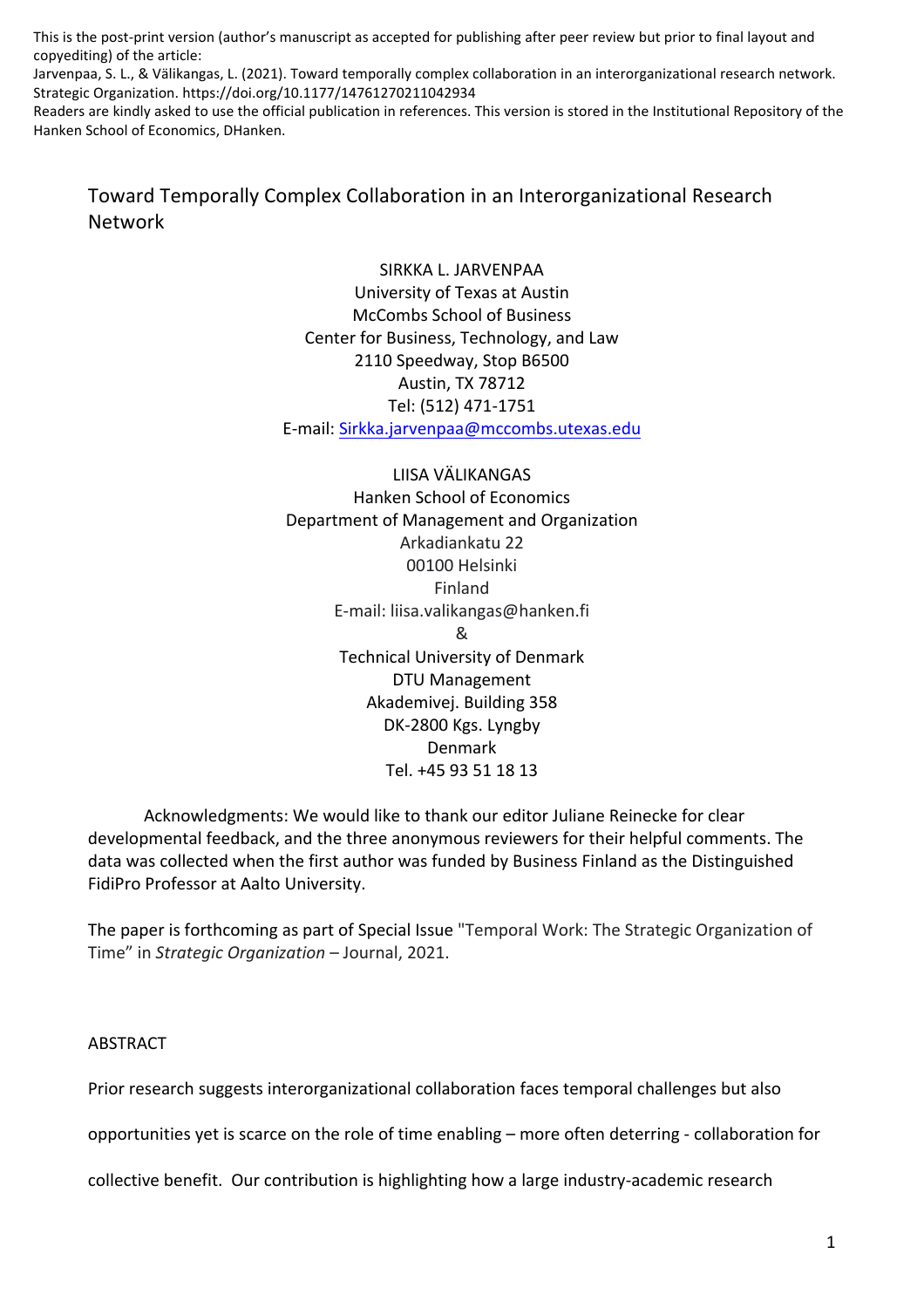network developed temporally complex collaboration through varying temporal rules and relationships. The three network-developed collaborative repertoires, with their particular temporal rules and relationships, complemented the externally imposed calendar repertoire: (1) sprint repertoire, following a familiar agile method for joint research, (2) narrative time repertoire, enabling sharing research results across various events at the program level, and (3) "right" time repertoire that turned research results into action in emerging business ecosystems. With these collaborative repertoires, both the temporal diversities of home organizations and the asynchronies of the network activities were resolved for collective benefit. We contribute to the intersection of the literatures on interorganizational networks and temporality as befitting collaboration.

## **Introduction**

Interorganizational networks take many forms, including large-scale, cross-sector research programs that bring together participants both from industry and from academic organizations (Gulati et al., 2012; Koschmann et al., 2011; Powell et al., 1996; 2005; Provan et al., 2007). These networks are formed for their collective potential beyond what any one participating organization would achieve on its own. Such interorganizational networks manifest diversity in ideals, interests, and orientations (e.g., Bonneau, 2007; Hagedoorn et al., 2000; Mannak et al., 2019). Beck and Plowman's (2014: 1235) definition points to the challenges of heterogeneous networks: "a cooperative, interactive process in which participants from different [home] organizations, relying neither on markets nor legal hierarchy mechanisms, develop shared rules, norms and structures to act and decide on issues related to a shared problem." Managing this diversity falls to the network participants and their actions when a network eschews organizational hierarchy and singular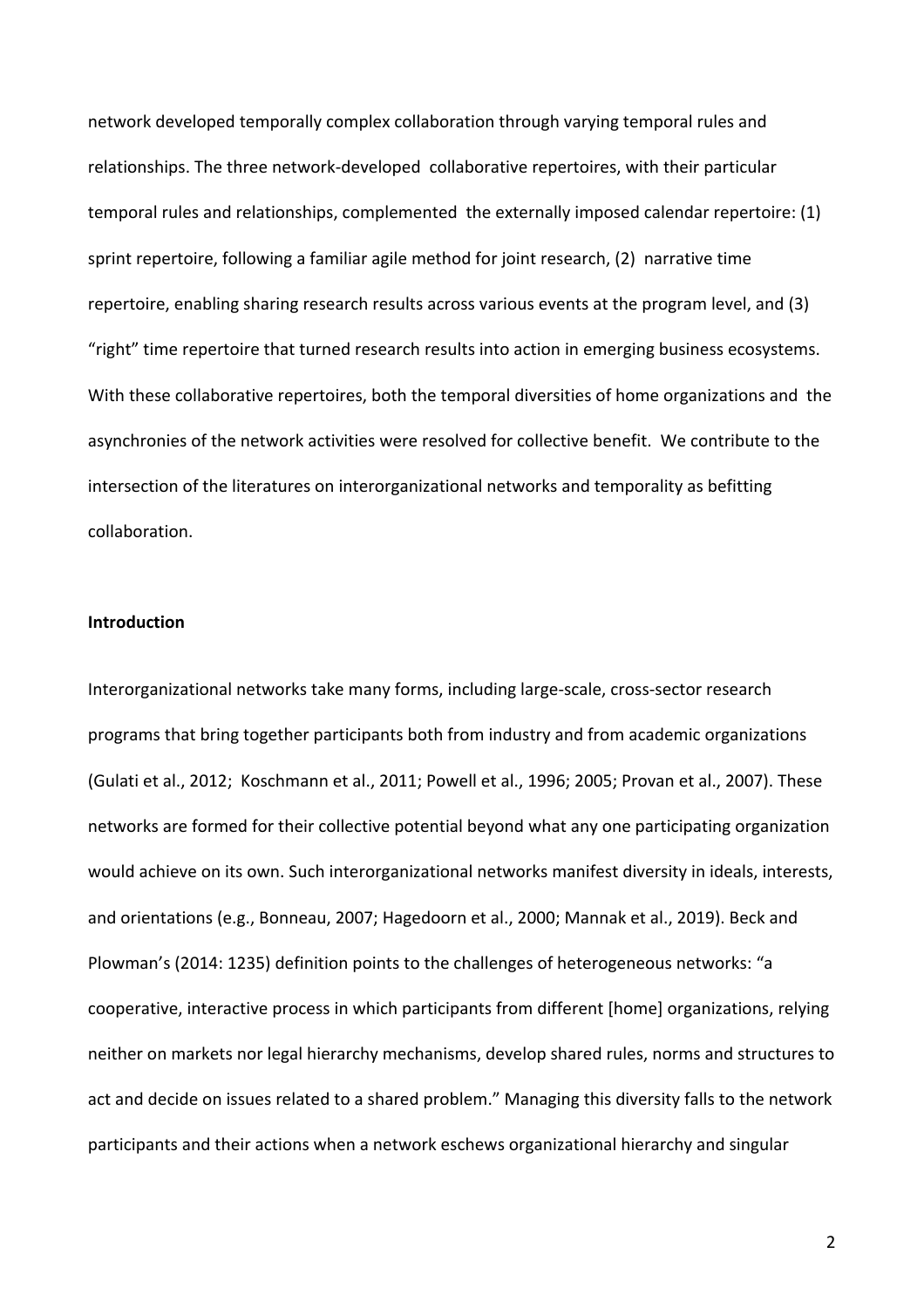authority (Reypens et al., 2020), including the roles of timekeeper or instructor. Temporal challenges, as well as opportunities, become particularly critical to realize network collaboration for collective potential (Provan et al., 2007); yet the management of these challenges and opportunities remains poorly understood in heterogeneous networks (Lumineau and Oliveira, 2018; Castañer and Oliveira, 2020).

Temporal challenges in network collaboration are initiated both by the home organizations and by the network collaboration activities. First, diversity in home organization temporal orientations create discrepancies as network participants try to collaborate (Reinecke and Ansari, 2015). These temporal orientations vary in the way the participants view the world, value different activities and outcomes, and have expected paces and rhythms (Zerubavel, 1981; Schriber and Gutek, 1987; Shipp and Jansen, 2021). The differences are exacerbated in cross-sector network collaboration. The academic participants may value learning events and preserving the past for the future, whereas the industrial participants value efficient task execution for outcomes in the present (Barbour et al., 2017). While industrial organizations may expect results from network collaborations in less than a year, universities or research institutes are inclined to sustain collaboration efforts for multiple years (Leven et al., 2014; Gustafsson and Jarvenpaa, 2018). These asynchronies prevent a "sense of concert of time" (Yakura, 2002; 958) and can hinder collaboration. Adding to temporal asynchronies is that some network activities oscillate according to the strategic interests of home organizations (Deken et al., 2018; Danner- Schröder, 2020).

Second, the network collaborative activities themselves pose varying demands for time (Dille et al., 2018; Reypens, 2020) that, if not met, can become a deterrent to network collaboration and collective benefits. In networks for innovation, joint activities include visioning, task execution,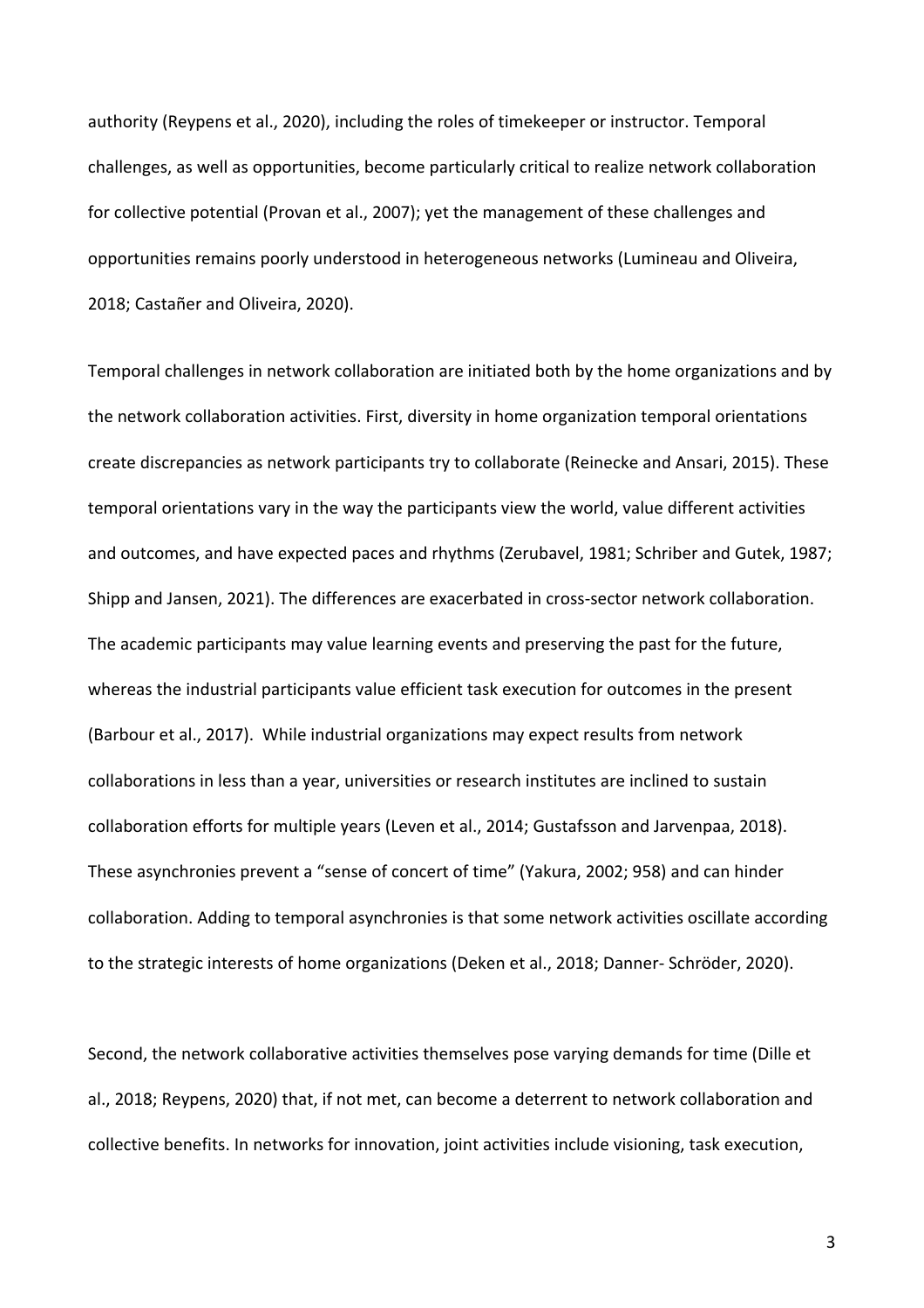learning, and value creation (Browning et al., 1995; Kaplan and Orlikowski, 2013) – not just with their own clock and subjective times (Yakura, 2002; Orlikowski and Yates, 2002), but with different temporal orientations toward past, present, and future (Ofori-Dankwa and Julian, 2001). As the network engages in collaboration, the various activities may coincide – for example, execution taking place along with learning (Beck and Plowman, 2014); this correspondence complicates temporal orientation at the network level (Deken et al., 2018) as these activities require coordination and integration.

Amidst such temporal complexity, how can network stakeholders prevent collaboration from stalling and potential benefits from dwindling (Provan et al., 2007)? The literature on time acknowledges the benefits of complexity, including "different combinations and patterns of time orientations emerging as time passes" (Ofori-Dankwa and Julian, 2001, p. 425). A related literature on sustaining innovation in organizations emphasizes complexity in combinations of practices, or *complexity arrangements*, to allow many events and activities simultaneously in response to the nonlinear character of innovation (Garud et al., 2011). In the single organization context, such complexity arrangements may involve relationships where senior management brings together experts from different units for new knowledge combinations. The authority structures can institute rules that help overcome differences in the temporal orientations of experts, including the resulting time lags and possible delays. In addition, independent of the interacting experts, organizations have structures (e.g., narratives) that can preserve intermediate outcomes for germination into the future when "…the time is right" (Garud et al., 2011: 757) for a particular innovation to materialize.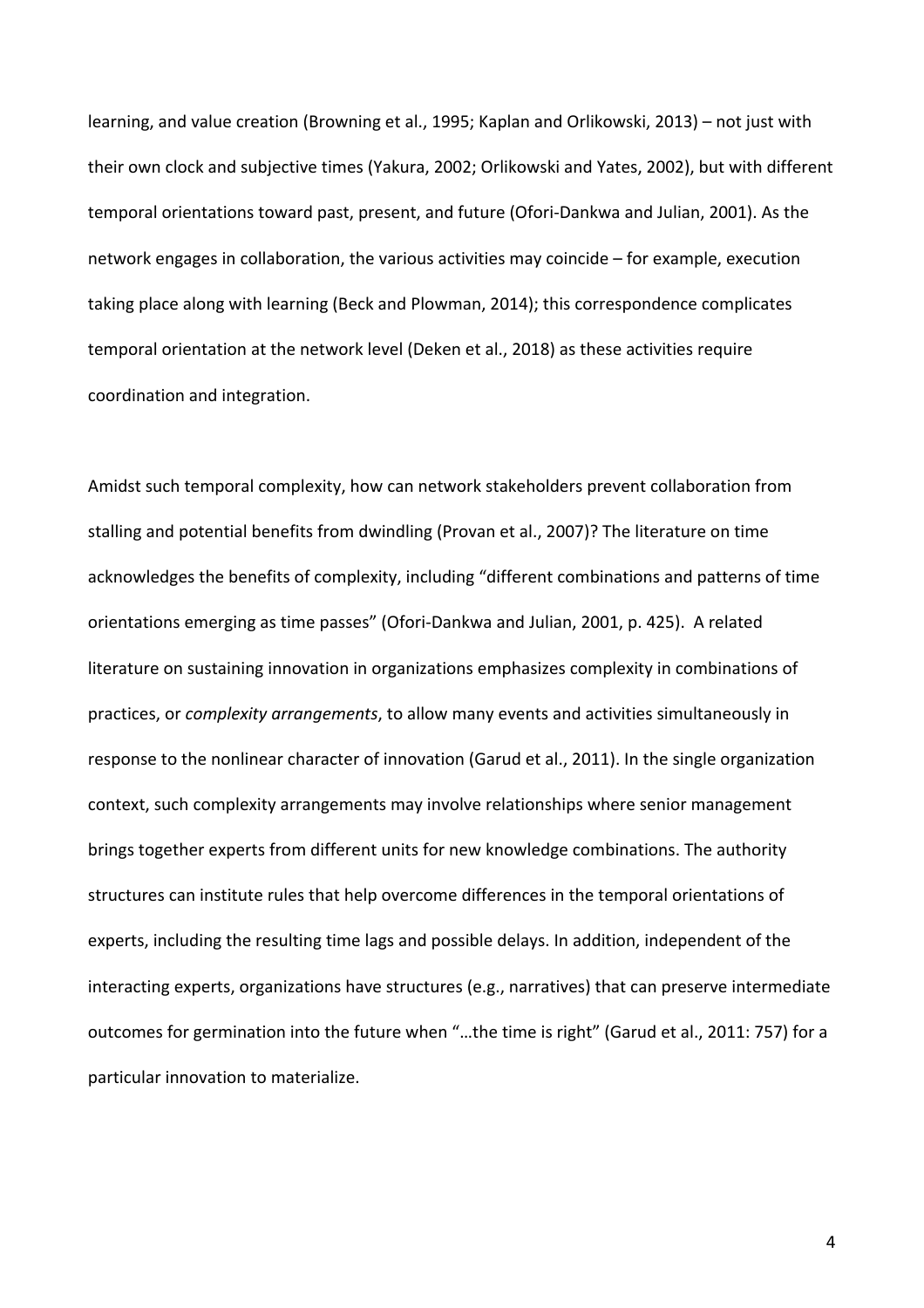In interorganizational networks that lack this single authority, the complexities of temporal demands are exacerbated by the lack of settlement mechanisms; also problematic is that our understanding of how the complexity in temporal differences may be harnessed in network collaboration for the collective benefit is limited. The existing literature suggests that the networks often fail in their collaboration for collective benefit as time is used to deter rather than enable collaboration: For example, interorganizational networks may stall collaboration to serve the status quo interests of one or a few of the participants (Zietsma et al., 2018) or impose temporal pressures to privilege powerful coalition members or stakeholders (Schildt et al., 2020; Granqvist and Gustafsson, 2016). For the interorganizational networks formed for their collective potential, including joint research pursuits, the question then is this: How does an interorganizational network generate temporal responses complex enough to accommodate diverse temporal requirements, so that the network collaboration is enabled and sustained rather than curtailed?

We empirically examined this question, following a large-scale interorganizational network for four years, during most of its existence. The network engaged in cross-industry research as the participant companies were transforming their business models and technologies and as leading research institutions joined the quest for cross-industry innovation. The case illuminates how the network participants proactively managed the temporal demands in network collaboration: In order to accomplish joint research, the network participants had to comply with the external calendar-time demands imposed by the public funder *while* developing additional collaborationenabling repertoires – both temporal rule- or relationship-driven - to accommodate diverse temporal demands of their home organizations*.* The network continued to evolve these collaborative repertoires during its existence, initiating temporal relationships for rule-driven repertoires and calling for temporal rules for relationship-driven repertoires during its existence.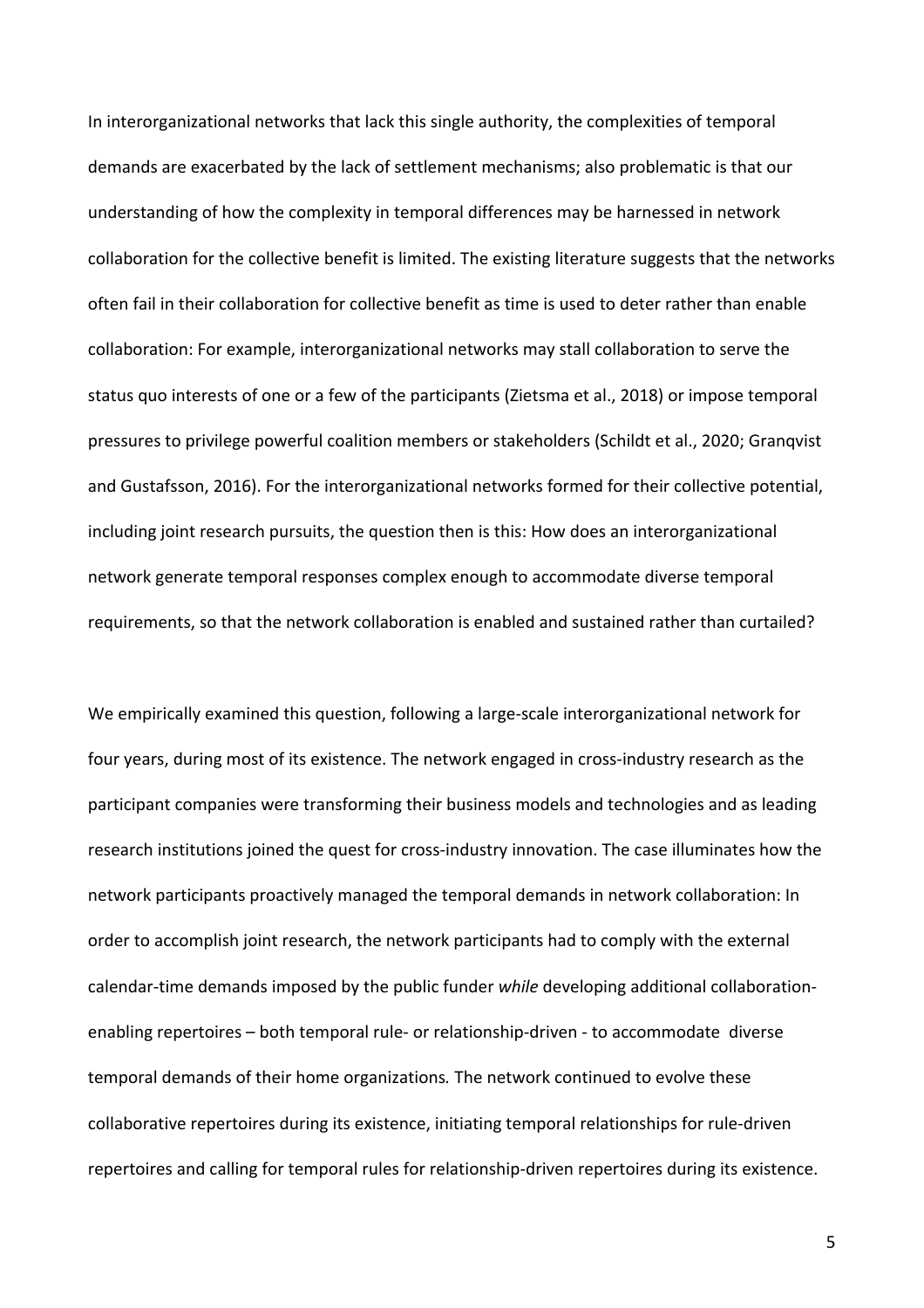The emergent and sustained complexity in temporal responses allowed the network to realize its ambitions of engendering multiple ecosystems.

We contribute at the intersection of the literature on interorganizational networks and the literature on temporality in three ways. First, the literature on interorganizational networks essentially has been silent on time. Castañer and Oliveira (2020: 93) recently summarized that "[e]mpirical research has… been slow in examining issues of timing." Our findings shed light on how an interorganizational network overcomes time as a deterrent by developing a combination of different temporal responses that move the collaboration away from familiar relationships or siloes and from one temporal orientation or dominance (McGivern et al., 2018). Second, the findings underscore the need for the network to actively manage complexity in temporal responses in order to move the network toward its collective potential. The resulting repertoires render collaborative temporality both rule- and relationship -based, neither of which alone was sufficient to ensure progress for the collective benefit. Third, the active management of the repertoires was enabled by a number of conditions including participant openness to multiple temporalities and their capacity to cope with them. Our contributions shed light on poorly understood areas in the intersection of interorganizational collaboration and temporality for collective benefit, offering a deeper understanding as called for in the extant literature (Lumineau and Oliveira, 2018; Ahuja et al., 2012; Provan et al., 2007).

# **Time Deterring and Resolving Interorganizational Network Collaboration**

Research on interorganizational collaboration points to time as a deterrent but also as a resolution to the temporal complexities stemming from home organization diversity and the network activities themselves.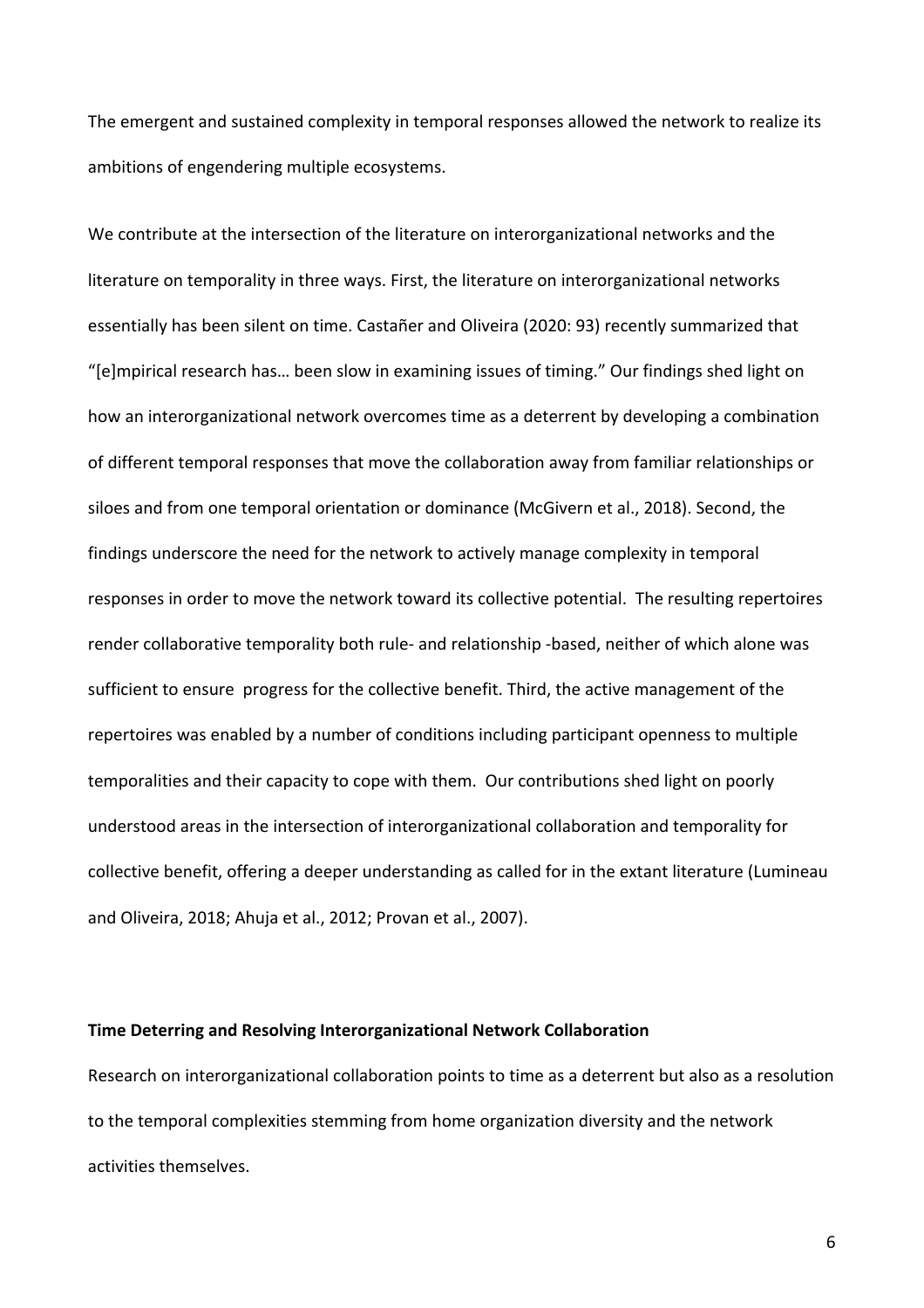*Time as a Collaboration Deterrent* Time can be a deterrent to collaborating: the home organization diversity may lead to differences in time horizons of short- versus long-term goals and expectations and time orientations of past, present, and future. Prior research has found that participants in industry and academic collaboration networks, in particular, diverge in their conceptions of time and pacing norms (Bjerregaard, 2010; Perkmann et al., 2013; Barbour et al., 2017). Such divergence undermines cross-industry collaboration. New relationships may not form that would enhance outputs including innovation. The divergence also complicates a settlement or consensus on joint goals and delivery expectations (Garud et al., 2013; Reypens et al., 2020). As the home organizations' interests and demands may change (Doz, 1996; Deken et al., 2018), new temporal norms and relational arrangements are needed (Fortwengel and Sydow, 2020; Staudenmayer et al., 2002). The changes can further complicate arrangements that benefit network collaboration in particular when the network membership is fluid.

Moreover, time can be a deterrent to network interaction (Cipriani, 2013). Network participants are under various time constraints by their home organizations. "Time famine" (Perlow, 1999) can lead to the use of familiar and well-worn repertoires that sacrifice network collaboration. Interaction also may be reduced by opportunism, particularly in fast-paced, short-duration relationships (Das, 2006; Bakker and Knoben, 2015; Garud et al., 2013), or by goal displacement among participating organizations (Grodal and O'Mahoney, 2017). Without a shared culture or past, interaction is challenging as collaborators have no temporal norms or joint understandings of references, such as timelines (Yakura, 2002), that can help to cue them on the need for transitions and shifts in activities (Reinecke and Ansari, 2015). Prior research has suggested the introduction of a "boundary organization" so that there is no need for direct interactions (Perkman and Schildt,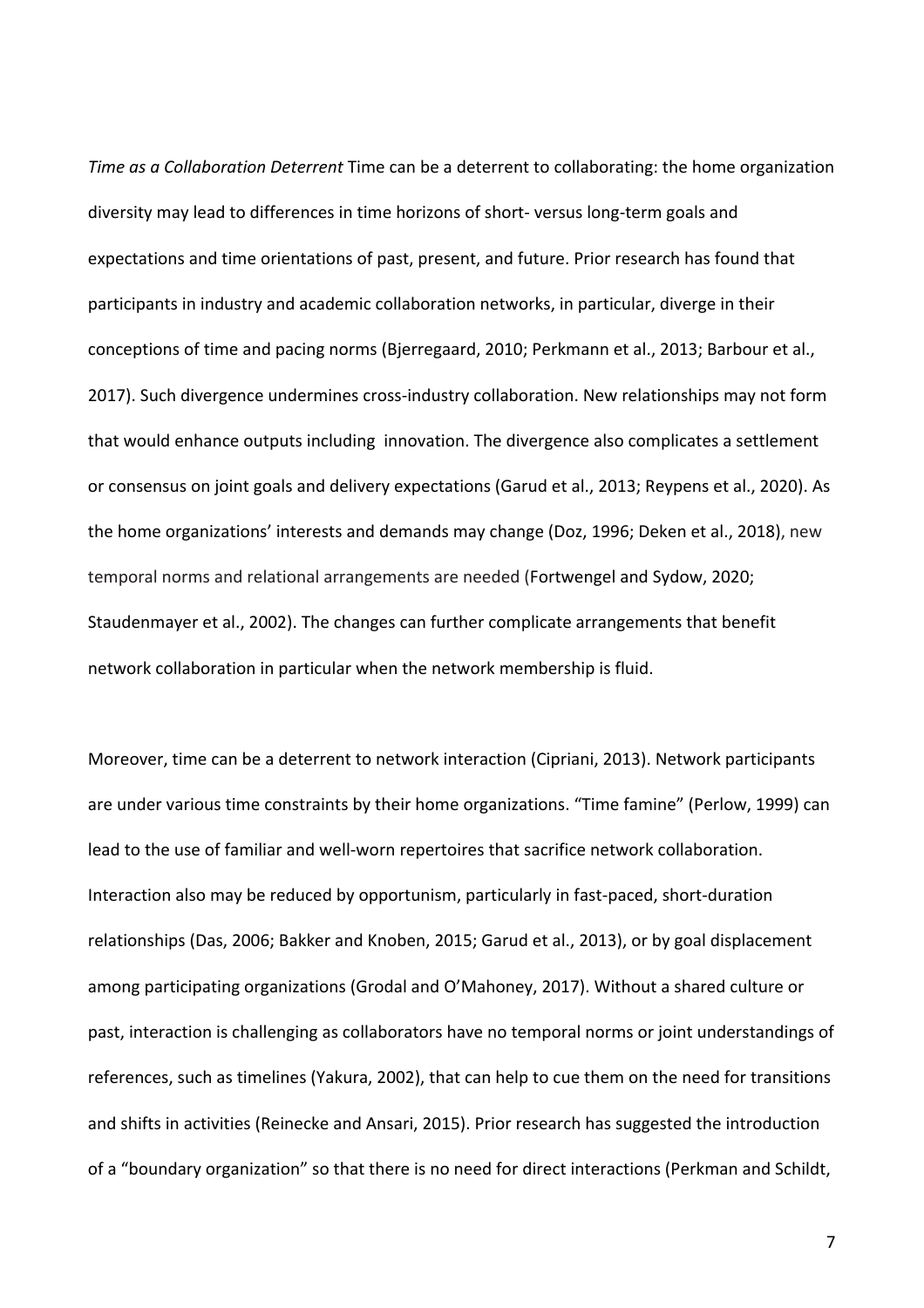2015). Mediation eases collaboration, but it also undermines the very essence and intent of forming a research network (Jarvenpaa and Välikangas, 2016).

*Time as a Collaboration Resolution* Besides serving as a deterrent, time is also depicted in the interorganizational literature as part of a resolution, overcoming temporal challenges to access the collective potential of the network. Several scholars writing about temporality call for responses that highlight temporal complexity (Dille et al., 2018), temporal reflexivity (Reinecke and Ansari, 2015), and multiple modes of collaboration (Reypens et al., 2020). Dille et al. (2018: 684) found that inter-institutional projects required "coming to terms with diverse time-reckoning systems that challenge entrained time orientations with regard to phasing, speed, and timing." In temporal reflexivity, Reinecke and Ansari (2015) refer to sensemaking that begins to consider the accommodation of multiple temporalities that broaden the temporal stance in the areas of conflict. Reypens et al. (2020) describe how innovation trajectories require switching between dominating actor orchestration versus consensus-based orchestration.

For time to offer collaborative resolution, the network participants must be open to multiple temporalities and have capacity to navigate different temporal requirements simultaneously. This capacity goes beyond a singular conceptualization of time (Arino and de La Torre, 1998: Davis and Eisenhardt, 2011), criticized by Lumineau and Oliveira (2018), and beyond the collapse of time into a dominant, potentially handicapping entrainer (McGivern et al., 2018). Ofori-Dankwa and Julian (2001: 427) discuss "the relative ease at which individuals shift or adjust their time orientations to effectively entrain or detrain." In the same spirit, Waller et al. (2020: 265) discuss the simultaneous cycling among and attending to the past, present, and future in dynamic team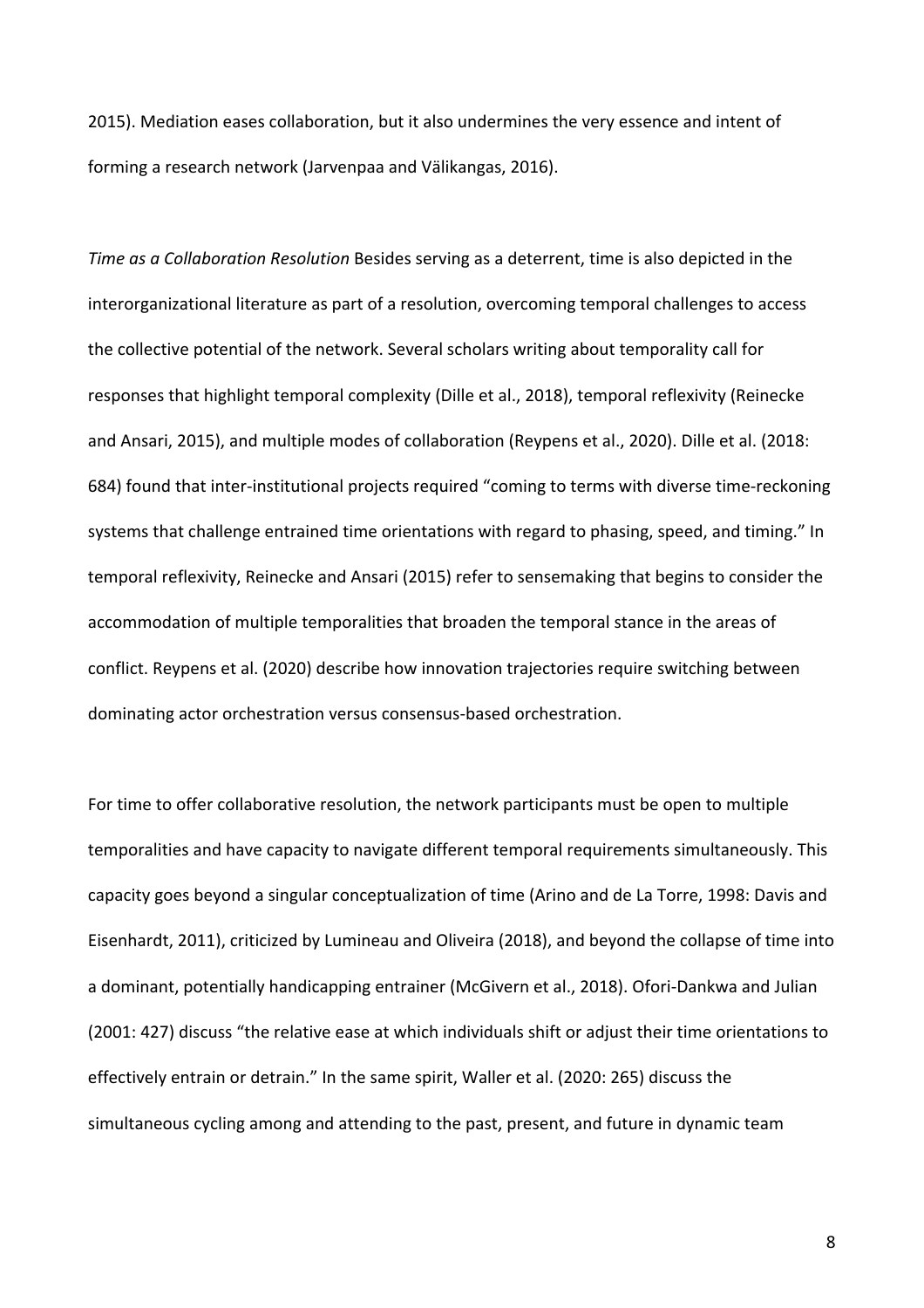collaboration. Network collaboration, to benefit the network rather than its privileged members, requires the progressive accommodation of complexity in temporal responses.

This accommodation of complexity in temporal responses has been noted in prior research on interorganizational networks. Beck and Plowman (2014) report on a crisis organization that engages in proactive experimentation in the collective interest of a fast response: Here, it is the various organizations' members participating in the crisis response that navigate much complexity in action and create a collective rescue response without a concern for "who gets the credit" (p. 1246). Ofori-Dankwa and Julian (2001) emphasize the collective potential in strategically harnessing temporal complexity to shift and adjust to competing demands and to maintain institutional support. Such complexity in temporal responses for collective potential is particularly critical in networks that operate without an authoritative intermediary-based orchestration (Giudici et al., 2018) or externally dominant interests (Browning et al., 1995).

But temporal complexity must also be sustained for collective benefits. In cases where there are externally influential interests or other power structures dominating the network, complexity has been reduced for their particular benefit. Dille et al. (2018: 682) found that when temporal responses moved away from "temporal avoidance" and "temporal splitting," the responses did not produce a "cooperative solution." In fact, "management… tried to match and coordinate by playing constituencies off against each other" (Dille et al., 2018: 682). Other studies have suggested that temporal framing or norming has been co-opted to pursue particular interests (McGivern et al., 2018; Granqvist and Gustafsson, 2016). Zietsma et al. (2018) found industry incumbents resorting to unobtrusive time-based actions in defending the status quo and foregoing the collective benefits by stalling change. In this line of research, the resolution comes at the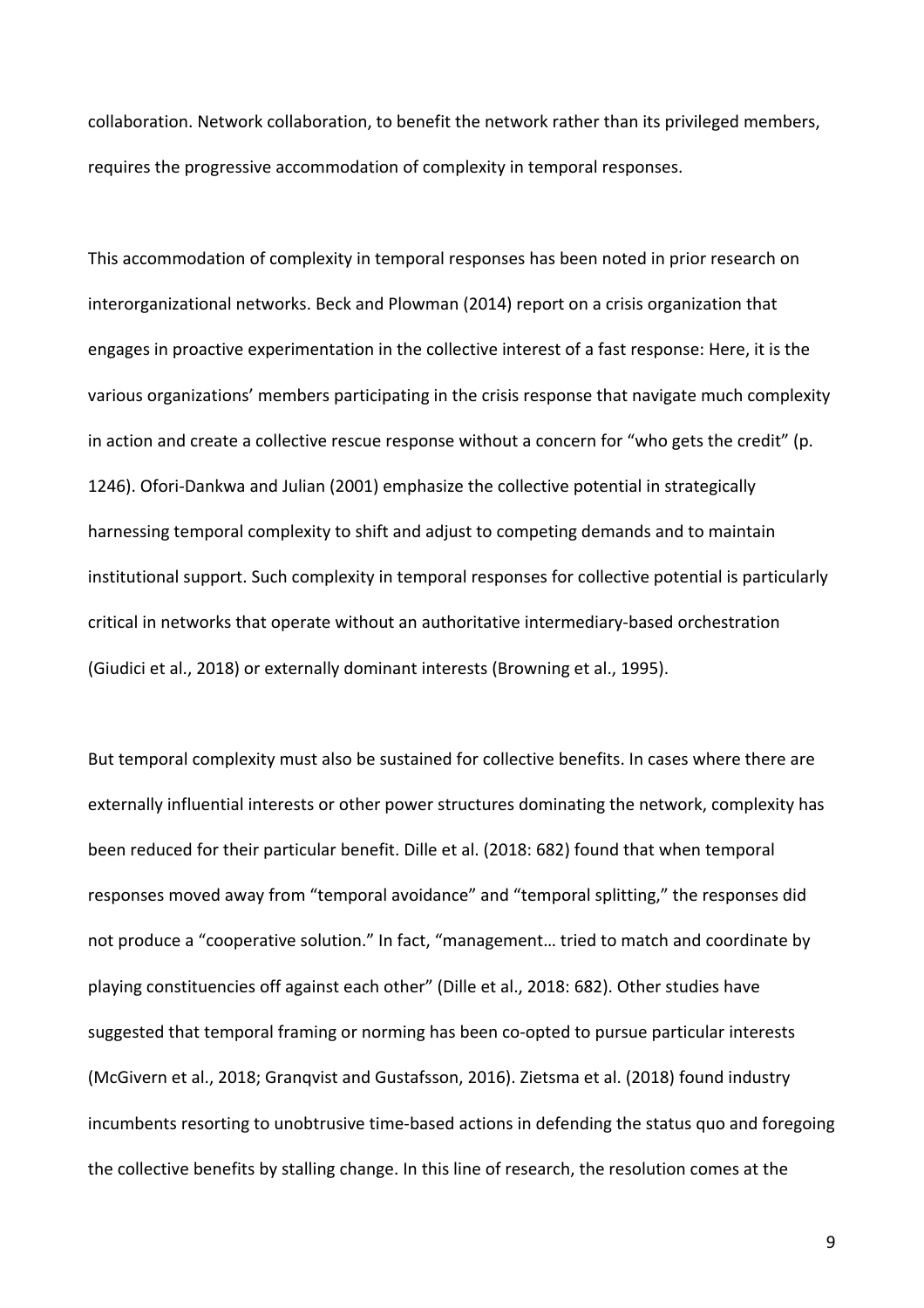expense of network benefits, and temporal complexity is strategically harnessed to benefit a single organization and its particular interests.

#### *Collaborative Temporal Repertoires as Complexity Arrangements*

We take inspiration for sustaining temporal complexity from a study of 3M corporation. Garud et al. (2011) argue for such temporal complexity in describing how the company proactively manages innovation through "complexity arrangements." The complexity arrangements require multiple temporal relationships and rules for innovation to happen: When people from different units are summoned together and local interactions take place, novel and diverse knowledge combinations are generated. Some of these combinations lead to innovations, and managers at 3M are thus "encouraged … to cultivate events driven by serendipity and opportune moments" (Garud et al., 2011: 738) to foster relationships between ideas and people while also waiting and stretching time until "…the time is right" for the innovation to be realized (Garud et al., 2011: 757). According to Garud et al. (2011: 739), such rules and relationships create the routines and "grammar that governs how elements may be combined and used."

In interorganizational networks, temporal rules and relationships also speak to the valued uses of time and shape the meanings and expected behavior patterns (Schriber and Gutek, 1987). Yet, rules and relationships are challenging to develop in an interorganizational network. A passage of time may be needed for the relationships to be "cemented" (Ahuja et al., 2012:441). While serendipity and diversity are associated with novelty, relations that leverage them can be viewed as illegitimate if they are too far removed from those in the past. New relationships can be also inefficient if there is no time for the ideas born of the relationship to mature or for the relationship to be strengthened. Collaborative time is limited: Relationships may be short-lived if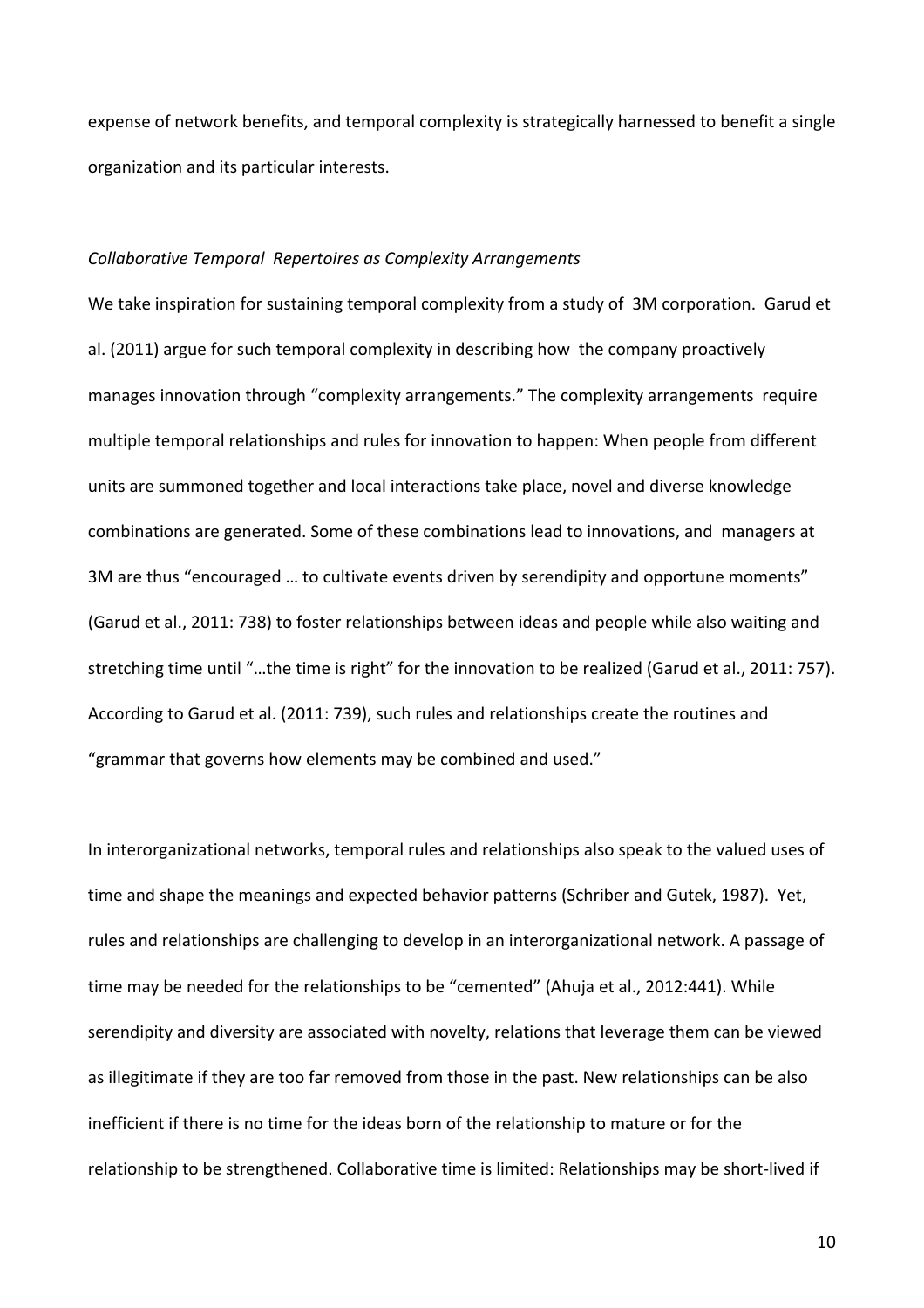participants' home organizations change strategic interests and if network members change. The luxury of a lax temporal rule like at 3M (Garud et al., 2011) may not exist in a network with a finite beginning and end. Time is differently valued: The temporal rules need to stimulate or invite participants into temporal relationships to compress time and create, rather than wait for, the right time for innovation.

What is particularly poorly understood is how interorganizational networks resolve temporality for the benefit of their collaboration *and in the interest of the collective*. Beck and Plowman (2014: 1238) report on the "chaos of early hours" in relation to the interorganizational response to the Columbia shuttle disaster. The emergent response included setting goals, co-locating, deploying standard responses, and developing collective identity. Organizations resorted to spontaneous experimental responses even when "any plan... was lacking" (Beck and Plowman: 1241). Yet, they had no time to develop network level awareness of progress and benefit because the crisis was more complex than anything they had experienced before. Responding fast was of primary importance. Beck and Plowman (2014: 1242) state that interviewees emphasized a "try it and see if it works" attitude. Gaining an overall view of the crisis and gauging the effectiveness of the response had to wait as organizations coped with the immediate urgencies. Deken et al. (2018) report that managers participating in a collaboration were unaware of the capabilities needed for effective partnerships (e.g., data analytics) and only gradually discovered the resources that would be required; these discoveries eventually led to their preference of one partner over another as the network collaboration progressed. Non-preferred partners felt the network had failed them, as the siloed collaboration lacked means to translate and integrate network efforts into collective benefits.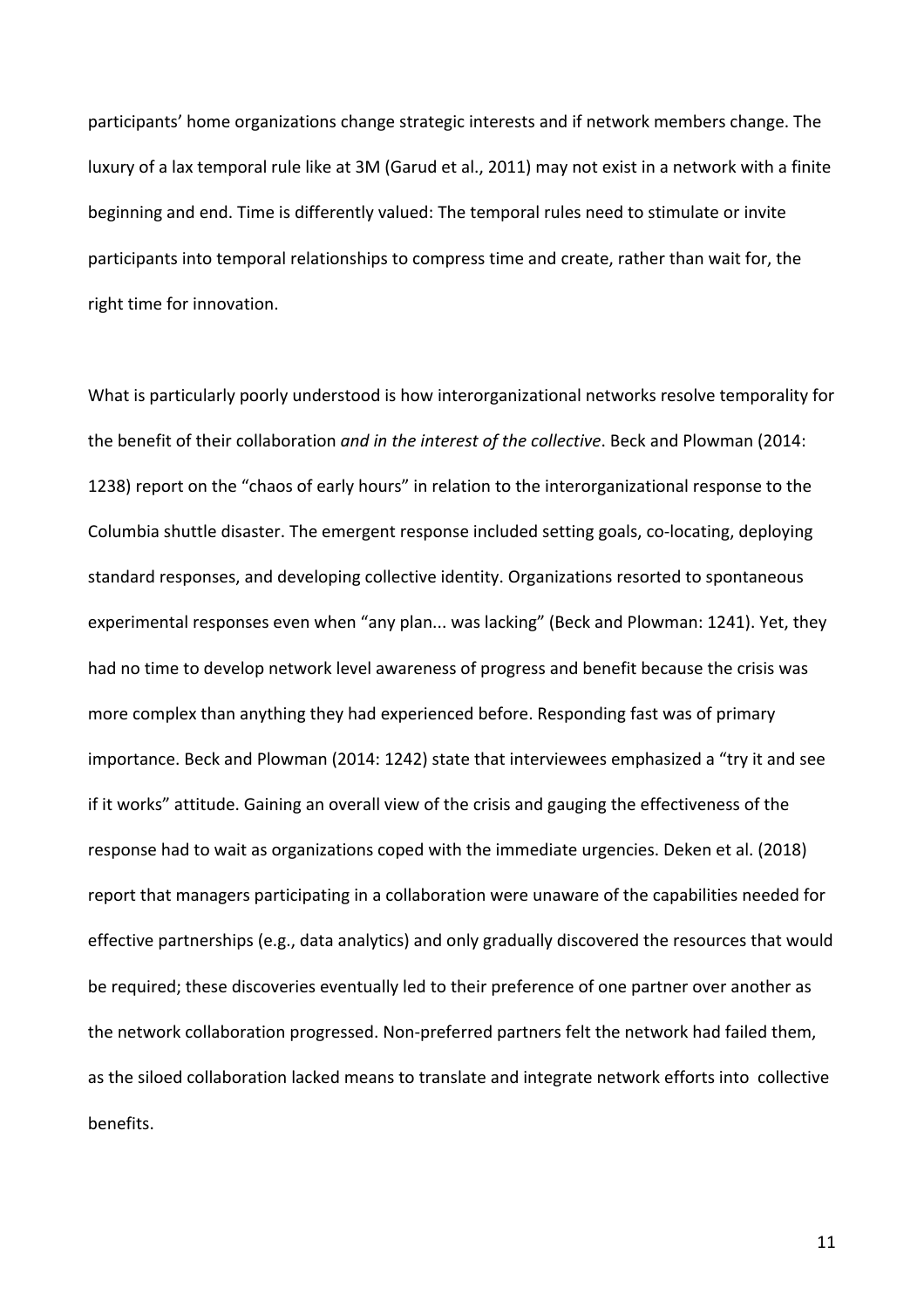We now turn to the empirical study of how an interorganizational network created sufficient complexity in temporal arrangements to respond to its collaborative demands and realize its collective ambitions.

## **Methods**

## *Research Setting*

Our research findings emerged from an inductive study of a four-year national research program focused on the future of cloud software in a Nordic country. The study was part of a broader research program on open innovation networks and their collaboration approaches undertaken by the first author. As the software program started, the field researcher had already completed studies on other similar research programs that involved industry/academic network collaboration. The field researcher was invited to present the research findings from studying these other programs at an early meeting of the software program. At this presentation, the field researcher gained permission to attend and observe future gatherings of the program. Seeking to understand collaboration practices and how they evolved as research progressed from ideas to pilots and then to ecosystem formation, the field researcher found the diversity and the large number of different organizations surprising, compared to the other research programs that the field researcher had observed. The diversity and size of the program would challenge network collaboration.

The cloud software program brought together more than 100 different organizations in the program visioning stage. 30 industrial organizations and 8 research institutions (universities and national laboratories) participated in at least some part of the program after it was formally funded. This four-year program (2010–2013) was the largest study of information and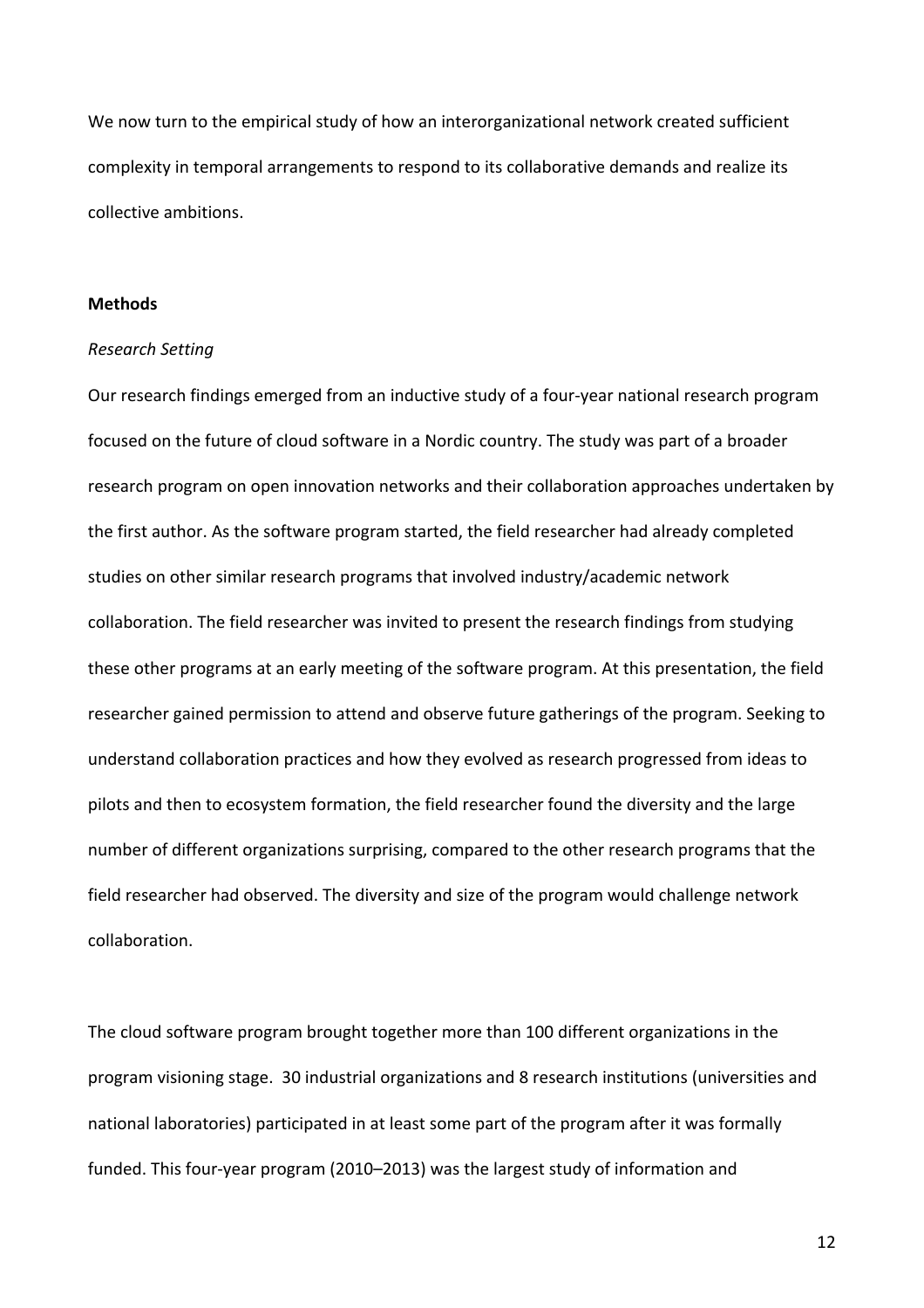communication technologies (ICTs) ever conducted in the country and had a budget of 72 million euros. The program was characterized by high ambition: Participants were pioneering new business models, lean organization transformation, and emergent infrastructures in software. The research had to be useful and value-creating for firms' competitiveness and also was expected to make academic contributions. Yet, foreseeing how to accomplish the academically respectable research while driving an industry-wide capability shift was difficult. The research network, observed for most of its existence, provided a unique opportunity to examine time in its manifestations in interorganizational collaboration. The attempts at collaboration were visible, as were the variety of time orientations, time pressures, and ambitions of the heterogeneous participants and stakeholders. Although the network activities – including visioning, execution, learning, and value creating – represented major challenges due to program diversity and ambition, this prestigious and high-visibility program eventually was considered successful by an external assessment committee. 1

The network initially was structured as a traditional industry research program, based on the expectations of the public funder and the conventions of joint research programs. Such traditional programs generally include strategic research agendas (SRAs), with overall goals split into subgoals. In addition, such research work is organized in work packages and follows a carefully constructed roadmap over the period in question – four years in the current case. Annual output reports manifest progress, which then releases public funding for the following year. Initially, the temporal conception for this project was linear; the research was planned in calendar time, with regular meetings, work package target dates, and the assumption that research was to be

 $1$  The authors neither belonged to nor participated in this committee.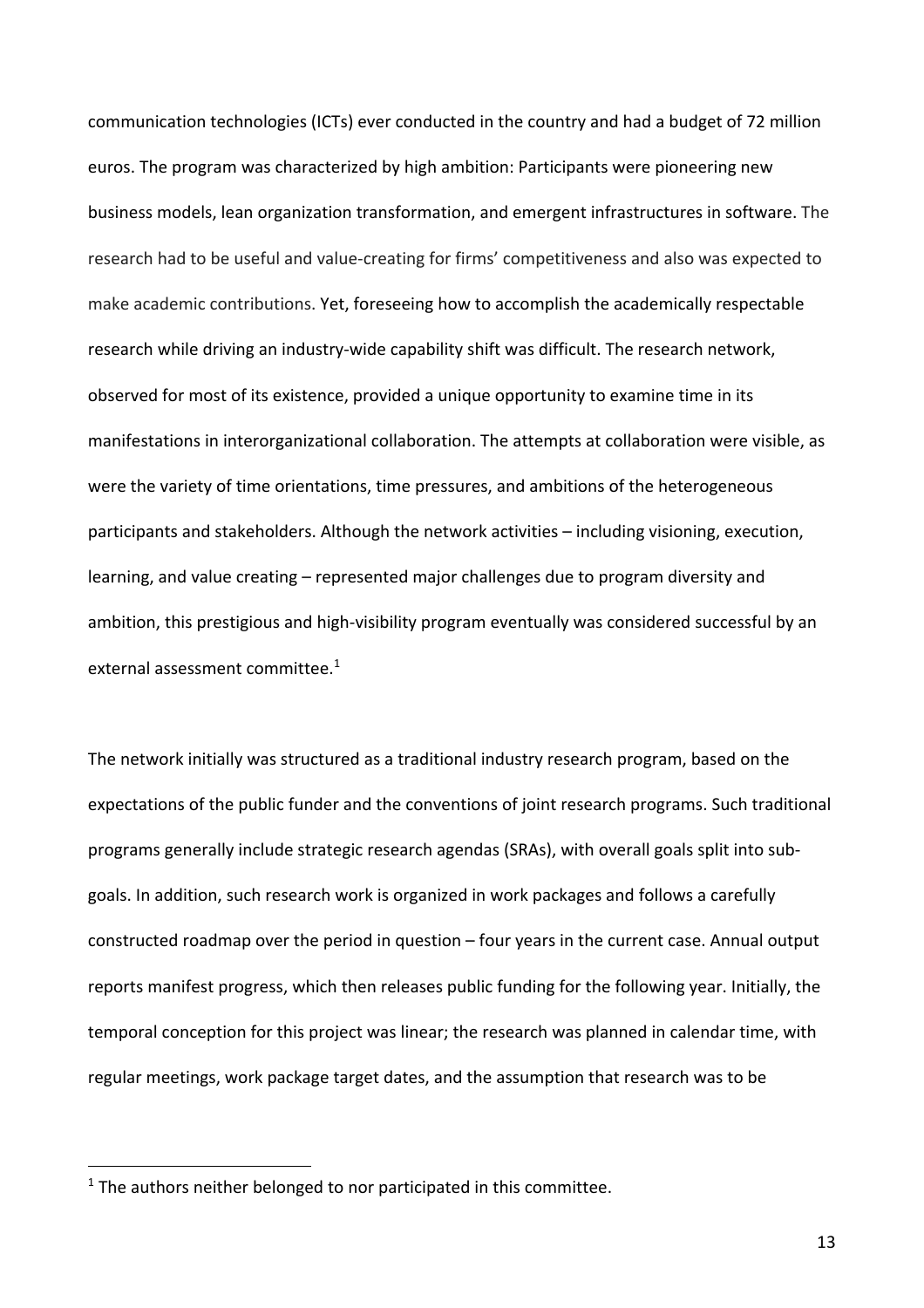conducted over the pre-set period. However, using this approach made prioritizing collaboration and dedicating time for it difficult for the program participants. How to accomplish the ambition of cross-industry innovation and what this ambition meant in practice was unclear. What kind of software transformation was needed and when? How were the project's goals "different from the Internet"? How would a meaningful strategic research agenda even be produced? A project coordinator described the situation:

Taking the objective of creating new cloud-business, it's certainly not crystal-clear [laughing] what kind of business should be targeted or specific objectives set. The aims are rooted in the goals of the participating organizations and the world surrounding them. Of course, we do have some very specific goals – like we want an open cloud stack."

To highlight program specifics, there were nearly 400 researchers from industry and research organizations. Many more participated in early preparations, prior to program funding. A research program board comprising senior executives and directors from industry and academia was responsible for advising the participants and helping them connect the research outputs to business ecosystems. It should be noted that the academic and industry directors and the program managers changed during the program. Hence, there was much fluidity in the network though the program coordinator remained the same individual from the beginning of the funded research program to the end. The research program attracted highly qualified researchers who had both academic and corporate work experience and who came from companies and research organizations. The industrial companies varied considerably in size, as well as in lines of business. The relevance of the program for the participants' core business also varied. Industrial companies included device manufacturers, network providers, software development houses, consulting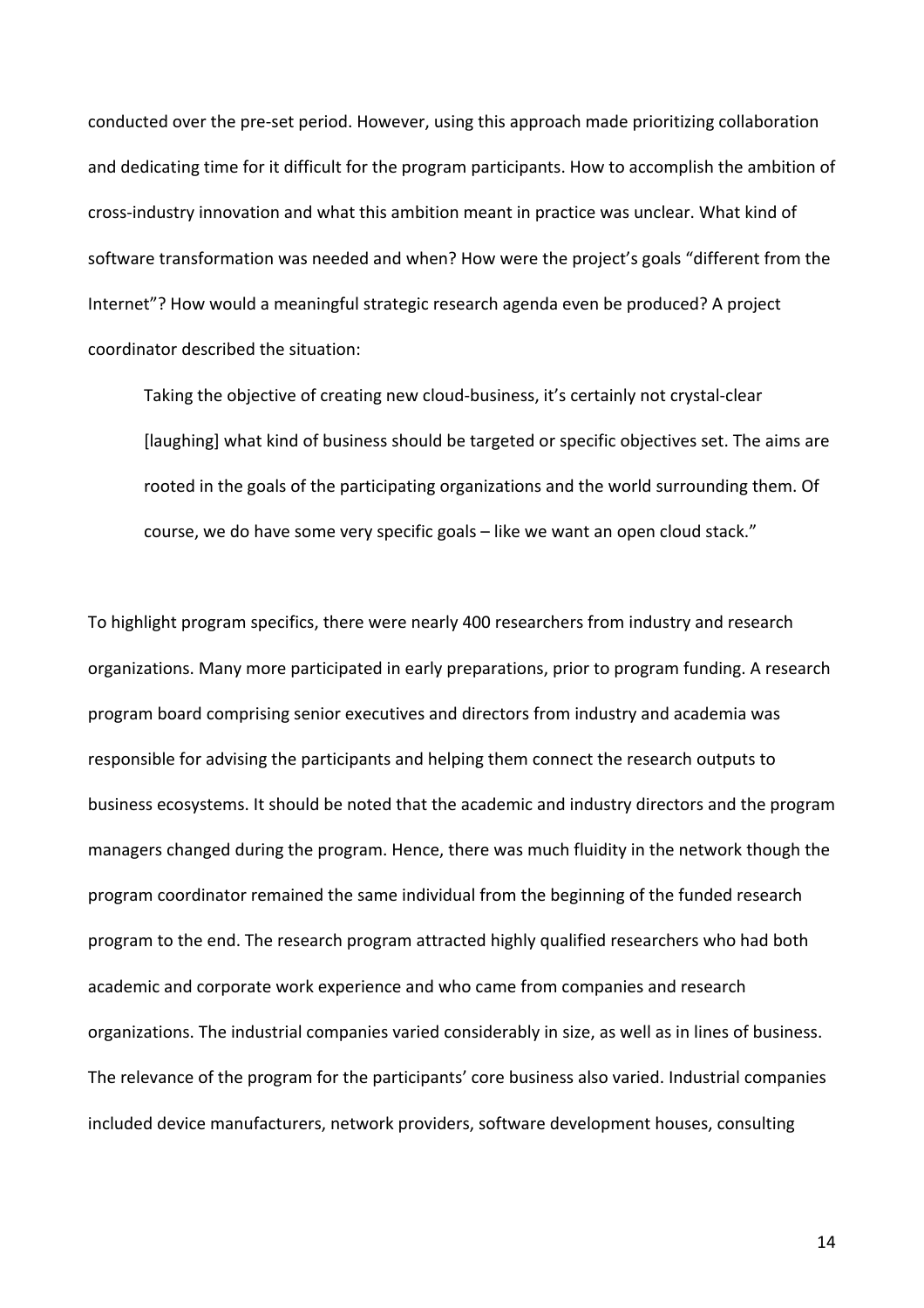organizations, content developers, and gaming companies. The research institutions included the top research universities in the country, as well as the newly formed applied science schools.

#### *Data Collection: Observations, Interviews, and Documents*

In addition to interviews, data for our analysis came from research program presentations and from our observation of groups of researchers interacting around a demo and exchanging ideas in various gatherings and meetings. The field researcher initially took notes and later expanded them into field notes.

The field researcher interviewed 22 different individuals in the cloud research program in the course of the study (see Table 1). Several of them were interviewed repeatedly. The interviewees included the program leaders (i.e., board members, directors, coordinators, and managers) and researchers from industrial companies and academia. The interviews involved individuals from a wide variety of backgrounds, positions, and levels. To ensure that the sample included the most knowledgeable informants, the researcher used a "snowballing technique," asking initial informants to recommend others who could offer further insights. While snowballing technique tended to favor those most committed to the program, the method was complemented with informal discussions in workshops, where the encounters were random in the sense that they did not depend on prior introductions (Heckarthorn and Cameron, 2017). Thus, the vertical sampling was complemented with horizontal interviews of participants, including those who may have attended just one or two workshops (Geddes et al., 2018). We spoke with those who had positive experiences and those who had negative experiences with the program. We also selected informants who came from different home organizations and represented both large and small industrial companies, as well as universities and applied science schools. The program leaders,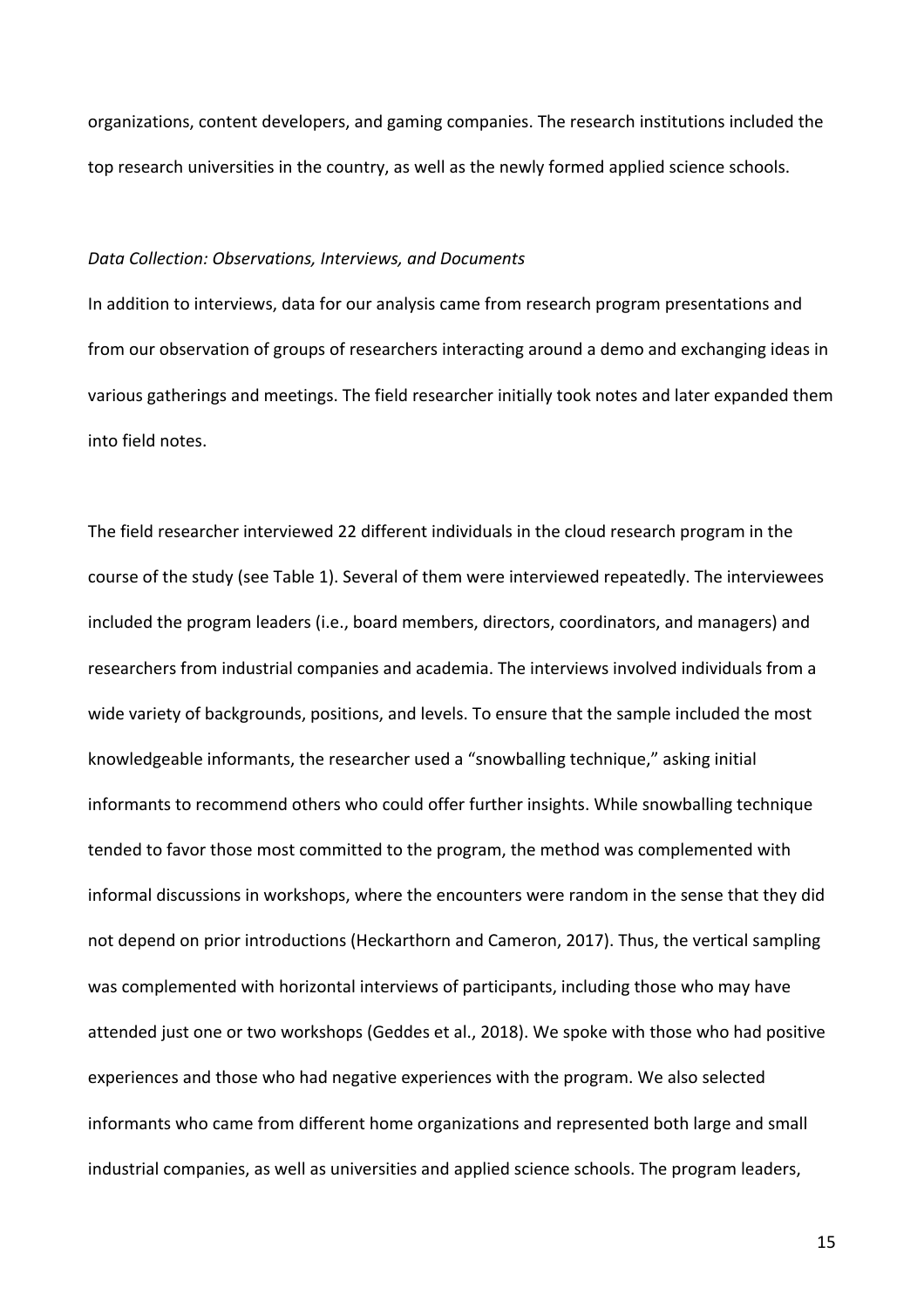from both academia and industry, served as the initial informants. We recorded most interviews, except when they took place during a meal or during coffee breaks. For unrecorded interviews, we captured detailed, written notes.

---Insert Table 1 here ---

The interviews varied in length from 30 to 120 minutes. The interviewees were asked to share openly what they felt was important to understand about the program and its way of working. They were asked to reflect on the research process and outcomes, on balancing the interests of their home organizations with the collective interests of the program, and on the sharing and protection challenges they faced. We did not specifically probe for time-related factors or how their time was spent. Nevertheless, time emerged as a critical element during the observations and in our analysis of the data. The transition from calendar-based, linear time to fast-paced, agile-like sprints in 2010 became particularly visible. This shift to the three-month research collaboration caused the questions in the interviews to focus more intently on the use of sprints and their effect on research collaboration. Over time, participants' discussions in various gatherings allowed them to narrate themes - translate, connect, and integrate research results across the program. The themes then contextualized into business cases in emerging ecosystems; questions in interviews then reflected sharing and ecosystem activities. As the interviews continued, ongoing interactions with participants probed for the network research progress including the network's collective benefits.

In addition to our meeting attendance and interviews, we collected archival data to trace the program planning, key decisions, meeting agendas, presentations at various gatherings, and the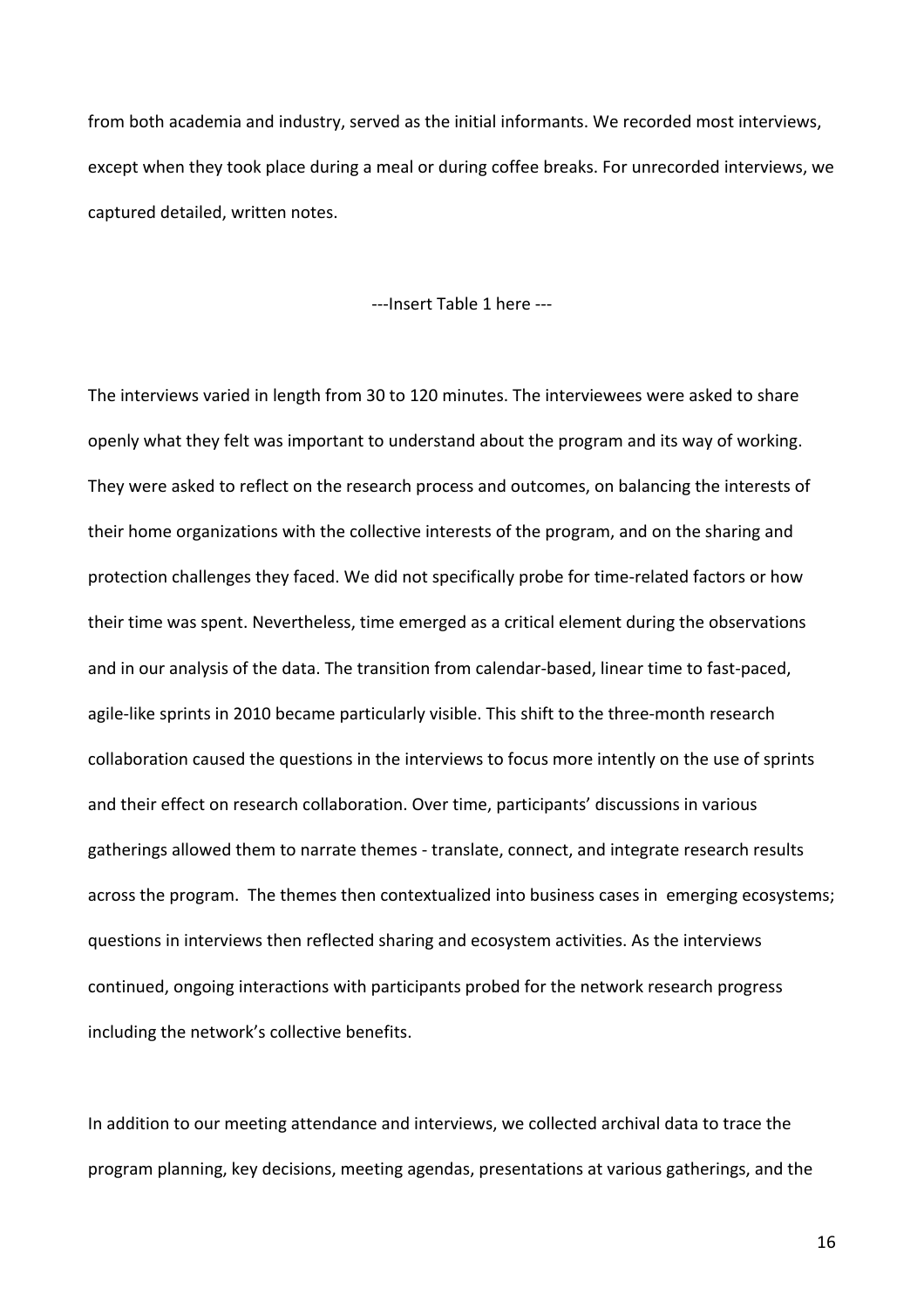program evaluation by external evaluators for the study period (see data sources in Table 2). During the final year of study, as the participants' activity moved toward forming the ecosystems with proprietary concerns, the field researcher had less direct access to the activities taking place. The second author participated in the data analysis stage, providing an outsider's point of view (Rerup and Feldman, 2011).

---Insert Table 2 here ----

#### *Analysis*

We began our analysis by developing a timeline of the program, including its key events, such as meetings and workshops. Because our data analysis approach was inductive, we relied on four rounds of coding the data, in concert with reviews of existing literature, to identify themes and concepts. As our understanding of the network activities improved, our conceptual and theoretical frames changed (Elwood and Horner, 2020). After drawing a chronological representation of the network events, we focused our first round of analysis on temporal capability; we bracketed the data using the framework of Huy (2001), whose categories include commanding, engineering, teaching, and socialization interventions. This round of analysis provoked the question of how a large-scale program develops temporal capability (beyond calendar-based planning) and changes from one temporal intervention to another in a fluid network.

Our second round of analysis focused on collaborating in the network. The analysis leveraged the work of Staudenmayer et al. (2002) and De Rond (2014) on how organizations and networks become "poised" for serendipitous discovery (or develop *kairos* as described by Garud et al., 2011:738). In this stage, we focused on understanding differences in the ways participants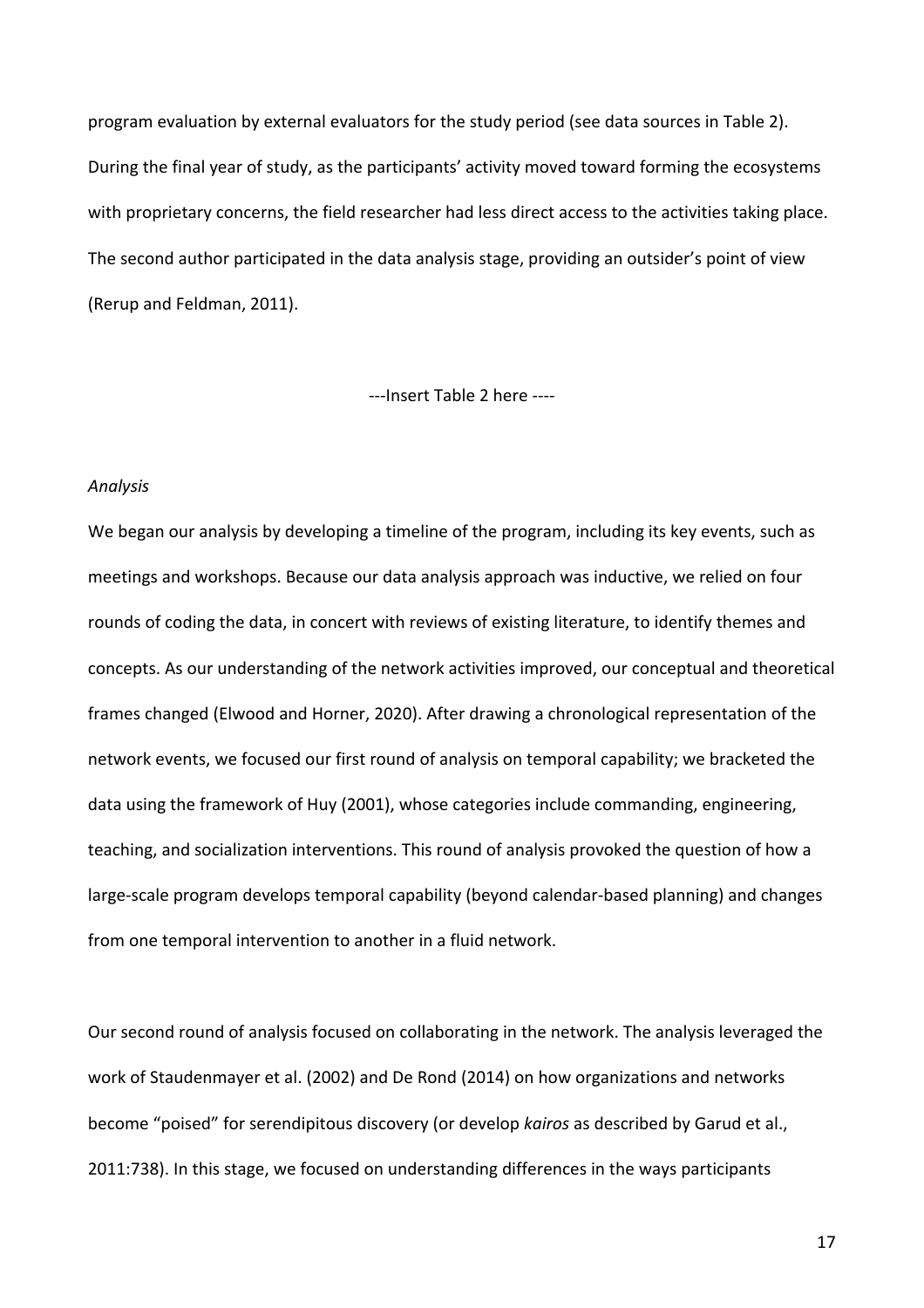experienced the collaboration. The participants' experience of the start of the program was "painful" and lacking direction: "We could not find a 'red thread' in the draft plan. We threw away the draft and decided to start over." There was a move to three-month sprint cycles. Sprint collaboration reduced reliance on trusted relationships and encouraged openness and risk-taking in forging new relationships that involved new knowledge competencies. Yet, the program participants found that developing coherence across different research results was difficult. Next, different community events took place with trusted experts translating and connecting results into larger themes. As the urgency to develop business cases grew, the thematic opportunities were contextualized and made actionable in emerging ecosystems as pilots and experiments. The key observation in the analysis was that time was experienced and valued differently while collaborating by the diverse network members.

The third round of analysis focused specifically on time in interview transcriptions and in meeting and workshop notes. In our preliminary analysis in this round, we linked the participants' actions to different conceptions of time (e.g., linear, episodic, or event time) and considered their responses in terms of collaboration. The participants met diverse temporal demands, such as the adoption of the three-month sprints or organizing events. Among the time-related categories that emerged were temporal rules, such as those deployed in SRA or a business case, and temporally structured relationships, whether top down, ad hoc, or community-based. We considered the difficulties in collaboration, such as stalling and fragmentation of research results. We followed intermediary outcomes, new ways of working together, and generalizing knowledge. We positioned the interviews in a timeline, taking into account the perceived collaborative difficulties the interviewees described as well as the collaborative responses in terms of temporal rules and relationships.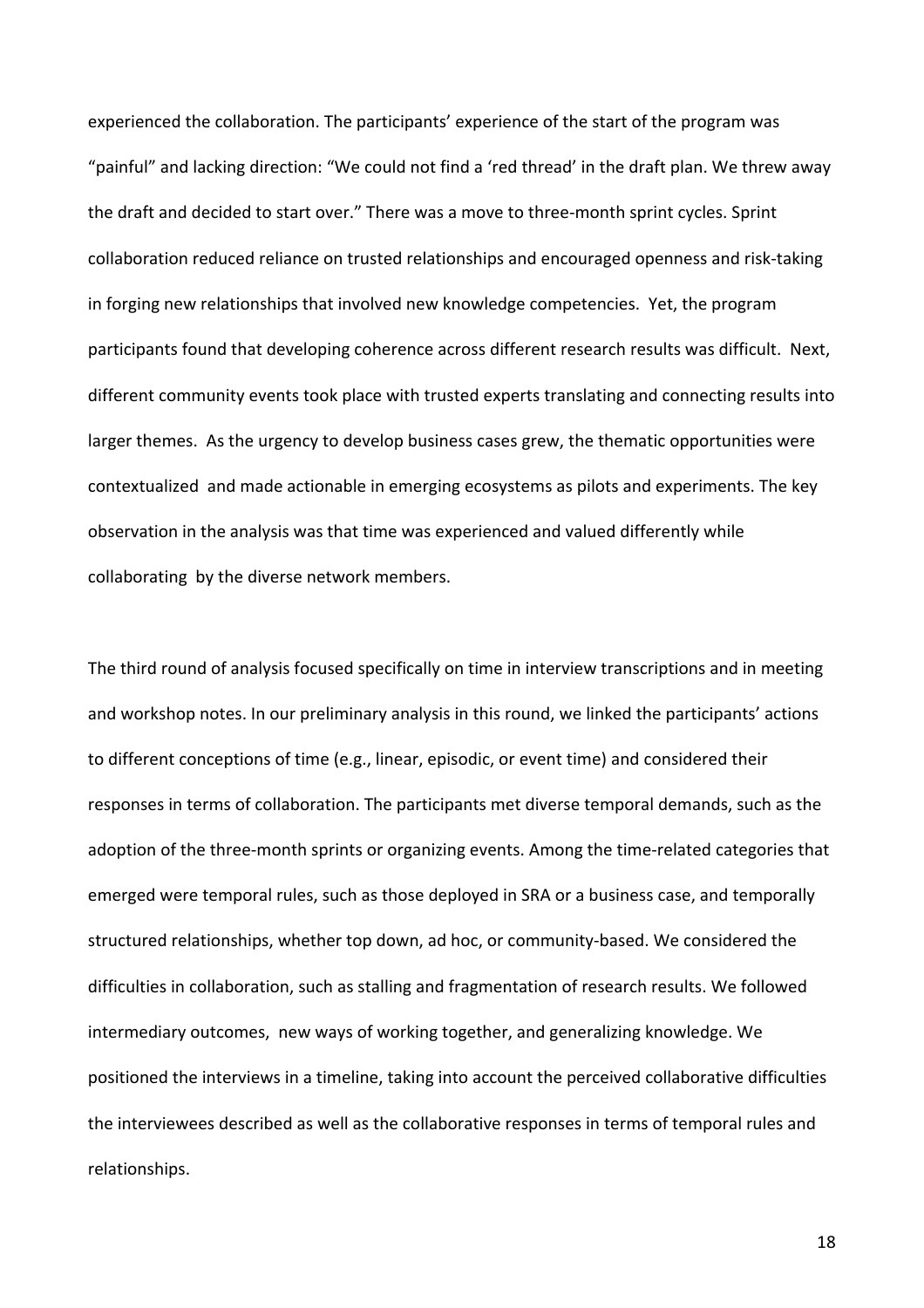We next revisited prior literature, examining the role of time in interorganizational networks to interpret our findings. Time's deterring of collaboration was evident in the difficulties of getting started in joint research and in making sense of the research progress across the network. Time's resolution of collaboration was evident in participants' development of temporal rules and relationships across the network.

In the fourth coding, we went through our data again and tagged interview quotes, first on the basis of temporal rules (e.g., the uselessness of research that produces results beyond executive tenure) and then on the basis of relationships (e.g., a company partner had to participate in all joint research). The data were seen as responses for coping with the diverse temporal demands of interorganizational networks. We focused on elements related to norming and governing of the network collaboration and categorized these elements as rules (e.g., the imperative to share results of joint research, but not the method). We categorized elements that described the interdependencies between people, programs, and goals (to what end) as relationships (e.g., experts convening in events or expressions of a desire to learn to work together in temporally diverse ways). We coded participants' difficulty in following research progress and its business implications across the network. For example, we found references in interviews to the difficulty of moving beyond existing research and of achieving collective benefit.

We then focused on coding for the collaborative repertoires involving temporal rules and relationships, keeping an eye on the network's collaborative benefit. We revisited the rules and relationships emerging from the data in order to understand how they produced collaboration. We paid attention to the order of rules and relationships that emerged in the collaborative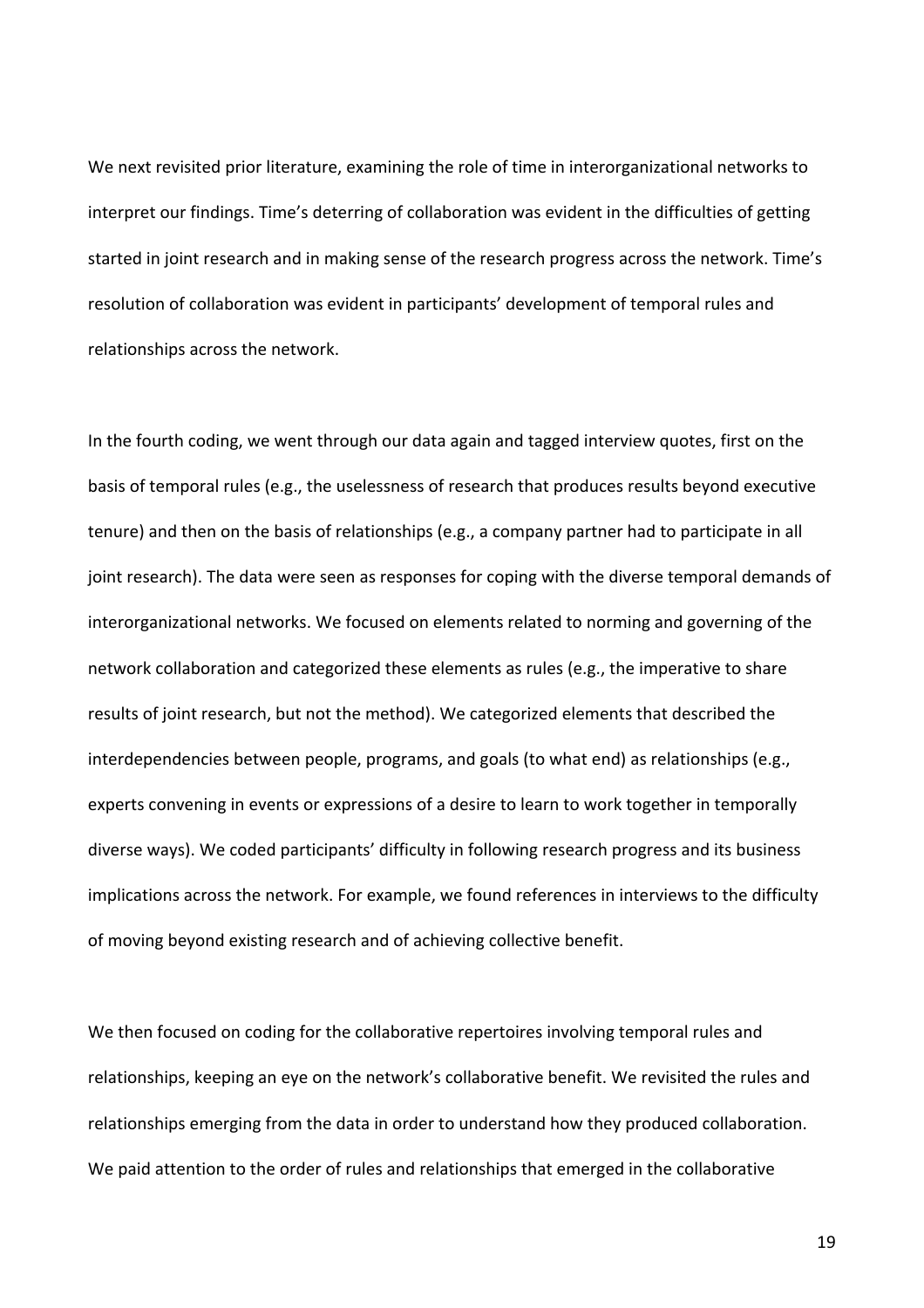repertoires. We identified the related ways in which the network moved toward its collective potential and "translate[d] insights from one situation to another and over time" (Garud et al., 2011: 759). This aggregation highlighted how collaboration and its temporal repertoires are constructed, with the participants as proactively managing network temporality as the network moves toward its ambitions. According to our data, these repertoires together constituted temporally complex collaboration – something akin to what Garud et al. (2011: 741) found in a single company context and referred to as complexity arrangements, in that "actors can potentially engage in a variety of activities and events simultaneously, each with its own temporal rhythm," and to what Ofori-Dankwa and Julian (2001) referred to as climbing the ladder of complexity. Our theorizing, which focuses on temporally complex collaboration, results from four empirical rounds of coding; particularly in the final, fourth round, we considered the results in the context of interorganizational networks and the collective potential. Appendix 1 summarizes the four rounds of coding.

#### **Findings: Developing Complexity in Temporal Responses for Network Benefit**

Our study shows how a large heterogeneous interorganizational network engendered collaborative repertoires in network collaboration to realize the collective potential. To meet home organization demands, along with the mandates of the public funder, and to accommodate varied activities in network collaboration, network participants developed collaborative repertoires with different temporal rules and relationships, thereby engaging in temporally complex collaboration. Importantly, no one single action was necessarily complex; it was the combination of collaborative repertoires together that made the network participant responses altogether temporally complex. These temporally complex repertoires developed over time and were used simultaneously across the network. With these multiple collaborative repertoires, the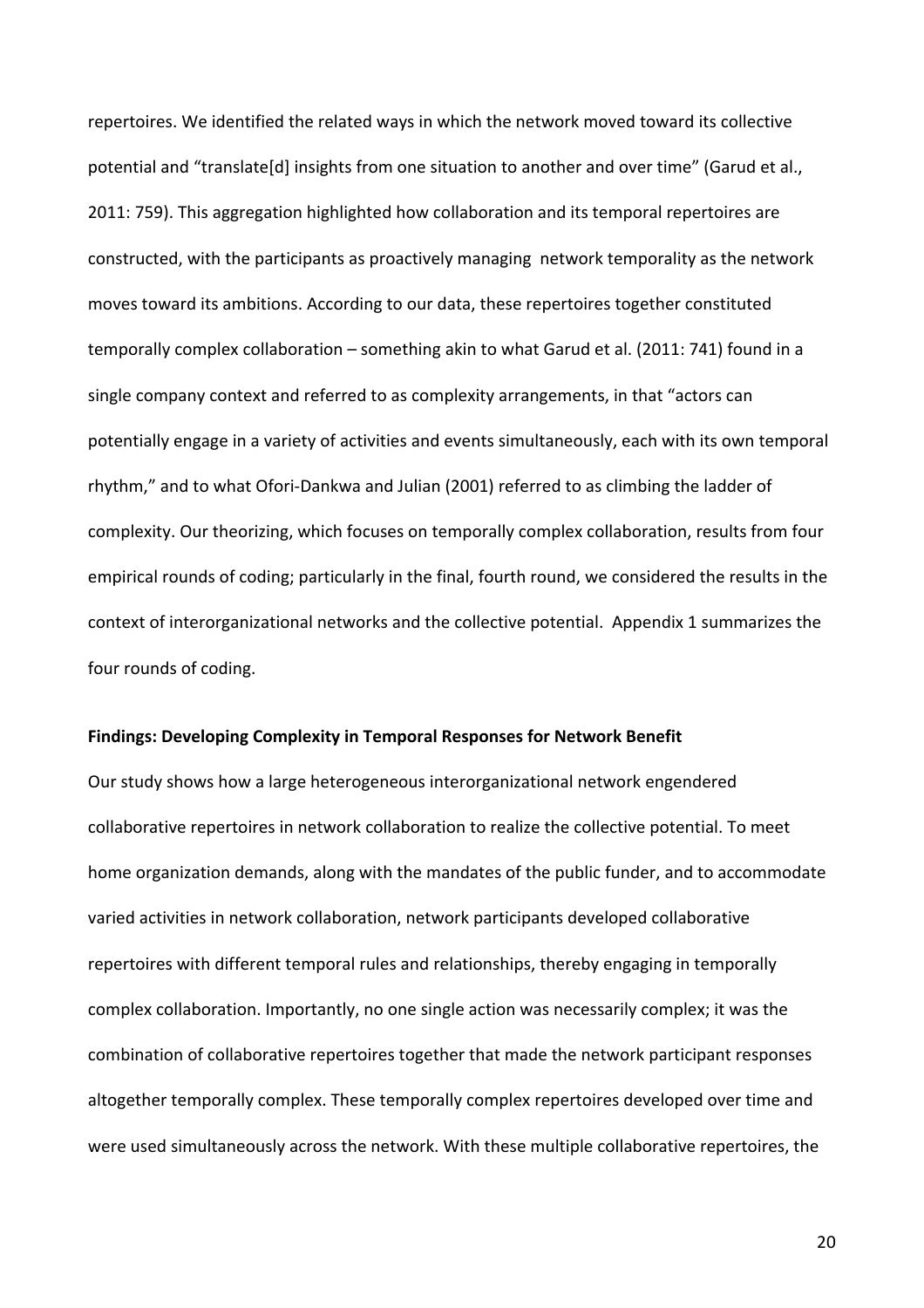network was able to remain open to new opportunities and to achieve its ambitions of multiple ecosystem formation.

The analytic narrative is structured as a set of complexity arrangements: We start by describing the externally imposed collaborative repertoire of rules and relationships in response to temporal demands of home organizations and the public funder. This repertoire did not develop network collaboration nor produce any collective benefit. We then describe three collaborative repertoires that were developed and sustained within the network to progress on joint research and to move toward network ambitions.

These repertoires, emerging over time, differed in terms of whether temporal rules or relationships were evoked first: In the sprints repertoire, the temporal rule of three-month collaborations mandated new collaborative relationships; in the second narrative time repertoire, the temporal relationships focused on sharing results from sprints through narrating thematic opportunities in event-ruled network collaboration; in the third "right" time repertoire, the results were contextualized as business cases and put into action in emerging ecosystems when the time was ripe from the perspective of ecosystem participants. Throughout the network's existence, external temporal demands from home organization priorities and internal temporal demands implicit in the network activities caused the network to struggle to realize its collective potential, first in collaborating at all and then in making sense of fragmented research results across the network. In realizing network collaboration for collective potential, temporal complexity increased as collaborative repertoires multiplied and overlapped (see Figure 1). Eventually, five ecosystems emerged out of the network's research collaboration.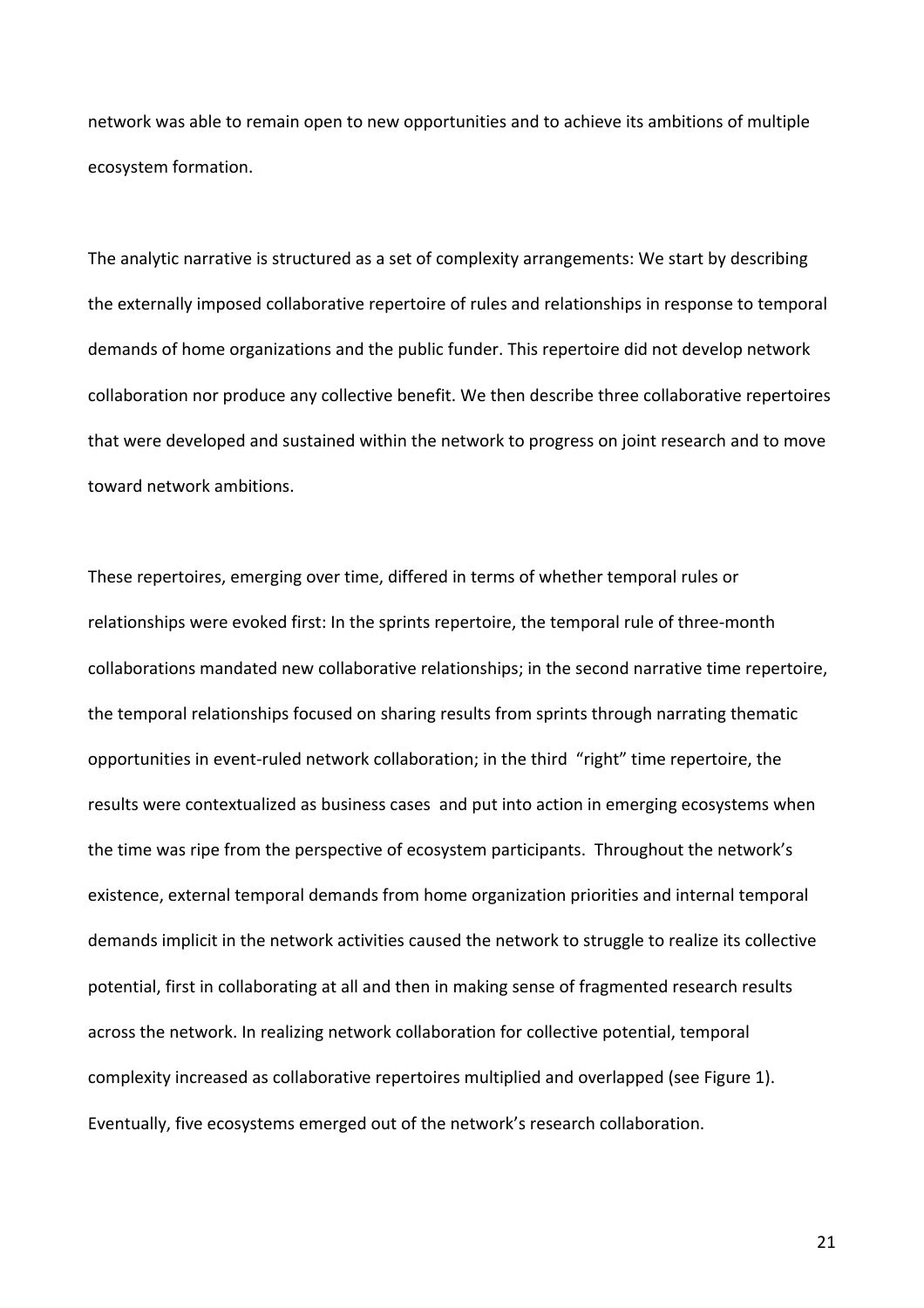---Insert Figure 1 here ---

We start by describing the initial temporal demands that acted as deterrents to network collaboration. We then explain how changes in and additions to temporal repertoires kept the network from failing, eventually creating collective benefits in ecosystem formation.

#### *Temporal Demands Deterring Network Collaboration*

When participants joined the network, they brought along their home organization temporal demands. While private company representatives talked about the need to show research results in the short term, researchers in universities thought in terms of multi-year research programs. As one company executive noted, "there is no use talking about research results beyond three years; no one here is interested as they will have moved to different positions by then." Another researcher had a target of results within a year. A research institution participant lamented that "real research" could not be done in a very short time frame. Small and large companies had their own temporal expectations in terms of the "right time" (Garud et al., 2011: 742).

In addition to home organizations' temporal demands, the public funder articulated temporal demands as well. The research program had been formed as a four-year program, but the government funding was dependent on the development of SRAs and then on annual program reports, contingent on the demonstration of progress. Without government funding, the companies were unwilling to provide matching funds. The program coordinator recalled that "[o]ver 400 people and 10,000 hours was spent on planning how to proceed during 2009 alone" in order to meet the chronological, calendared timeline. An academic researcher rejoined that it was "[a] damn long planning phase, a truly long and tiring phase [discussing] how to move forward."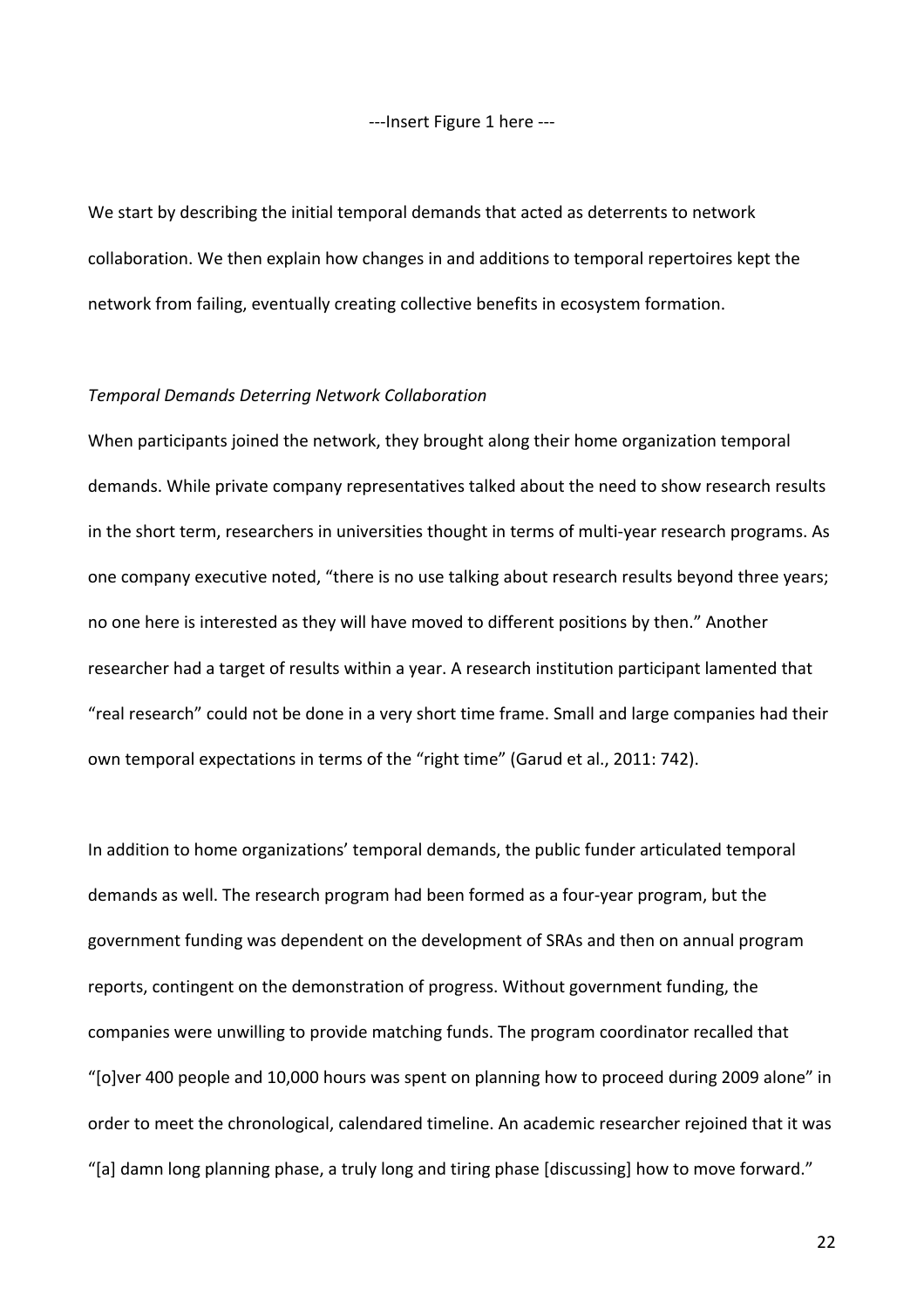The planning preempted any joint research. Meetings were driven by sizing research targets to work packages and then fitting the work packages to the annual calendar-time expectations of the public funder. However, such linear timing failed to ignite the new research collaborations needed for realizing the ambitious research targets. An industry researcher stated: "We spend too much time planning rather than carrying out research."

Little new joint research was materializing. Participating companies were reinterpreting their existing projects and failing to make new connections or to make progress toward the program goals. A research coordinator noted that much of the discussions were between two partners that already knew each other. "More ecosystem formation should happen in my view as that is the intent of this program. Now [company x] is collaborating with [research institute y] just like before."

There was an emerging realization among the network participants that they were failing to collaborate for collective benefit. The network was making no progress toward new research results, cross-industry innovation, or, ultimately, forming business ecosystems. The home organizations' research agendas dominated the discussions as participants tried to comply with the public funder's calendar time as a technical requirement. The companies that collaborated did so based on prior intellectual property sharing agreements and their particular temporal demands. Expediency in light of the time pressure was preventing new research collaboration from emerging. Because the network was simply mirroring existing relationships, without igniting any new joint research, industry interest began to fade, and funding was soon at risk.

## Emergence of a Temporal Rule Catalyzing Joint Research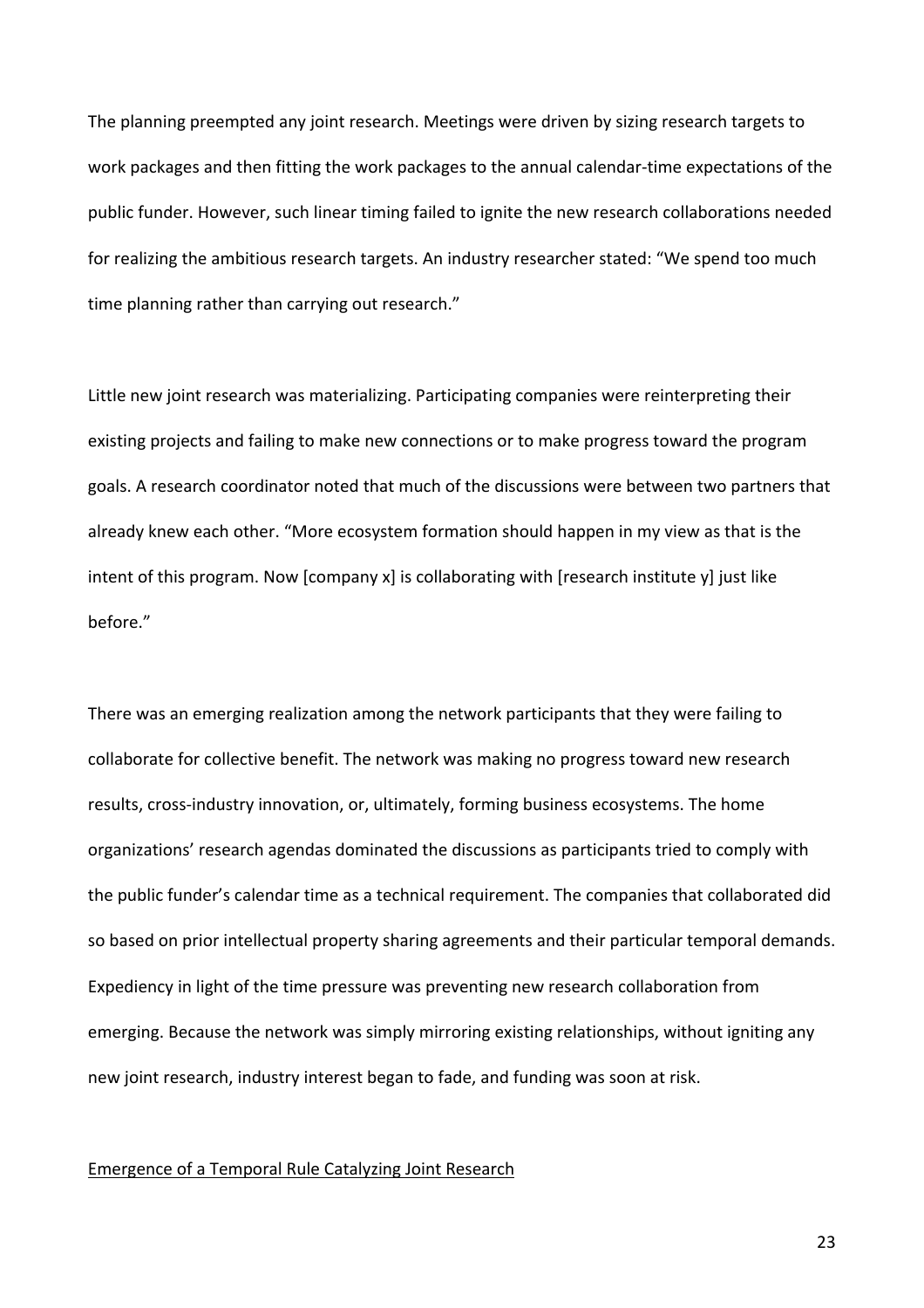Despite difficulties of moving toward joint research, the participants appreciated the potential of working together. "Yes, [we] do understand that when we do things jointly, we achieve much bigger things…. The cake is bigger" (research coordinator). The academic leader was hopeful that "eventually we will learn to work together."

In the pursuit of collaboration, open research-oriented workshops were organized in which participants made presentations of their research interests. In one workshop, a participating company aroused interest in agile ways of working (Fitzgerald et al., 2006; Conboy, 2009). This workshop echoed an earlier presentation by a lean startup "guru." The presentations led to ad hoc experimentation with "agile-type" development cycles as a means to increase researcher engagement and to create outputs that could be used to manifest progress. "We… came up with this... joint [sprint] idea even if it was not written in any vision statement," reported the academic program director. These discussions led to a restructuring of the program into fifteen different rapid research cycles for the remainder of the program. The emphasis was on the *temporal rule* of a three-month period during which to work together:

You got the idea that sprints are not about who is doing it; they're primarily time periods, so the cloud software program is doing three-month sprints that have technology and business aspects to it…" (industrial researcher).

The introduction of three-month sprints as a temporal rule catalyzed joint research and hence mobilized the collaboration, albeit in small teams. Yet the temporal rule was contested – and this contestation spanned academic and industry boundaries. One program manager recalled a storm of opposition: "We kept hearing: 'How is it possible to do real research in three months?'" Resistance also came from industrial researchers; one remarked that "I found the 'sprint' concept unnatural to research. I am a physicist by training. You cannot get anything meaningful done in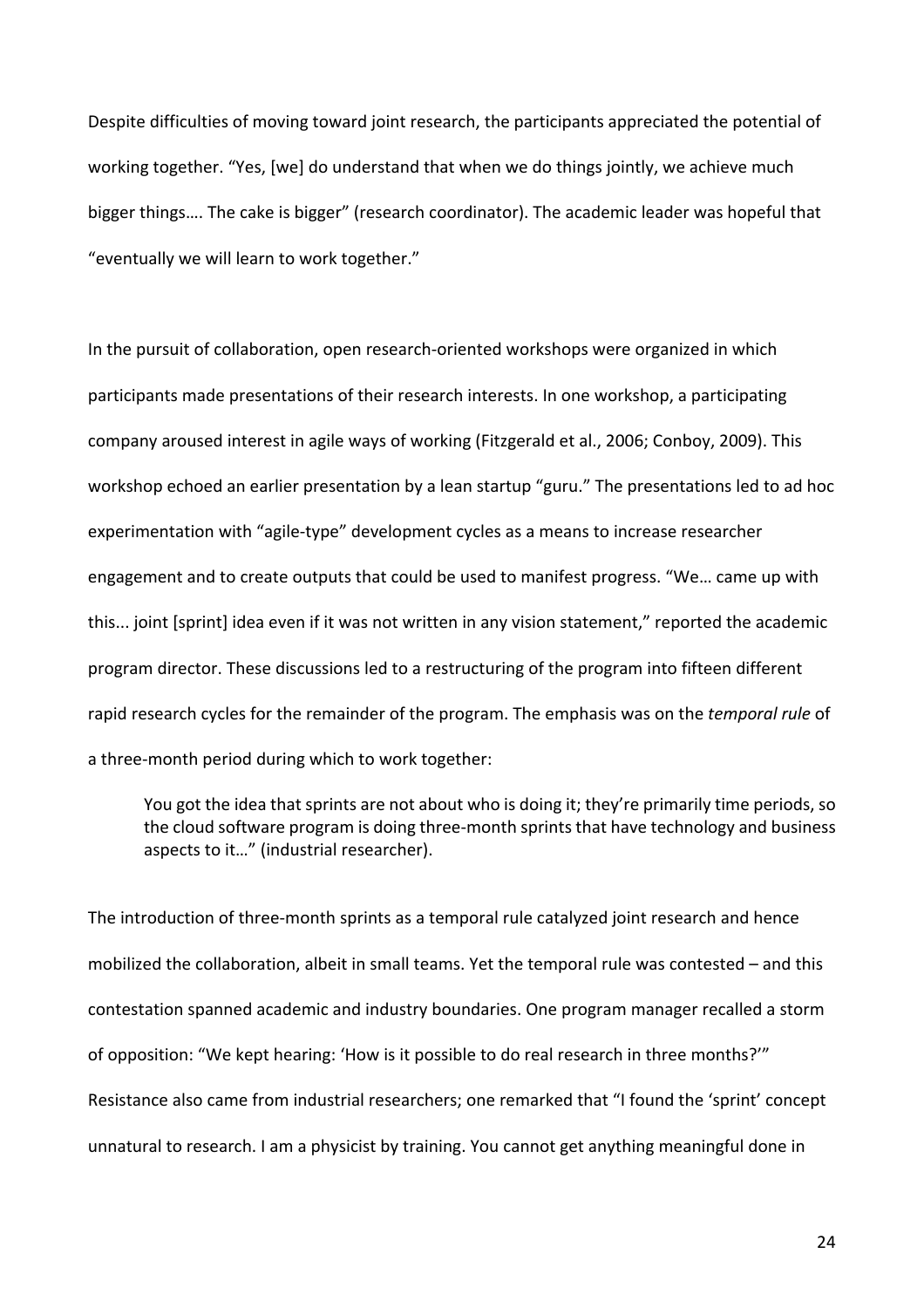three months." However, as an industry program manager acknowledged, "no one came up with anything better." Sprints supported joint research because they required minimal planning and focused on working on a targeted research idea. Because of the concreteness and the fast delivery of actionable results, the time seemed to be well-spent. According to an industry program manager, "sprints were a marvelous idea. Particularly as we don't have the faintest idea of whether we are still in this company in three years or not. What I try to do is to work on things that can be realized within one year." The results in each research cycle – every three months – included new concepts, prototypes, test results, and use cases that began to provide network benefits in joint research. Each research cycle ended with a quarterly workshop where results were showcased in various sessions, including a research bazaar.

## New Temporal Relationships Ignited By The Temporal Rule

Sprints led to new relationships in the network. No one was allowed to "sprint" alone: Working with a partner company in the network became mandatory. Each sprint team had to include researchers from both industry and academia. Sprints soon became the dominant way of conducting research together: "If you are not involved in a sprint, working together with others, you cannot be part of this program," the program coordinator reported. The program coordinator mapped out who collaborated with whom: "We created a template to map all the relationships between companies working together…. The map allows us to see how the networks are changing and whether the smaller companies are joining in."

Researchers had to learn how to work with other researchers across the network. Finding a collaborator was not always easy because participants did not know each other. According to one researcher with a public organization, "we very much want to work together… but sometimes it is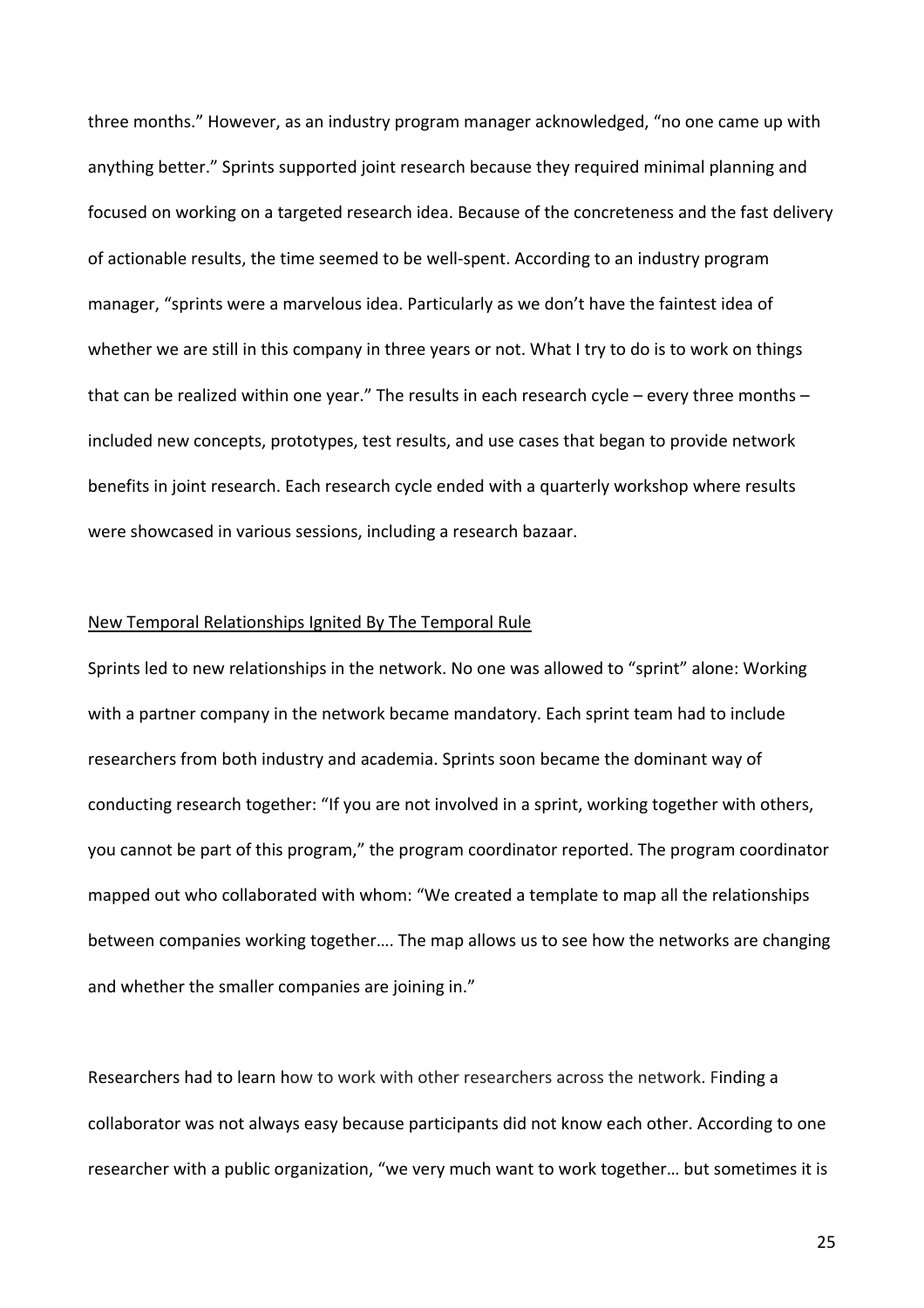hard to find a company able to understand the competences we offer." This challenge remained, even though the three-month sprints reduced the level of commitment needed to start a collaboration. Relationships between sprint teams were based initially on prior acquaintances, but later relationships were formed quite fortuitously – from chance meetings in a taxi, for example. New relationships were brokered as additional partners engaged in joint research, and the content of the collaboration changed to include their interests. Network benefits began to materialize in terms of new collaborative relationships.

Despite the energy created by the sprints and their follow-up quarterly workshops, researchers began to complain about fragmentation. Knowing what was going on across the network was difficult, as was understanding how the research results related and connected to each other. One industry researcher noted that "last time, we talked about the need to develop more coherent perspectives and outcomes." One company leader noted that "it would be great to have more visibility to the research conducted in the network so I could tell my senior executive that, look, we invest not so much but gain access to all these research results." Another industry program manager pointed to a missed opportunity in network benefits: "Some sprints came as a surprise to me; we should have been involved. One university was doing something that was very researchdriven, but the area was exactly what we were doing also. We could not find technical competence to join our program, which this university could have offered."

In part, the difficulty in achieving collective potential – of seeing what was going on across the network – resulted from a lack of time for engaging with what others were doing. The quarterly workshops were too time-compressed for integrating ideas and seeing network-level research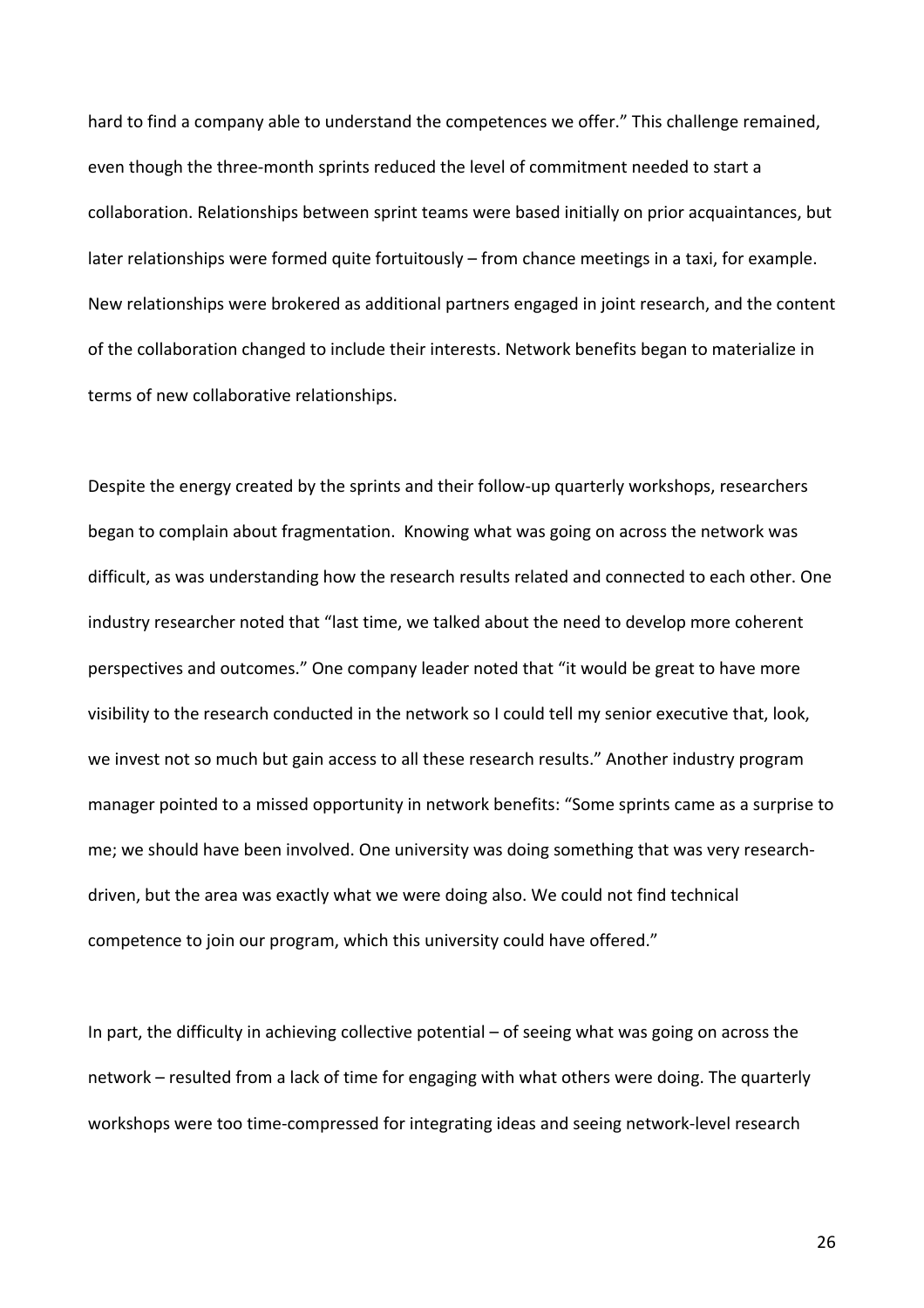progress, despite offering an opportunity to review the various sprint results from the previous three months.

The challenge was in seeing the big picture: "You have 150 people in any single meeting, [so] how are you going to get these people and the remaining 250 people in the program [who did not attend the workshop] to understand what the big picture is, I think that's the challenge…" (board member). Without the big picture, network members had difficulty understanding the collective benefits and translating and linking them to ecosystem formation. Another challenge entailed maintaining openness to changes in direction: "Let us not lock in what the research in the next quarter will be. We do a fast proto, share in quarterly sessions, then we find some new things that were in no one's plan, or that could not be identified or articulated earlier" (industry program manager). The purpose of the network, after all, was to develop joint innovation across the industries and participating organizations; an awareness of the ongoing research and its business implications among participating companies was important. According to one industry program manager: "We were discussing… that we need joint demos and integrated business cases that go through entire supply chains… not just bits and pieces here and there…." Another industry program manager stated that "we should have a clear map of all competencies in quarterly reviews – here is the next sprint; what competencies are available for it?"

As the novelty of sprints as a temporal repertoire was waning, participants' feelings began to intensify that too much "now or near term-time perspective was favored in choosing what to do in sprints" (academic program director). The dominant criticism was related to the outcomes generated by the ad hoc nature of the sprint cycles: "I think the research in this field is basically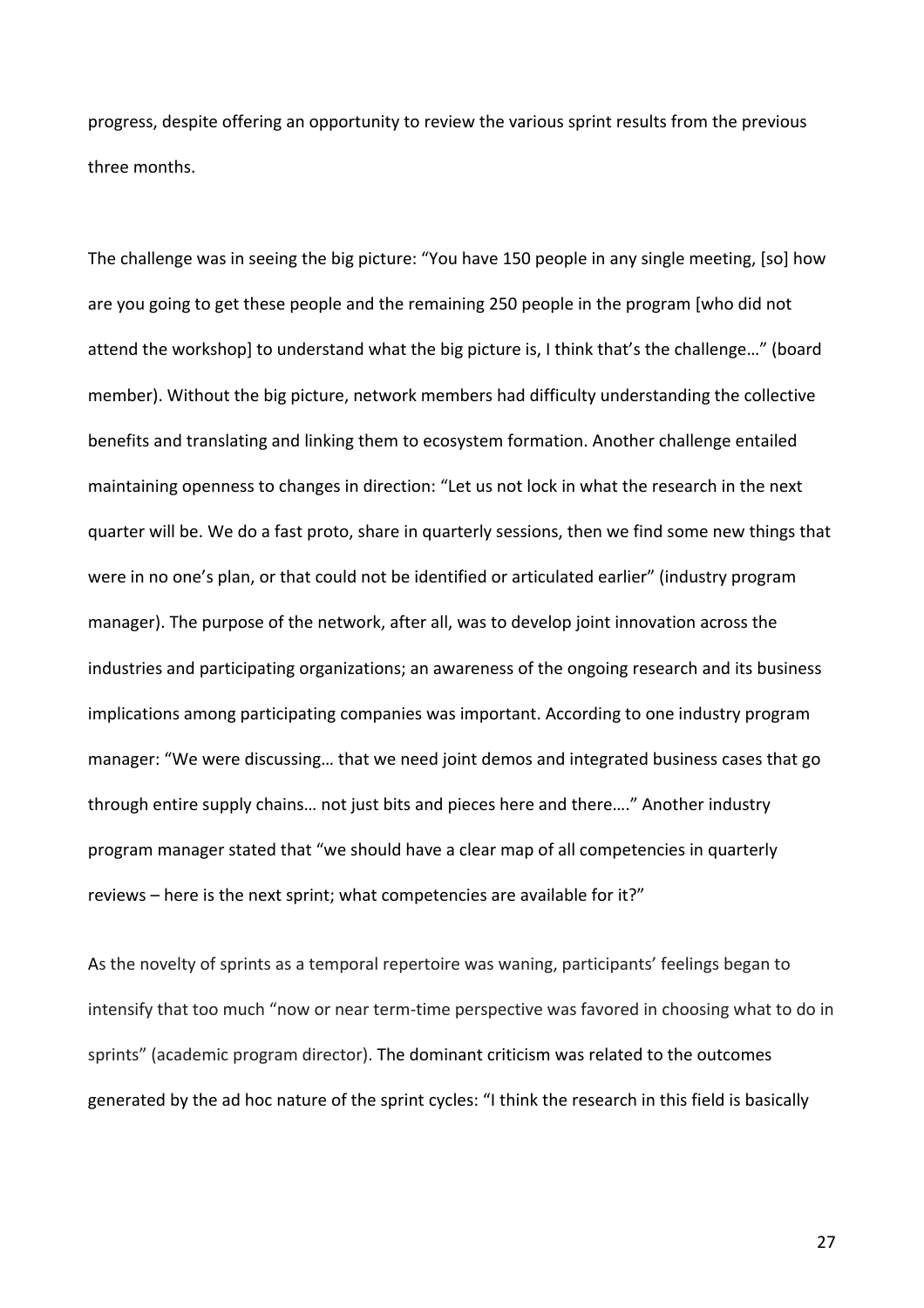not very useful. What I mean is the single instance examples…" (program manager). The academic program director stated:

It's somewhat one-sided, limited in visibility, this perspective…. It's difficult to draw any common architectural map for the whole program. This is not simply about technological solutions but also about business opportunities. So the picture is multifaceted with cloud technology, cloud services, and related cloud businesses more generally moving together, hand-in-hand.

#### *From Research Fragmentation to Benefits Across the Network*

The second collaborative repertoire was a response to the fragmentation of the research progress across the network. Developing a network-level view of progress and emergent cross-industry opportunities was challenging. The temporal repertoire that emerged built on temporal relationships followed by temporal rules.

## Narrating Experiences in Relationship-Driven Events

As the network faced difficulty in assessing its research progress, technical experts in the network began to have thematic discussions around their particular areas of interest. The first such an event was formed by the participants of various sprints whose interests were related to "lean software organization." This event brought together subject matter experts from academic and industrial organizations. The event was followed by other such gatherings that examined themes including strategic lean organizational transformation and the lean way of working in software development teams.

The idea of focused events began to spread; at one point, five different event "series" existed, with interests ranging from business models and cloud software development to cyber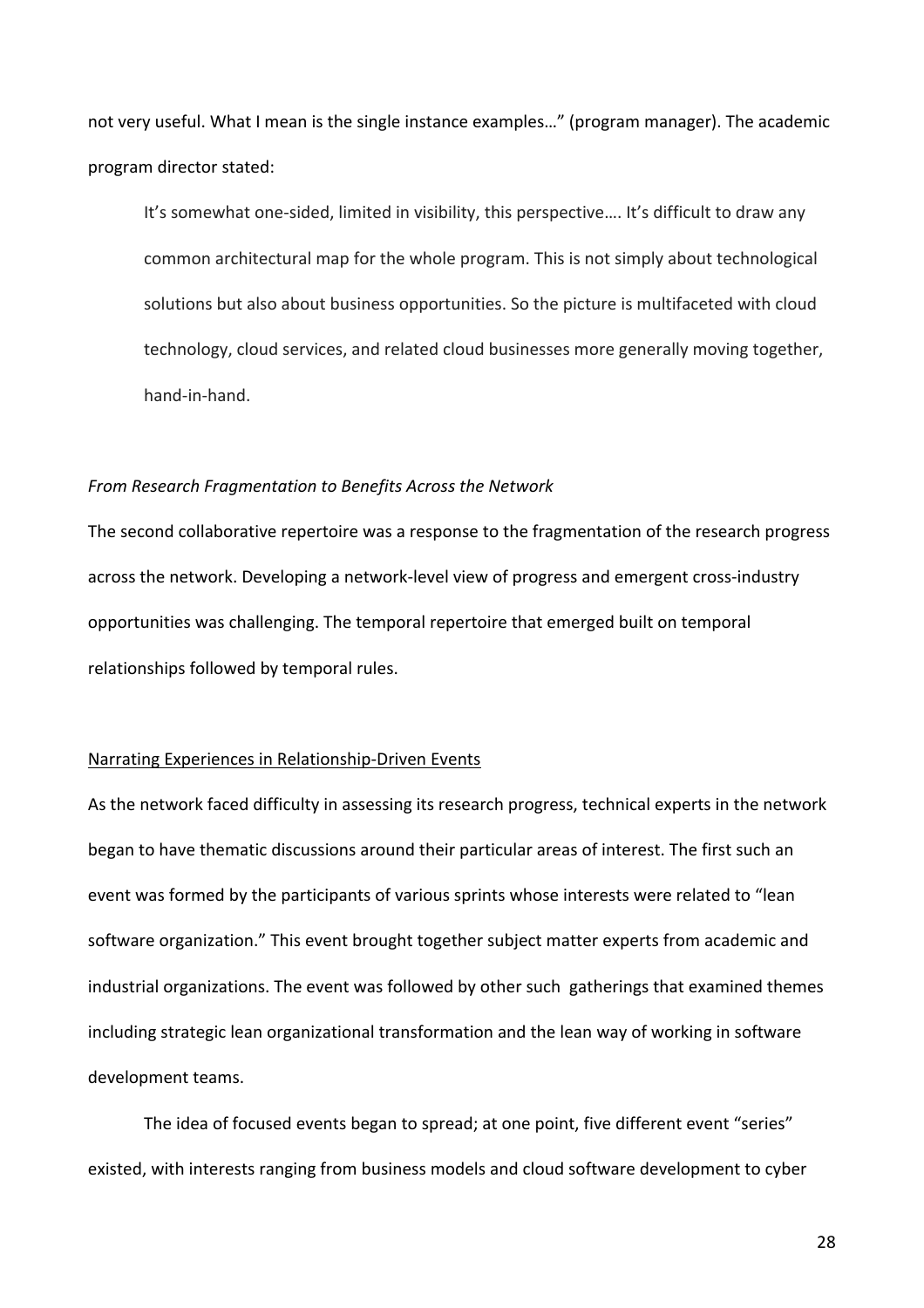security. The temporal repertoire began relationship-based as subject matter experts invited other network experts to the events. These events took the form of a morning or afternoon meeting or seminar. The cloud software development "series" also organized a successful "hack-a-thon" in order to evaluate and apply the research results in specific cases. Books were published on joint work (e.g., *Value Driven Business in the Cloud*, *The Secure Agile Software Development Lifecycle*, *Landmarks for the User Experience in the Cloud*).

#### New Temporal Rule for Narrative Time

Although researchers were also still engaged in sprints, spending time together in focused gatherings allowed translating experiences from sprints and more open discussion of shared issues of concern to the researchers,"[T]he community of practice [events] were important as people were able to [really] discuss with each other and build collaboration networks" (industrial program manager). Because of "great bonding," as one academic researcher noted, "participants were more willing to share company-specific knowledge in the community." An industry program manager appreciated the progress: "We are moving from a long corridor with closed doors to people standing around the table." The main content of the seminars and meetings was oriented to program research, and for these events, a future-focused and implicit temporal rule was operative: The participants, as subject matter experts, could trust their peers, sharing knowledge during the events without damaging future confidentiality or risking that the information would be shared after the event in an improper way. Thus, the events instituted an implicit temporal rule involving knowledge sharing. An academic researcher noted: "There has been a lot of trust in researchers and autonomy – go ahead full speed." The program coordinator appreciated the emergence of coherence in that "we are finally in the same box." (Still, some participants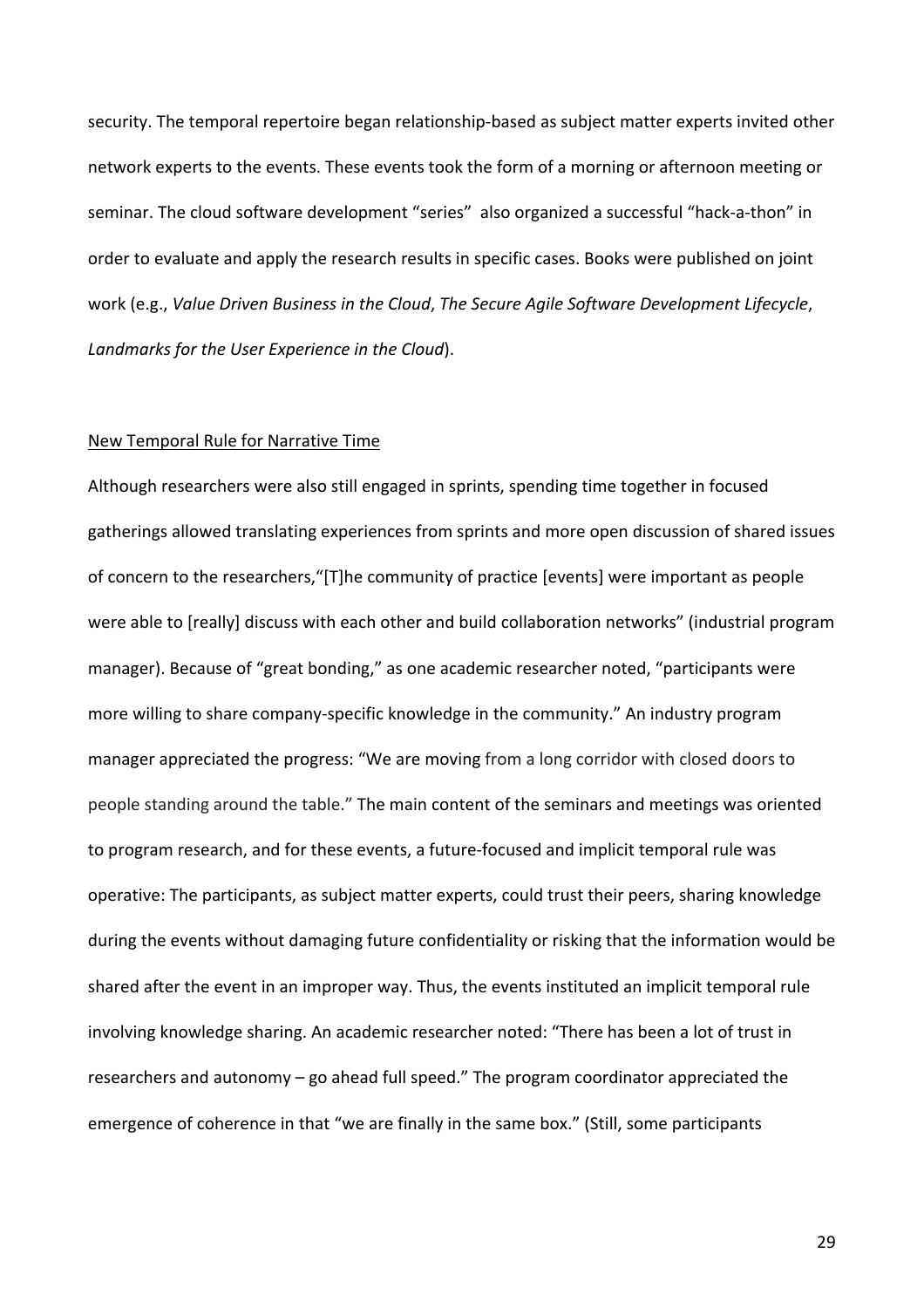complained about reports that were "written too academically [for me to] share them with our leadership," which negatively affected comprehension.)

Through the events, the subject matter experts were able to assess network-level progress. "[We can] look for [the] competencies we might require that are available in universities" (industrial program manager). Another industrial program manager stated that, "[i]n the community of practice workshops, people were able to discuss with each other and build collaboration networks. The workshops gave a better foundation for the joint research work." Reflection on emergent research themes and perspectives was particularly appreciated. As one industrial program manager pointed out, the events could lead to benefits when participants combined one company's concept with another's concept that "we had not even thought of yet." An industrial researcher noted that a joint retrospective examination of research results was useful for understanding what had been accomplished, how to comprehend progress at present, and what changes might be needed to attain the program's ambitions. This narrative time promoted network-level understanding.

Still, articulating this network-level view was not without difficulty. One participant described his effort to integrate research results and communicate to his company management. "I gave a talk to our leadership [about] how to advance lean thinking in our company. This attracted a lot of attention, and other participants wanted to see the powerpoint presentation. So we made a presentation template, which required filling in the information regarding one's own firm for the presentation." The narrative time also shifted network ambitions. To gain wider perspective, a group made an 11-day trip to Silicon Valley, which resulted in the realization that much of the open cloud stack had already been developed by others around the world. This work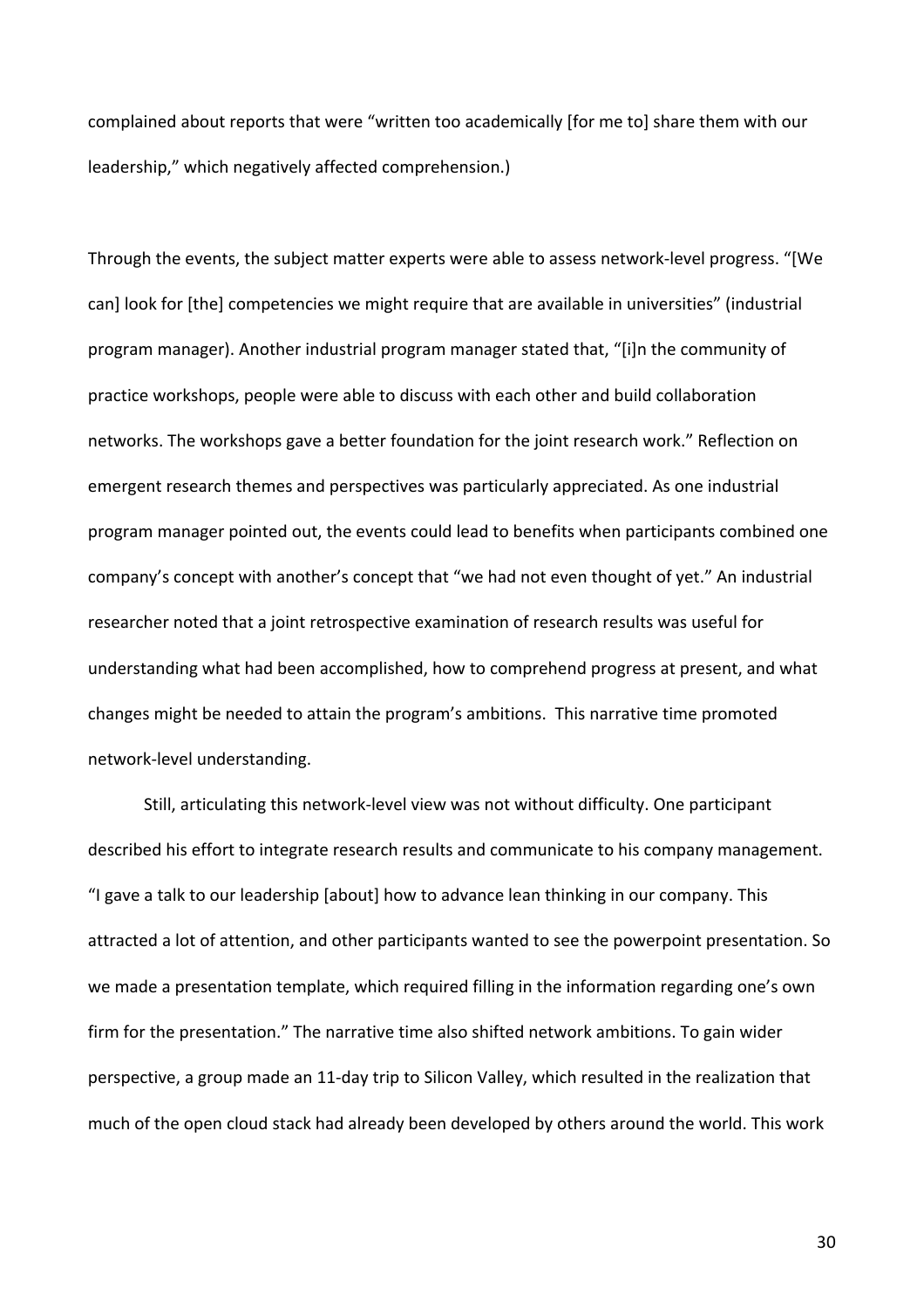of others could be used and adapted quickly, with potential for network collaboration to make a "quantum leap in work progress" (Waller et al., 2002: 1048).

#### *Impending Urgency to Realize Network Benefits*

During the course of our study, the national economy began to deteriorate, leading to threats to the program's budget. In response, the participants faced pressures to link the thematic knowledge themes from expert events to business cases that could be acted on in the emergent ecosystems. Executable business cases became important to ensure that the themes were linked to a temporal benchmark, indicating that the time was "right" from the business perspective, for experimenting on and adopting ecosystem cloud services or concepts.

## "Right" Timing of Ecosystem Formation

The cross-industry innovation emerged through the clusters of companies that had identified related, executable business cases. These clusters, based on the business cases, eventually developed into the ecosystems that continued the collaborative potential engendered by the interorganizational network. For example, one ecosystem developed from multiple different business cases that together formed a new approach to cybersecurity in the cloud.

The temporal demands were articulated in the "right timing" of the business cases that formed the ecosystems. The right timing triggered the emergence of temporal rules and relationships more simultaneously than in the case of other two collaborative repertoires. The "right timing" involved organizations' committing to pilot projects that included live demonstrations of new service concepts based on cloud technologies. The work was structured according to what the pilot projects specifically needed. For example, developing a cloud-based service to help consumers make "an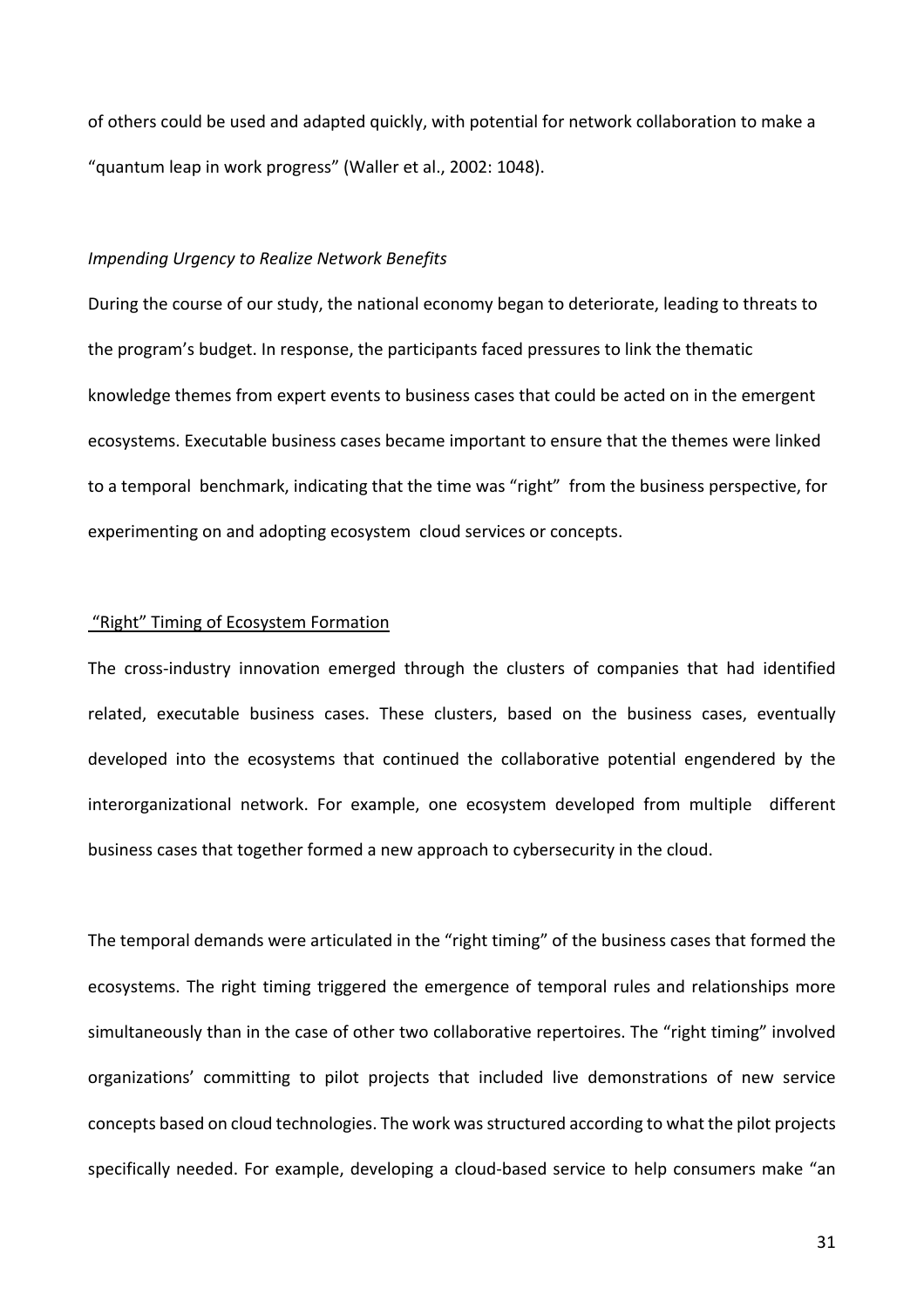informed choice" about a product might be based on consumers' preferences for sustainability. Ecosystem members invited other organizations, such as manufacturers and retailers, to participate in the ecosystem pilots as needed, but only if they were ready for "live" experimentation. The experimentations required considerable commitment from the organizations involved and were less visible to those not participating.

## Restructuring Relationships for Ecosystems with a Right-Timing Norm

"Right timing" was not just about gathering a group of participants ready to commit to experimentation. It also required that the companies participating in the ecosystems share both the underlying service concepts and the technological tools and platforms developed for the ecosystem pilot project. This sharing represented a high cost for some network participants, and network relationships changed as a result. Some organizations exited, while others remained. For example, industrial organizations exited if they could not accept the broad sharing of intellectual property that the ecosystem pilot projects required. In addition, small firms were particularly concerned about losing the exclusive rights to their tools and technologies. Some organizations left because they had no available business cases that they were ready under the short time window to prepare for the ecosystem pilot projects.

Despite the remaining relationships being restructured around the emergent ecosystems, the ecosystem pilots benefited the collective. Results from high-level pilot results were shared in the network's quarterly workshops. Additionally, efforts were directed to support future ecosystems yet to be envisioned. The network curated an asset management system that would convey the research results from the 15 sprint research cycles during the interorganizational network's existence: "We need to have a way to manage the results so that people can find value afterward"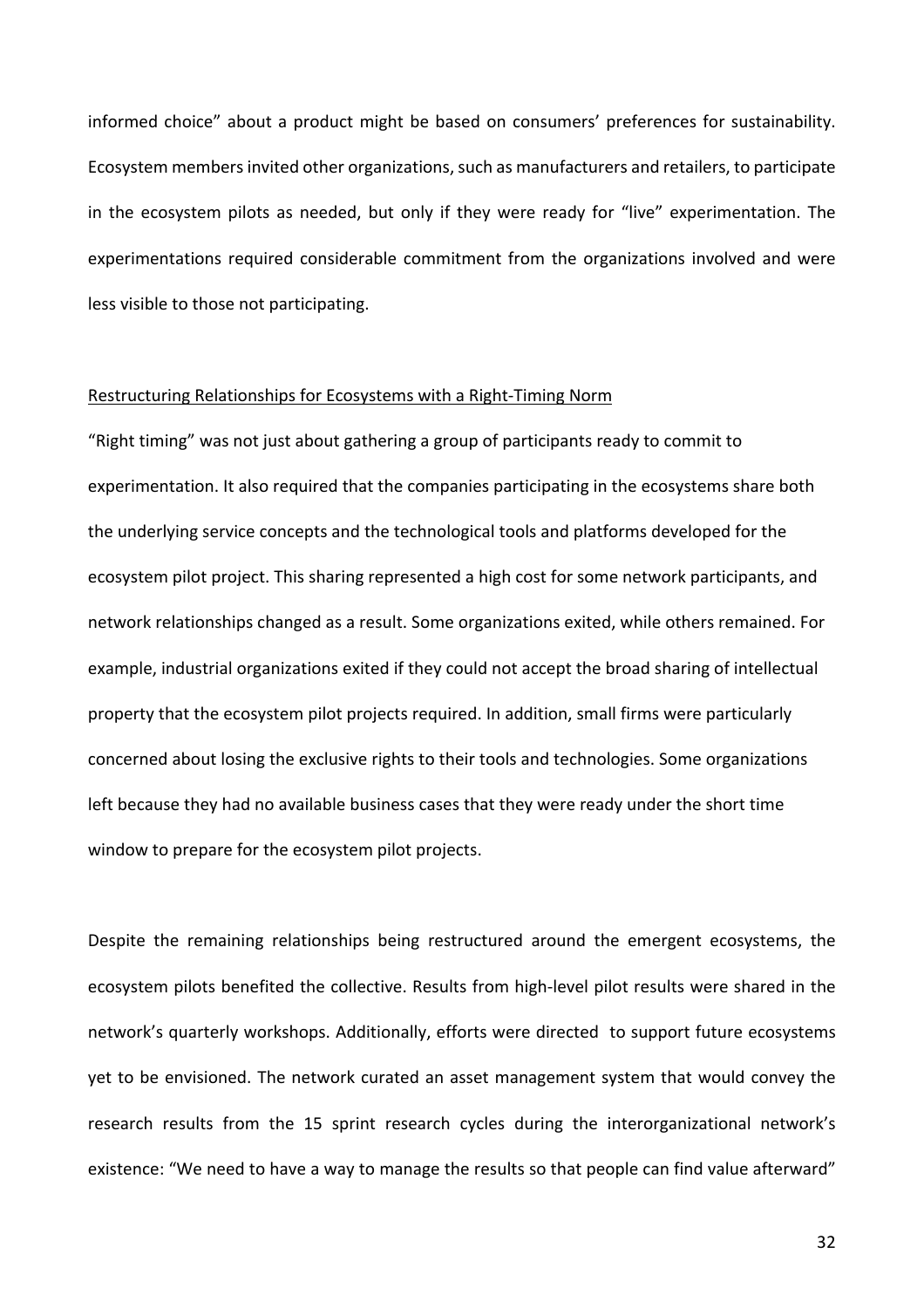(program coordinator). The "billion dollar business challenge" based on network research remained.

Table 3 summarizes the collaborative repertoires that emerged, including their rules and relationships. Collectively, these collaborative repertoires constitute temporally complex collaboration across the network. The network began its collaboration with the external calendarimposed repertoire; it then developed its first temporal rule to catalyze joint research. The ruledriven sprint repertoire led to new collaborative relationships across the network. This temporal repertoire was followed by two additional collaborative repertoires. The narrative time repertoire emerged as expert events were held to make sense of fragmented results and find themes across the network. Finally, the "right" time temporal repertoire grouped those participants not just interested in narrating common themes but to contextualize business cases and act on them in emergent ecosystems.

Throughout the program, the participants leveraged multiple collaborative repertoires simultaneously. Certainly, they had to comply with the public funder's calendar time for annual reports. But rather than merely being structured as traditional siloed work packages, all research results informed the overall program ambition for cross-industry innovation. The participants initiated complex arrangements to cope with the temporal rules of calendars, sprints, events, and finally the temporal demands imposed by emerging ecosystems. They also maintained multiple relationships across the network in sprint research cycles, expert events, and eventually as members in one of the five ecosystems that were formed. Collectively, temporally complex collaboration accommodated varying temporal demands of home organizations while innovating to realize the network's potential (see Table 3 for a summary timeline).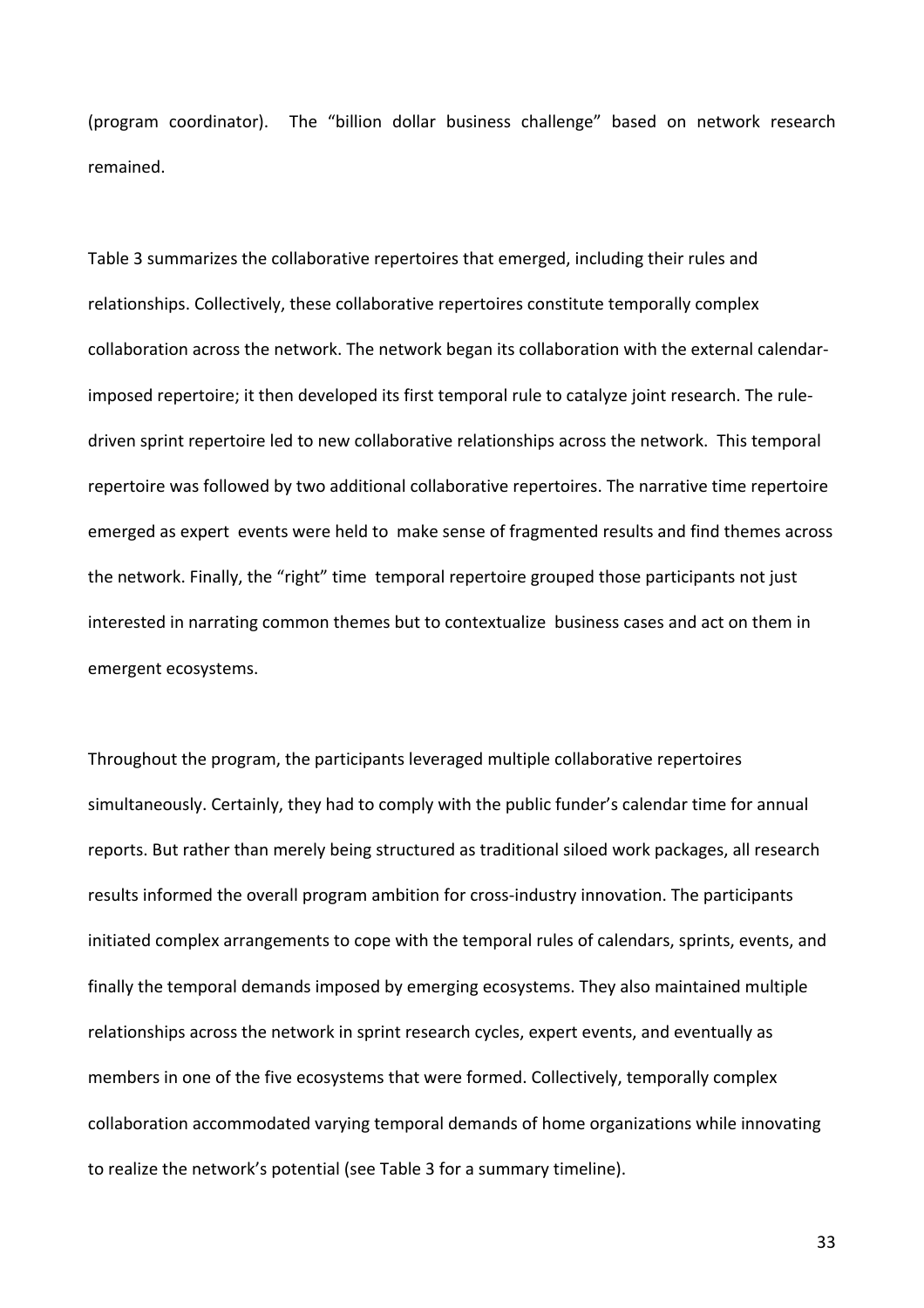---Insert Table 3 here ---

#### **Discussion and Implications**

Interorganizational networks are formed for the collective potential; that is, the network is expected to accomplish what the single organization cannot. The existing interorganizational literature acknowledges that the collective benefit often remains unrealized because the heterogeneous networks struggle to form (Järvi et al., 2018) and because they easily unravel or fail (Human and Provan, 1997). A network might not be able to begin its collaboration at all (Schrack and Whitford, 2011). Network goals might get compromised, or displaced, by the different strategic agendas of the participants (Grodal and O'Mahony, 2017), with anti-competitive implications (Hagedoorn et al., 2000). Prior literature offers few solutions for creating collective benefits in interorganizational networks under such pressures. Time and its complexities have been suggested as one of the enablers for collaboration (Castañer and Oliveira, 2020) yet research is still scarce.

Our study of an interorganizational network for the cloud software program over a four year period illuminates participant actions that strategically organize time and are sufficiently complex to enable network collaboration for the benefit of the collective. We demonstrate how the participants overcome time as a deterrent, managing to work productively with the temporal demands from home organizations while contributing to the network's ambitions. After the externally imposed calendar-based repertoire failed to produce collaboration, the network instituted a rule-driven sprint repertoire. The repertoire catalyzed joint research and generated a plethora of research results. The sprint repertoire was also critical in igniting new research relationships. The subsequent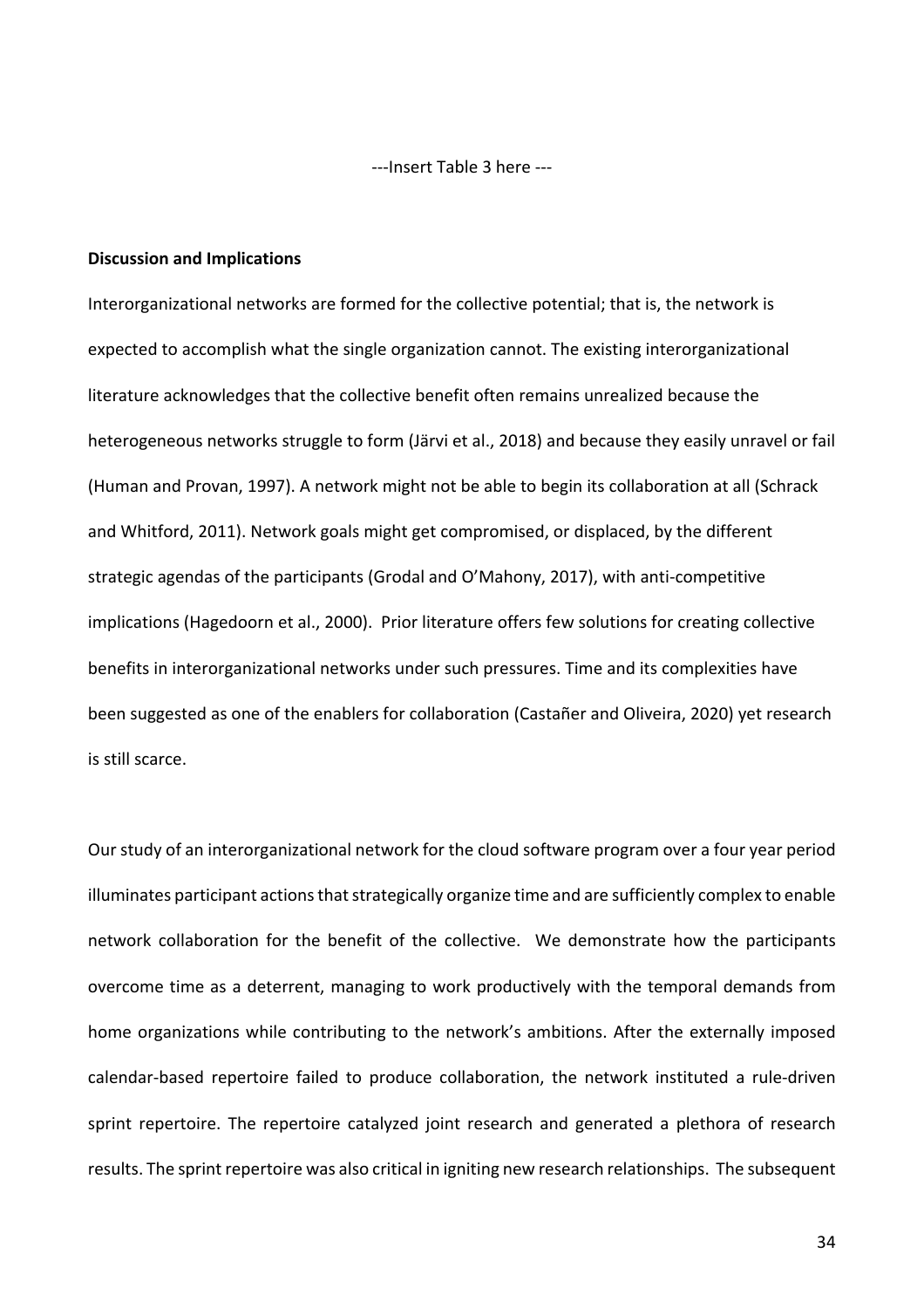relationship-driven temporal repertoires – narrative time and 'right' time - were critical to translating, connecting, and integrating results from sprints at the program level to emerging ecosystems. The collective potential of the network was realized despite the initial uncertainty of the network's goals, how the network might accomplish its ambition, what research activities would occur, and how joint research time should be allocated. The network had no central timekeeper or instructor and hence had to cope with its temporal challenges internally.

The realization of the network ambition – the emergence of multiple, innovative ecosystems -was a major collective achievement in the network that had no organizational or technological infrastructure in place (contrary to prior research, see Garud et al. (2011: 758–59). As noted, the high collective ambitions likely contributed to the participants openness to emerging repertoires and their capacity to evolve them. Much was at stake for the participants individually as well as for their organizations. The large and diverse network gave the participants unprecedented and novel opportunities for new collaborations which the repertoires helped to make possible. The timeboundedness of the network likely also impacted participants' focus from home organization temporal demands to the progress at the program level.

#### *Theoretical Implications*

Our study advances three crucial implications. First, we focus on how interorganizational networks strategically complexify time for their benefit, thus overcoming time as a deterrent to interorganizational collaboration. Second, we advance the understanding of time as a resolution to collaboration, articulating temporal collaborative repertoires with rules and relationships that are sufficiently complex to accommodate network diversity while enabling collaboration for collective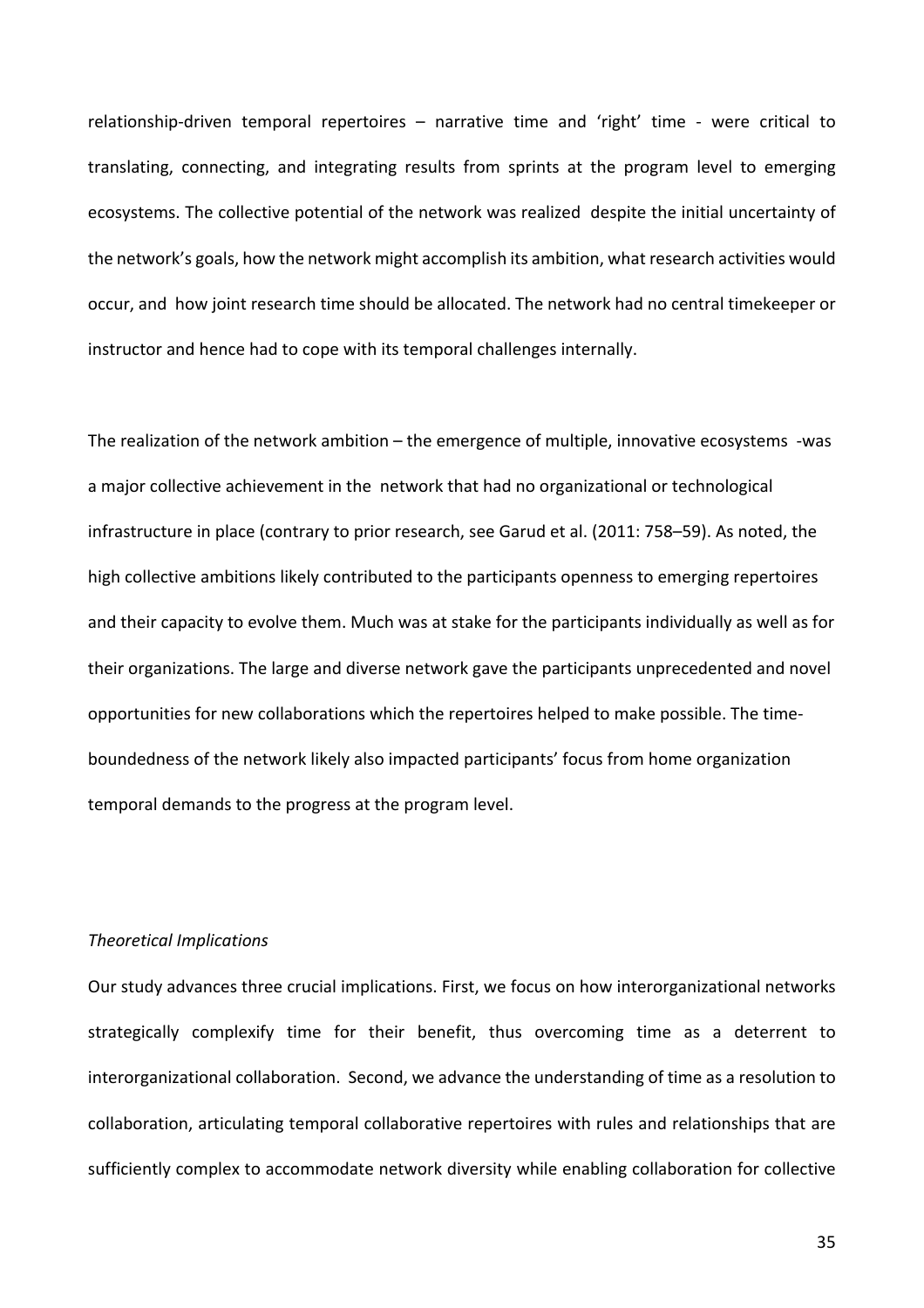potential. Our third implication is contingency-oriented: Such temporally complex collaboration is not independent of the network context, and it requires proactively authoring the repertoires.

#### Overcoming Time as a Collaborative Deterrent

Interorganizational networks tend to be characterized by temporal diversity. Yet the existing literature reports cases of a singular temporal structure being imposed whether the calendar time of the formal research plans or the temporal orientation of the privileged or the powerful (McGivern et al., 2018; Schildt et al., 2020; Fortwengel and Sydow, 2020; Granqvist & Gustafsson, 2016). Such suppression tends to harm the network's ability to collaborate for collective benefit, in particular, to innovate (Garud et al., 2013). The network thus has to overcome the imposition to structure time as something one-dimensional or singular (Lumineau and Oliveira, 2018). Overcoming time as a deterrent requires accepting and inviting the multi-temporality (Garud et al., 2013) of home organizations and of the network activities themselves as part of the network collaboration.

# Sufficiently Complex Collaborative Repertoires

To go beyond the deterring singularity of network temporality (Lumineau and Oliveira, 2018), we contribute a temporal view that is rule- and relationship-based for interorganizational collaboration. Although the initial collaborative temporal repertoire was rule driven, relationships were also impacted. The relationship driven temporal repertoires had associated rules. However, the participants did not engage with one repertoire only, but with multiple collaborative temporal repertoires in parallel: producing fast results with one or two partner organizations, reflecting on their thematic significance in events with other organizations, and contextualizing the themes and purposing them for emerging ecosystems. Thus temporal complexity in collaborative repertoires comes from this capacity to simultaneously enable the activities of joint research: visioning,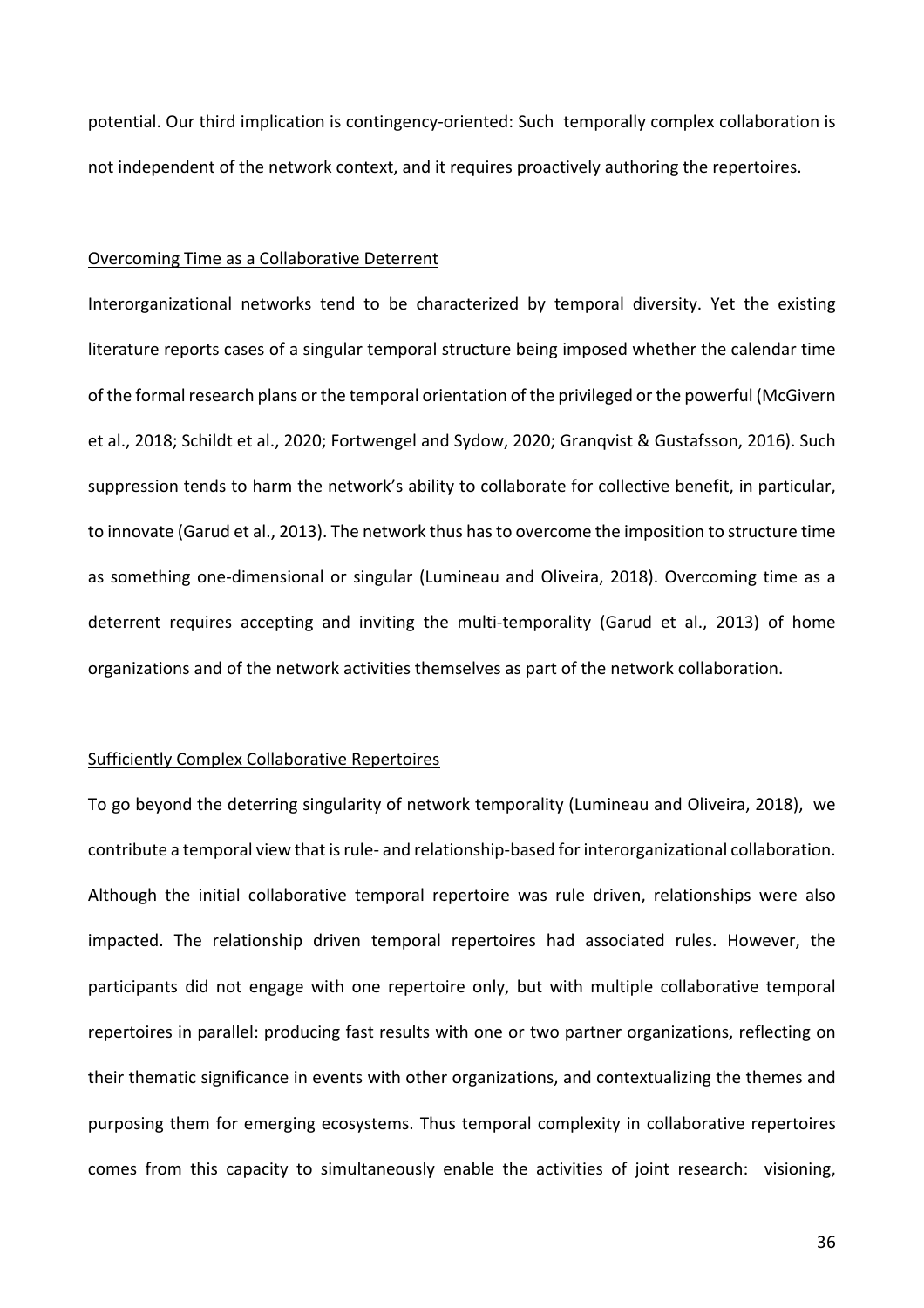execution, reflection, and field implementation and their varied temporal (past, present, future) demands.

Collaborative actions reflect temporal complexity. As Ofori-Dankwa and Julian (2001) describe, the participants "climbed the ladder of complexity" from calendar-driven time to episodic time to multi-temporality. But at times, the participants in the network also needed to come down the ladder to simplify and translate for other network participants. As one participant observed: "There has been various means to present progress and results, which I find laborious. Please choose one format (or a fixed set of formats) for future use." The temporal simplicity of calendartime was ever present in funding, even as other temporal repertoires added complexity to sustain the collaboration. Yet, no repertoire suppressed the others, which allowed the network to avoid obstacles discussed by Okhuysen and Waller (2002).

#### The Network Context for Authoring Collaborative Repertoires

For an interorganizational network to develop capability to create and cope with temporal complexity, certain enabling conditions need to be present. Attending to multiple collaborative repertoires requires, first, that the participants are open to such temporal complexity. (Some participants left the network blaming 'chaos').

Second, the network participants must be genuinely motivated to pursue collective network level benefits, not just collaborate for the strategic interests of their home organization. Such a network motivation can be enforced by making the collective ambition visible – in our case the network was a high stakes national project with leading companies and universities participating. The initial frustration of how to turn the ambition into joint research was eventually replaced by the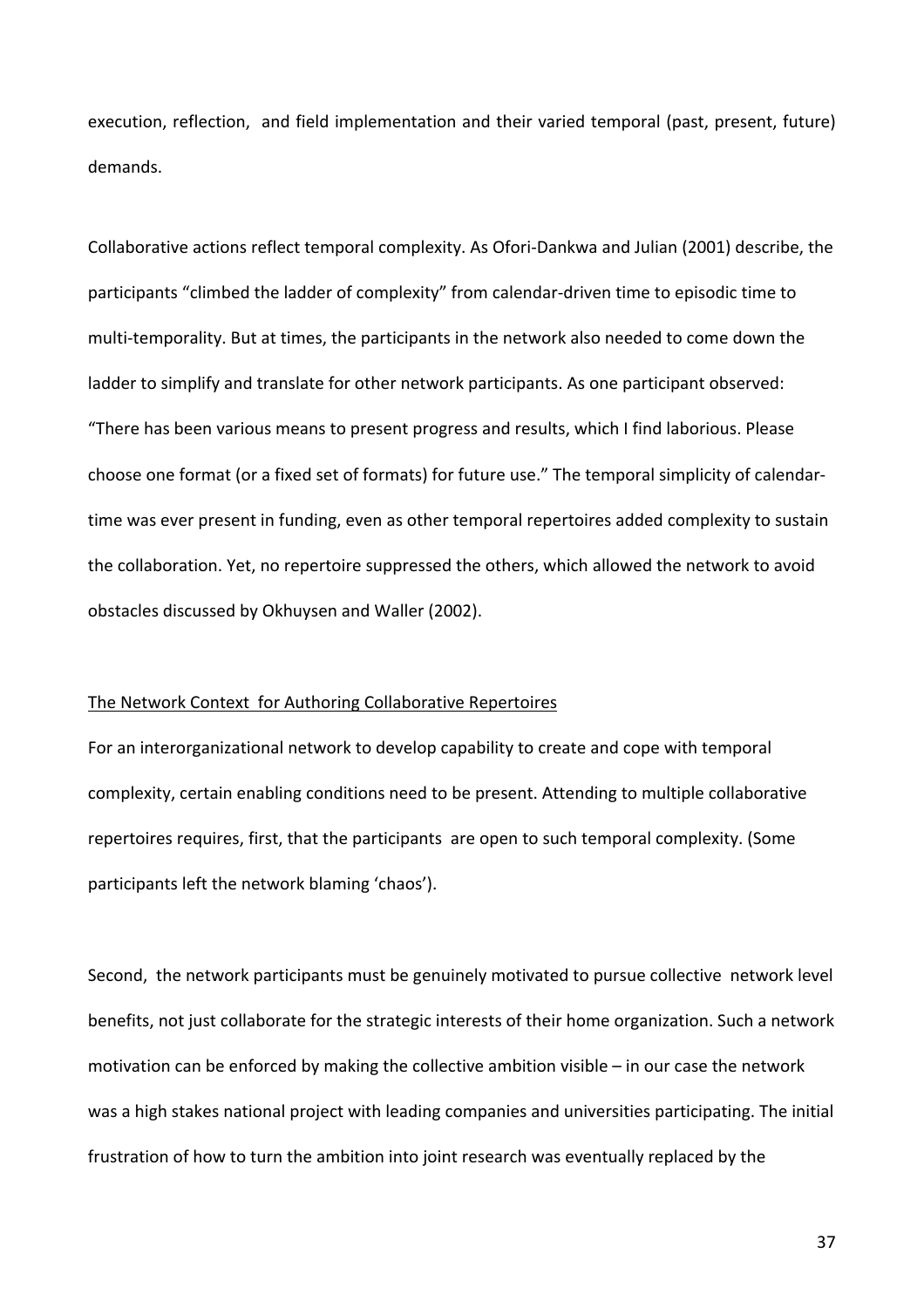enthusiasm for working together with its varying collaborative temporal repertoires. Sprinting was fast-paced while narrating business opportunities offered welcome time for reflection. Likely the internally developed nature of the temporal repertoires encouraged collaboration for the collective benefit as temporality was something that the network managed and sustained on its own rather than something that was externally imposed or entrained. Thus the temporal complexity - challenging as it may have been to navigate – offered authorship of the collaborative rules and relationships among the network researchers. There was also urgency. The network was time-bound in that it ran for four years, with high aspirations for industry change.

Our findings of temporally complex collaboration complement existing theoretical research that acknowledges complexity in temporal responses. Ofori-Dankwa and Julian (2001) note that individuals can and do adjust their time orientation. Waller et al. (2020) discussed temporal multitasking in dynamic team collaboration. Garud et al. (2011) described complexity arrangements in a multi-unit organization, where the arrangements afforded multiple time orientations were simultaneously enacted through combinations of organizational practices. Such practices incorporated varied rules, such as the "right time" to forge new relationships to build on intermediate products of past work.

Notably, this prior research has primarily discussed complexity in temporal responses in a single organization or team context. The focus of our study – a large interorganizational network that has no authoritative governance – is dramatically different. The emergence of collaborative repertoires is far from evident. Yet, what the current study shows is that network participants sought to accommodate Garud et al.'s (2011) diversity of temporal requirements; they found ways to introduce sufficient temporal complexity in support of their collaborative repertoires.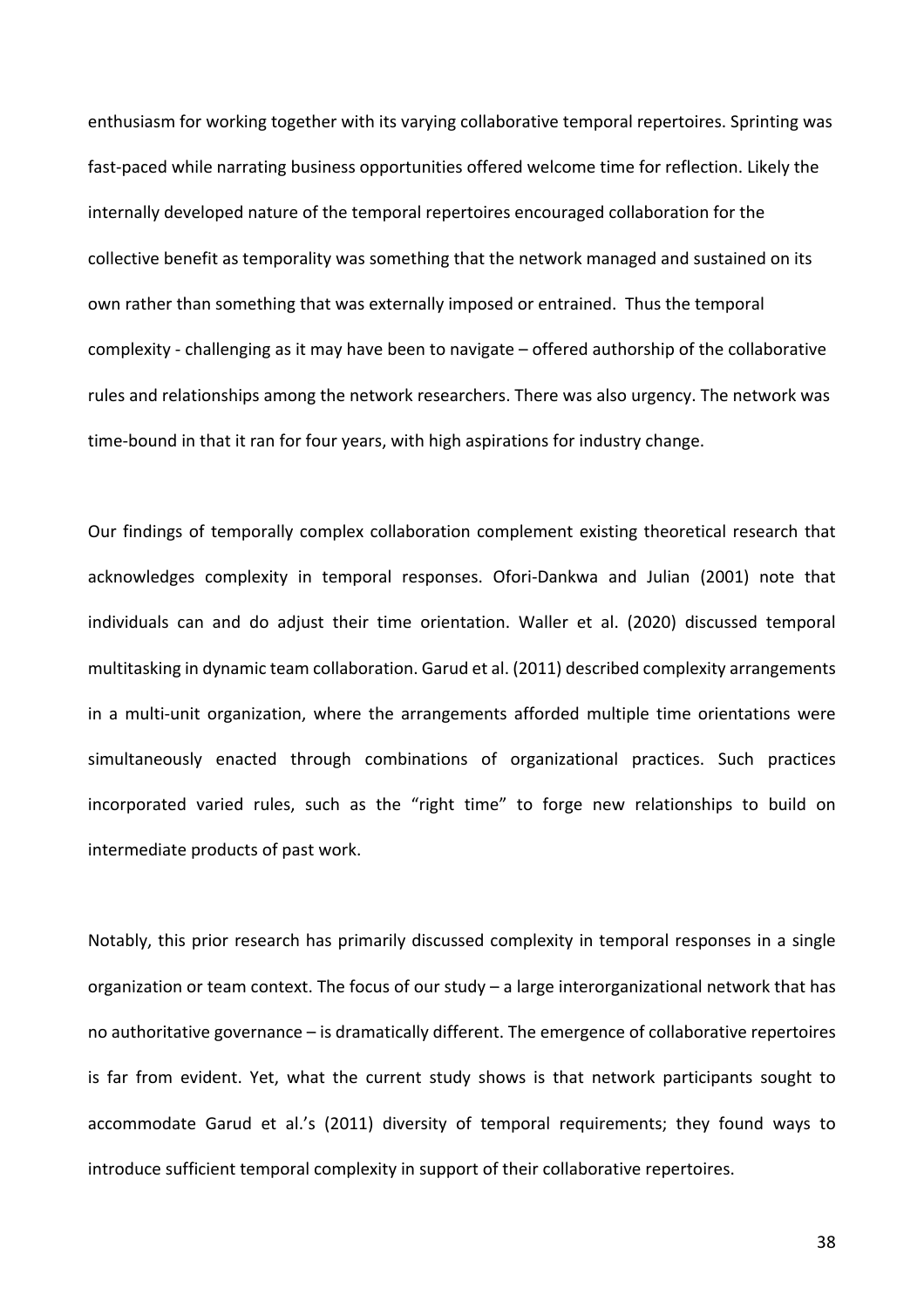#### *Limitations and Future Research*

Despite of the generalizability limitation of our findings and implications, our study reveals aspects of interorganizational collaboration that may be more broadly construed. For example, we found that a shared national context, the network's external temporal markers, and the professional customs and local practices were insufficient to catalyze collaboration. Multiple collaborative repertoires were needed to realize the network's potential and to shift time from deterring collaboration to supporting it.

In addition, this study highlights the necessity of a variety of temporal repertoires. We focused on a particular inter-organizational network targeting cross-industry innovation. Although the network consisted of diverse companies from different industries, ranging from telecommunications to cybersecurity, the initial remedy came from a development method emergent in the software industry that may have appealed to the participants more broadly because they shared an interest in agile practices (Fitzgerald et al., 2006; Conboy, 2009). In other industry contexts, different temporal repertoires are likely to be needed and found. The particular remedies are thus idiosyncratic and specific to the network. However, the complexity of such remedies in terms of temporal rules and relationships likely is generalizable to interorganizational networks. The difficulties of developing network-level collective benefits also are common to interorganizational networks, so that remedies rooted in temporally complex collaborative repertoires may make intermediary outcomes visible and relatable.

Future research ought to explore in more detail how participants' attitudes and motivation, and network context affect the outcomes of the network. We found the network developing and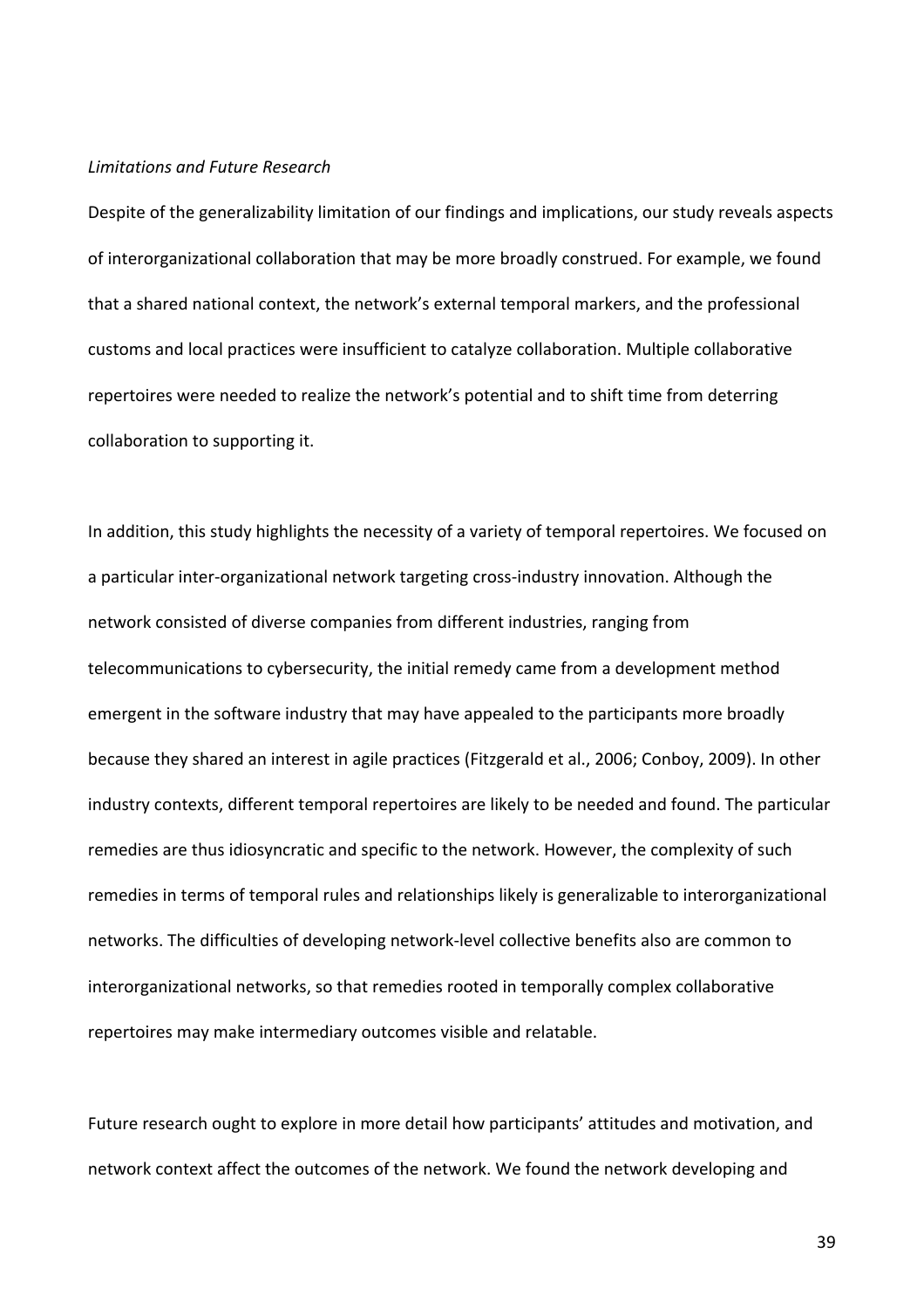authoring collaborative repertoires of its own, to complement the externally imposed calendar. To what extent and under what conditions do such internal repertoires provide a resource for interorganizational networks, making a difference in the novelty of outcomes and their commercialization? How does innovating with temporality – such as agile methods – enable or impede the fluidity of collaboration in networks? More research is needed to understand how temporally complex repertoires emerge over time, including their new temporal rules, relationships, and network benefits. How do these new repertoires address prior shortcomings and add new temporal collaborative capacity, but also complexity? What are the limits of collaborative repertoires based on temporal rules and repertoires? What are the boundaries for temporally complex collaboration in terms of its capacity to benefit the network?

As these questions show, our research opens up numerous new avenues for future research on interorganizational networks. As research is scarce on the capacity of such networks to work for the benefit of the whole network, rather than for a subset of external or dominant members, we bring attention to the collaborative potential of networks as a whole (Provan et al., 2007). Such potential is often left unexplored as various temporal and other interests become imposed. We thus invite future research to study network collaboration from the collective perspective, rather than from the point of view of a single organization's interests, beyond structural connections (Ahuja et al., 2012). Beck and Plowman (2014: 1246) underscore such collaborative potential in their study of a crisis organization: One leader emphasized that "we'll all step back and not worry about who is getting the credit for what's being done, but that it's being done."

Furthermore, our study suggests that temporal diversity – rather than being a deterrent – is an effective resource for developing collaborative repertoires that are sufficiently complex to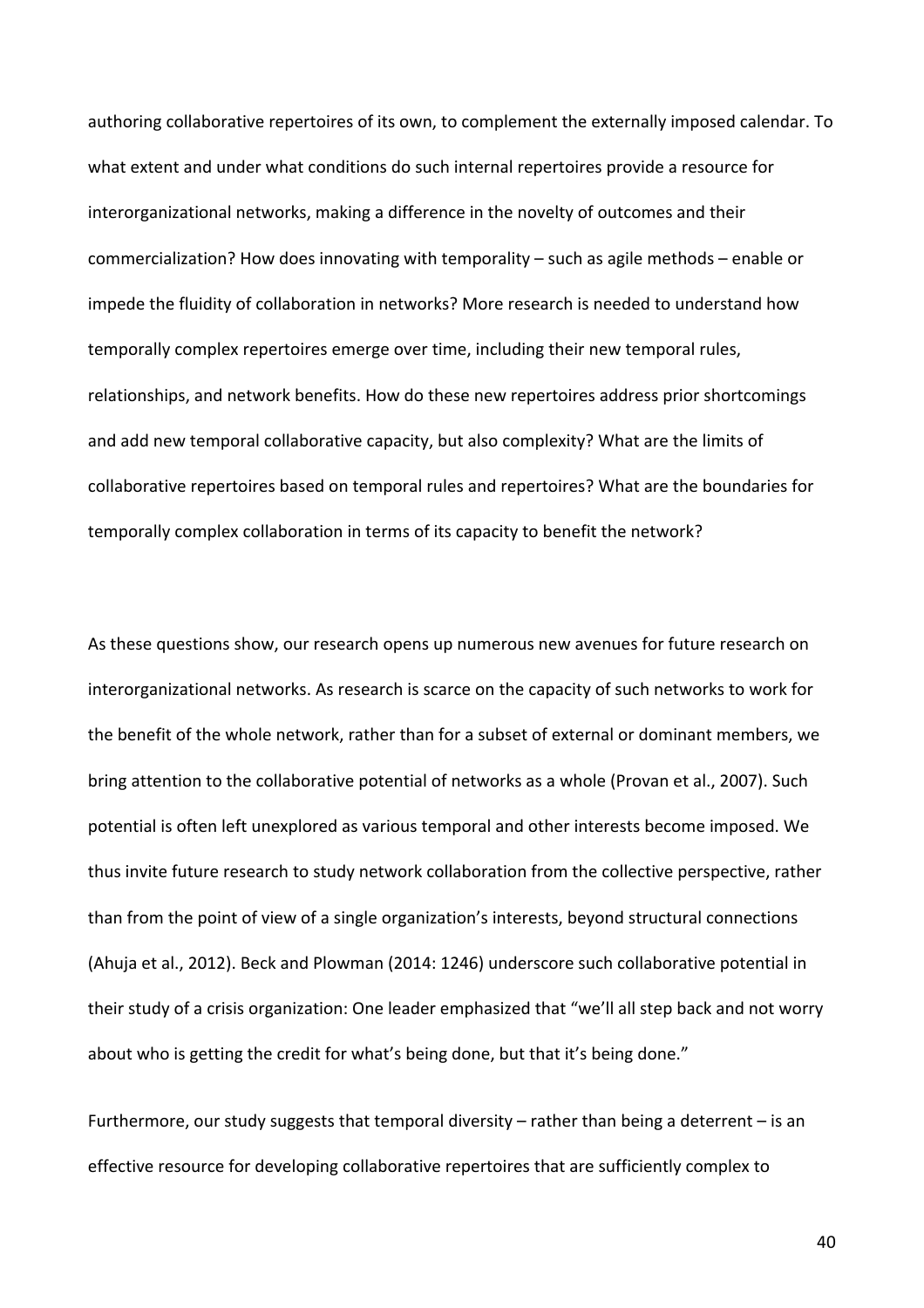accommodate the diversity of network participants and activities (Ofori-Dankwa and Julian, 2001). Prior interorganizational literature has suggested the need to study temporality as something that goes beyond singular or static notions of time (Lumineau and Oliveira, 2018). Rather than seeking unifying or entraining behavior within the network, we find maintaining multiple temporal rules and relationships crucial for collaboration across diverse networks. How do such collaborative repertoires become catalyzed and sustained by participants in networks that are not timebounded or infused with ambition? Following Garud et al. (2011), more needs to be understood in terms of how variability in network contexts affects responses to temporal demands.

# **Conclusion**

Interorganizational networks are increasingly important for engaging in cross-industry innovation. We find temporally complex collaboration crucial for tapping the multiorganization potential for novel business ecosystem formation. By tracking progress across the network, the study chronicles temporal rules and relationships as the participants in a Cloud software program developed collaborative repertoires that benefitted the network. These repertoires allowed the network to escape an externally imposed time line stalling collaboration. While engaging in joint research and overcoming its early fragmentation, the participants sustained temporal complexity sufficient to resolve the diverse temporal demands of a large number of home organizations for collective benefit. The findings contribute to interorganizational literature, emphasizing collective benefits and time-centric perspectives in their delivery.

## **References**

Ahuja G, Soda G, and Zaheer A (2012) The genesis and dynamics of organizational networks. *Organization Science* 23:434-448.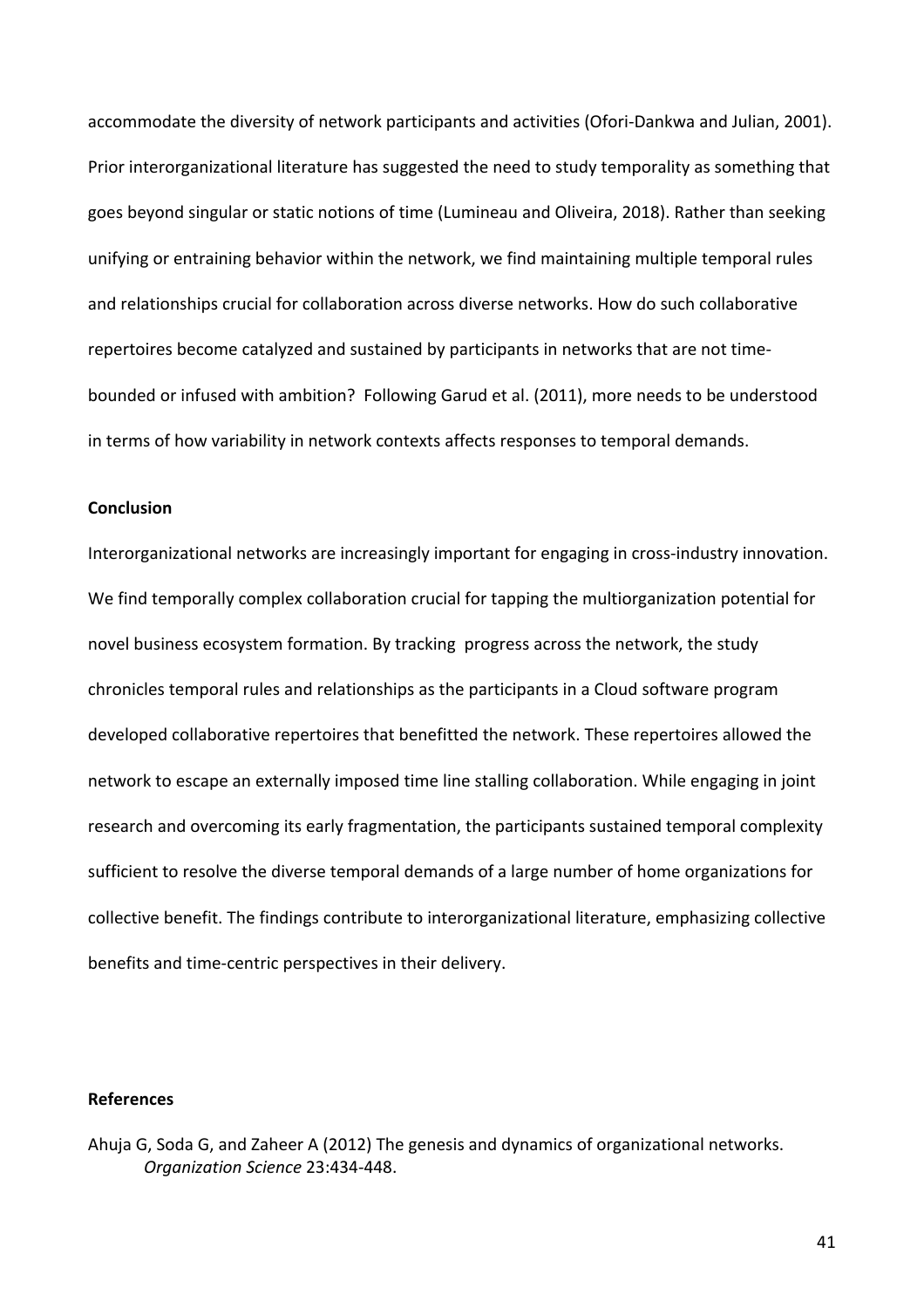- Arino A and de la Torre J (1998) Learning from failure: Towards an evolutionary model of collaborative ventures. *Organization Science* 9: 306–325.
- Bakker RM and Knoben J (2015) Built to last or meant to end: Intertemporal choice in strategic alliance portfolio. *Organization Science* 26(1): 256-276.
- Barbour JB, Ballard DI, Barge JK, and Gill R (2017) Making time/making temporality for engaged scholarship. *Journal of Applied Communication Research* 45(4): 365-380.
- Beck, TE and Plowman, DA (2014) Temporary, emergent interorganizational collaboration in unexpected circumstances: a study of the Columbia space shuttle response effort. *Organization Science* 25(4): 1234-1252.
- Bjerregaard T (2010) Industry and academia in convergence: micro-institutional dimensions of R&D collaboration. *Technovation* 30: 100-108.
- Blagoev B and Schreyögg G (2019) Why do extreme work hours persist? Temporal uncoupling as a new way of seeing. *Academy of Management Journal* 62(6): 1818-1847.
- Bonneau L (2007) Inter-organizational time: The example of Quebec biotechnology. *International Journal of Innovation Management* 11(1): 139-164.
- Browning LD, Beyer JM and Shetler JC (1995) Building cooperation in a competitive industry: Sematech and the semiconductor industry. *Academy of Management Journal* 38: 113–151.
- Castañer X and Oliveira N (2020) Collaboration, coordination, and cooperation among organizations: Establishing the distinctive meanings of these terms through a systematic literature review. *Journal of Management* 46(6): 965-1001.
- Cipriani R (2013) The many faces of social time: A sociological approach. *Time & Society* 22(1): 5- 30.
- Conboy K (2009) Agility from first principles: reconstructing the concept of agility in information systems development. *Information Systems Research* 20 (3): 329-354.
- Danner-Schröder A (2020) Focusing on backgrounding events simultaneously: the past-presentfuture relationship of the Great East Japan Earthquake. *Journal of Management Inquiry* 29(1): 92-110.
- Das TK (2006) Strategic alliance temporalities and partner opportunism. *British Journal of Management* 17:1-21.
- Davis JP and Eisenhardt, KM (2011) Rotating leadership and collaborative innovation: Recombination processes in symbiotic relationships. *Administrative Science Quarterly* 56: 159-201.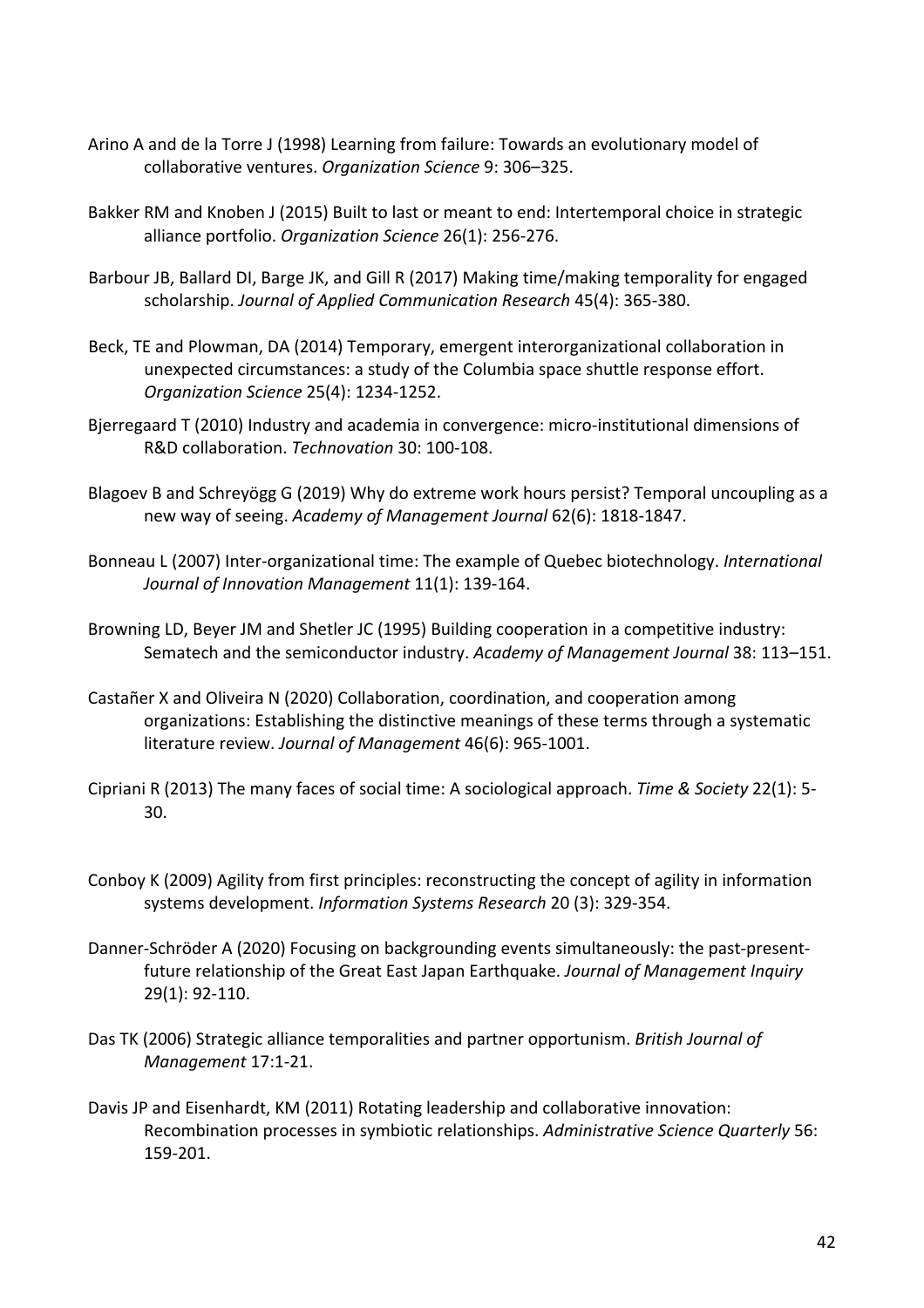Deken F, Berends H, Gemser G, and Lauche K (2018) Strategizing and the initiation of interorganizational collaboration through prospective resourcing. *Academy of Management Journal* 61(5) 1920-1950.

De Rond M (2014) The structure of serendipity. *Culture & Organization* 20(5): 342-358.

- Dille T, Soderlund J and Clegg S (2018) Temporal conditioning and the dynamics of interinstitutional projects. *International Journal of Project Management* 36(2018): 673-686.
- Doz Y L (1996) The evolution of cooperation in strategic alliances: Initial conditions or learning processes? *Strategic Management Journal* 17(Supplement 1): 55–83.
- Elwood P and Horner S (2020) In search of lost time: the temporal construction of innovation management. *R&D Management* 50(3): 364-519.
- Fitzgerald B, Hartnett G and Conboy K (2006) Customizing agile methods to software practices. *European Journal of Information Systems* 15(2): 200-213.
- Fortwengel, J and Sydow J (2020) When many davids collaborate with one goliath: How interorganizational networks (fail to) manage size differentials. *British Journal of Management* 31: 403-420.
- Garud R, Gehman J, and Kumaraswamy, A (2011) Complexity arrangements for sustained innovation: Lessons from 3M Corporation. *Organization Studies* 32(6) 737-767.
- Garud R, Tuertscher P, and Van de Ven, AH (2013) Perspectives on innovation processes. *Academy of Management Annals 7*(1): 775-819.
- Geddes A, Parker C, and Scott, S (2018) When the snowball fails to roll and the use of 'horizontal' networking in qualitative social research. *International Journal of Social Research Methodology* 21(3): 1-12
- Giudici A, Reinmoeller P, and Ravasi D (2018) Open-system orchestration as a relational source of sensing capabilities: Evidence from a venture association. *Academy of Management Journal* 61(4): 1369-1402.
- Granqvist N and Gustafsson R (2016) Temporal institutional work. *Academy of Management Journal 59 (3)*: 1009–1035.
- Grodal S and O'Mahony S (2017) How Does A Grand Challenge Become Displaced? Explaining The Duality Of Field Mobilization. *Academy of Management Journal* 60 (5): 1801–1827.
- Gulati R, Puranam P and Tushman M (2012) Meta-organization design: rethinking design in Interorganizational and community contexts. *Strategic Management Journal* 33(6): 571- 586.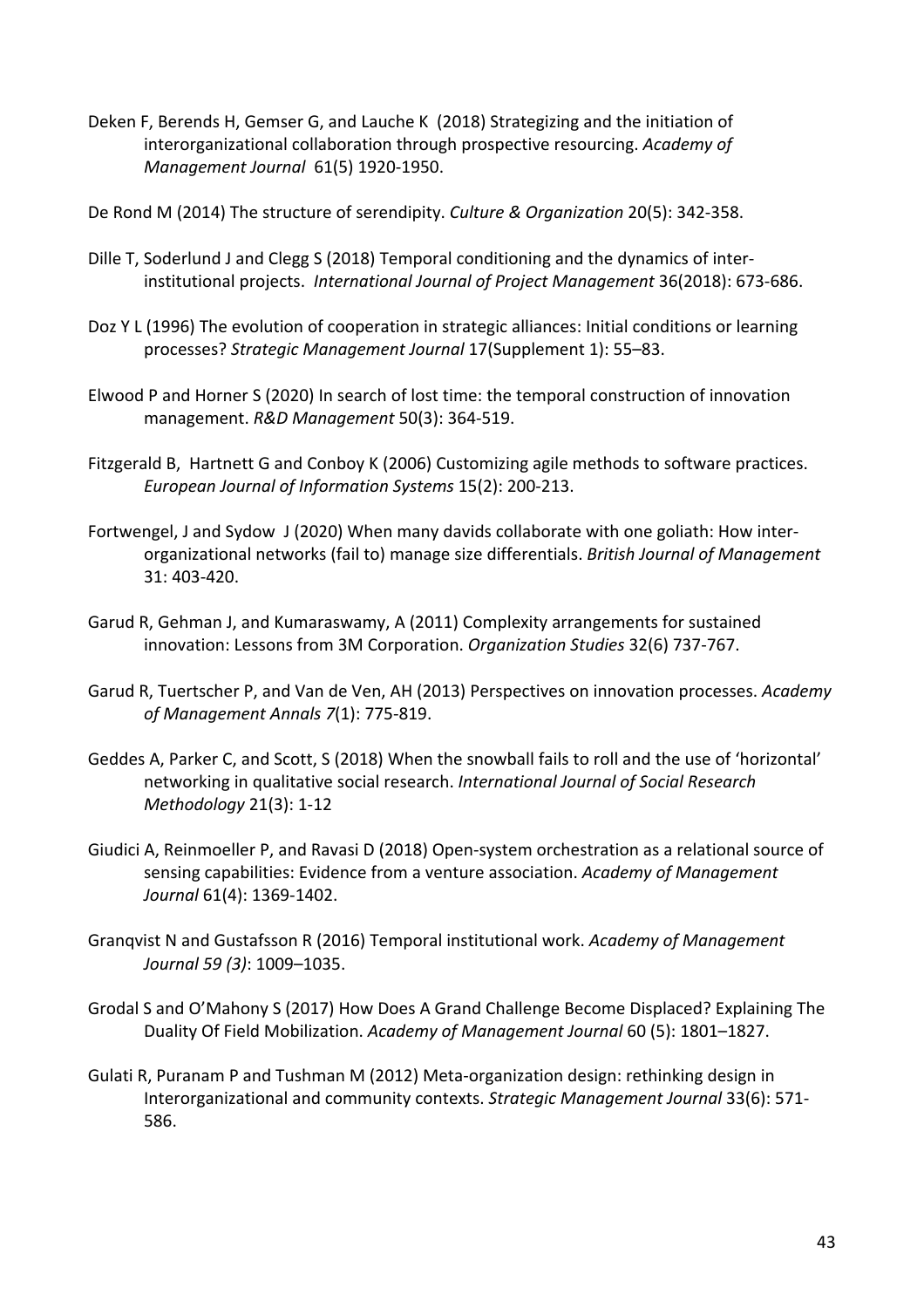- Gustafsson R and Jarvenpaa SL (2018) Extending community management to industry-universitygovernment organizations. *R&D Management* 48(1): 121-135
- Hagedoorn J, Link AN and Vonortask NC (2000) Research partnerships. *Research Policy* 29(4-5): 567-586.
- Heckarthorn DD and Cameron CJ (2017) Network sampling: From snowball and multiplicity to respondent-driven sampling. *Annual Reviews of Sociology*. 43:101-119.
- Human SE and Provan KG (1997) An emergent theory of structure and outcomes in small-firm strategic manufacturing networks. *Academy of Management Journal* 40(2): 368-403.
- Huy QN (2001)Time, Temporal Capability, and Planned Change. *Academy of Management Review*  26 (4): 601-623.
- Jarvenpaa SL and Välikangas L (2014) Opportunity Creation in Innovation Networks: Interactive Revealing Practices. *California Management Review*, 57(1): 67–87.
- Jarvenpaa SL and Välikangas L (2016) From Governance Void To Interactive Governing Behaviors In New Research Networks. *Academy of Management Discovery* 2(3): 226-346.
- Järvi K, Almpanopoulou A and Ritala P (2018) Organization of Knowledge Ecosystems: Prefigurative and Partial Forms. *Research Policy* 47 (8): 1523-1537.
- Kaplan S and Orlikowski WJ (2013) Temporal work in strategy making. *Organization Science* 24(4): 965-995.
- Koschmann MA and Kuhn TR and Pfarrer MD (2012) A communicative framework of value in crosssector partnerships. *Academy of Management Review* 37 (3): 332-354.
- Levén P, Holmström J, and Mathiassen L (2014) Managing research and innovation networks: Evidence from a government sponsored cross-industry program. *Research Policy* 43(1): 156-168.
- Lumineau F and Oliveira N (2018) A pluralistic perspective to overcome major blind spots in research on interorganizational relationships. *Academy of Management Annals* 12: 440- 465.
- McGivern G, Dopson S, Ferlie E, Fischer M, Fitzgerald L, Ledger J, and Bennett C (2018) The silent politics of temporal work: A case study of a management Consultancy Project to Redesign Public Health Care. *Organization Studies* 39(8): 1007-1030.
- Mannak RS, Meeus, MTH, Raab J and Smit AC (2019) A temporal perspective on repeated ties across university-industry R&D consortia. *Research Policy* 48(9).
- Ofori-Dankwa J and Julian SD (2001) Complexifying organizational theory: Illustrations using time research. *Academy of Management Research* 26(3):415-430.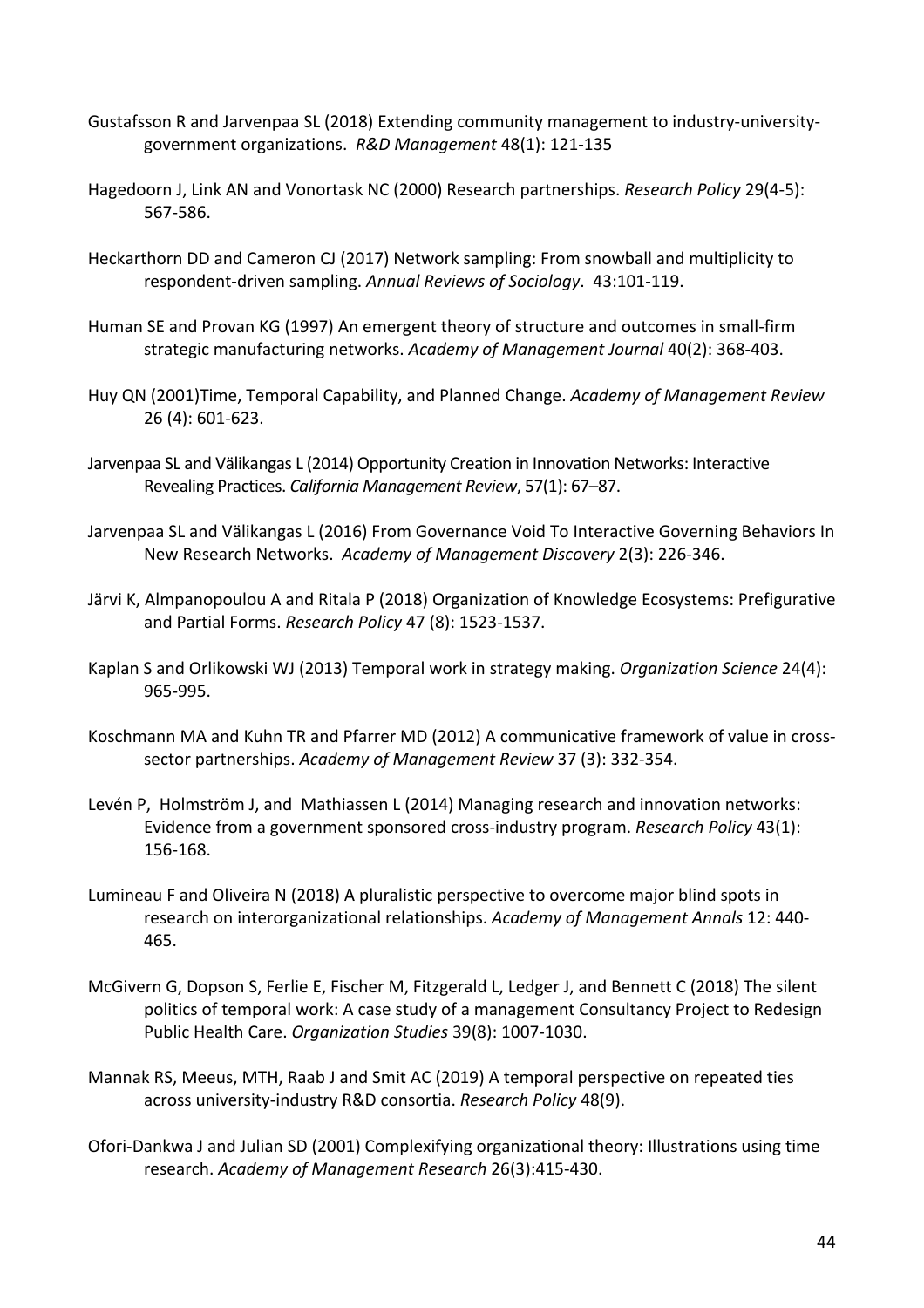- Oliveira N and Lumineau F (2019) The dark side of interorganizational networks*. Journal of Management* 45(1): 231-261.
- Okhuysen GA and Waller MJ (2002) Focusing on midpoint transitions: An analysis of boundary conditions. *Academy of Management Journal* 45(5): 1056-1065.
- Orlikowski WJ and Yates J (2002) It's about time: temporal structuring in organizations. *Organization Science* 13(6): 684-700.
- Perkmann M, Tartari V, McKelvey M, Autio E et al (2013) Academic engagement and commercialization: A review of the literature on university-industry relations. *Research Policy* 423-442.
- Perkmann M and Schildt H (2015) Open data partnerships between firms and universities: The role of boundary organizations. *Research Policy 44*: 1133-1143.
- Perlow LA (1999) The time famine: Toward a sociology of work time. *Administrative Science Quarterly* 44: 57-81.
- Powell WW (1998) Learning from collaboration: knowledge and networks in the biotechnology and pharmaceutical industries. *California Management Review* 40 (3): 228-240.
- Powell WW, Koput KW and Smith-Doerr L (1996) Interorganizational collaboration and the locus of innovation: networks of learning in biotechnology. *Administrative Science Quarterly* 41(1): 116.
- Powell WW, Koput KW, White DR and Owen-Smith J (2005) Network dynamics and field evolution: The growth of interorganizational collaboration in the life sciences. *American Journal of Sociology* 110(4): 1132-1205.
- Provan KG, Fish A, and Sydow J (2007) Interorganizational networks at the network level: A review of the empirical literature on whole networks. *Journal of Management* 33(3): 479- 516.
- Reypens C, Lievens A, and Blazevic V (2020) Hybrid orchestration in multi-stakeholder innovation networks: Practices of mobilizing multiple, diverse stakeholders across organizational boundaries. *Organization Studies* 41(1): 61-83.
- Reinecke J and Ansari S (2015) When times collide: temporal brokerage at the intersection of markets and developments. *Academy of Management Journal* 58(2): 618-648.
- Rerup Cand Feldman M (2011) Routines as a Source of Change in Organizational Schemata: The Role of Trial-and-Error Learning. *Academy of Management Journal*, 54(3): 577-610.
- Schildt H, Mantere S and Cornelissen J (2020) Power in sensemaking processes. *Organization Studies* 41(2): 241-265.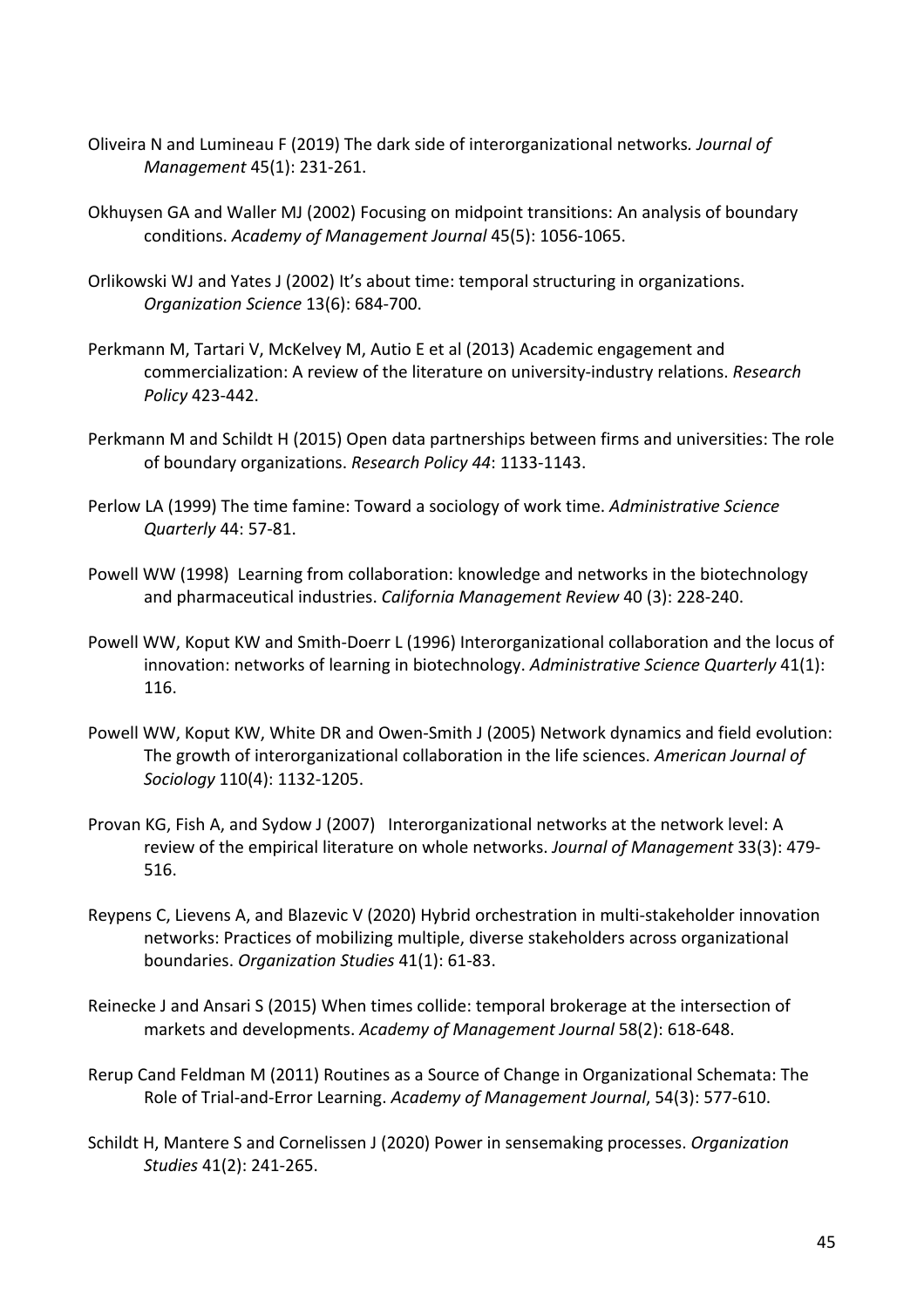- Schrack A and Whitford J (2011) The Anatomy of Network Failure, *Sociological Theory 29:3:* 151- 177.
- Scriber JB and Gutek BA (1987) Some time dimensions of work: Measurement of an underlying aspect of organization culture. *Journal of Applied Psychology* 72(4): 642-650.
- Shipp AB and Jansen KJ (2021) The "other" time: A review of the subjective experience of time in organizations. *Academy of Management Annals* 15(1): 299-334.
- Staudenmayer N, Tyre M, and Perlow L (2002) Time to change: temporal shifts as enablers of organizational change, *Organization Science* 13(5): 583-597.
- Stjerne IS, Soderlund J, and Minbaeva D (2019) Crossing times: temporal boundary-spanning practices in interorganizational projects. *International Journal of Project Management* 37(2): 347-365.
- van Marrewijk A, Ybema S and Smits K et al (2016) Clash of the Titans: Temporal organizing and collaborative dynamics in the Panama Canal Megaproject. *Organization Studies* 37 (12):1745-1769.
- Waller, MJ, Franklin AE and Parscher DB (2020) Time perspective balance and team adaptation in dynamic task contexts. *Journal of Organizational Behavior* 41:263-275.
- Waller MJ, Zellmer-Bruhn ME and Giambatista RC (2002) Watching the Clock: Group Pacing Behavior Under Dynamic Deadlines. *Academy of Management Journal* 45(5): 1046-1065.
- Yakura EK 2(002) Charting time: Timelines as temporal boundary objects. *Academy of Management Journal* 45(5): 956-970.
- Zerubavel E (1981) *Hidden rhythms: Schedules and calendars in social life*. Chicago: University of Chicago Press.
- Zietsma C, Ruebottom T, and Shantz AS (2018) Unobtrusive Maintenance: Temporal complexity, latent category control and stalled emergence of the cleantech sector. *Journal of Management Studies* 55(7): 1242-1277.

| <b>Interviewee's Role</b> | 2009 | 2010 | 2011 | 2012 | 2013 | Total |
|---------------------------|------|------|------|------|------|-------|
| <b>Board Members</b>      |      |      |      |      |      |       |
| <b>Academic Directors</b> |      |      |      |      |      |       |
| <b>Industry Directors</b> |      |      |      |      |      |       |

**Table 1.** Number of Interviews Conducted as Part of the Study; 22 different individuals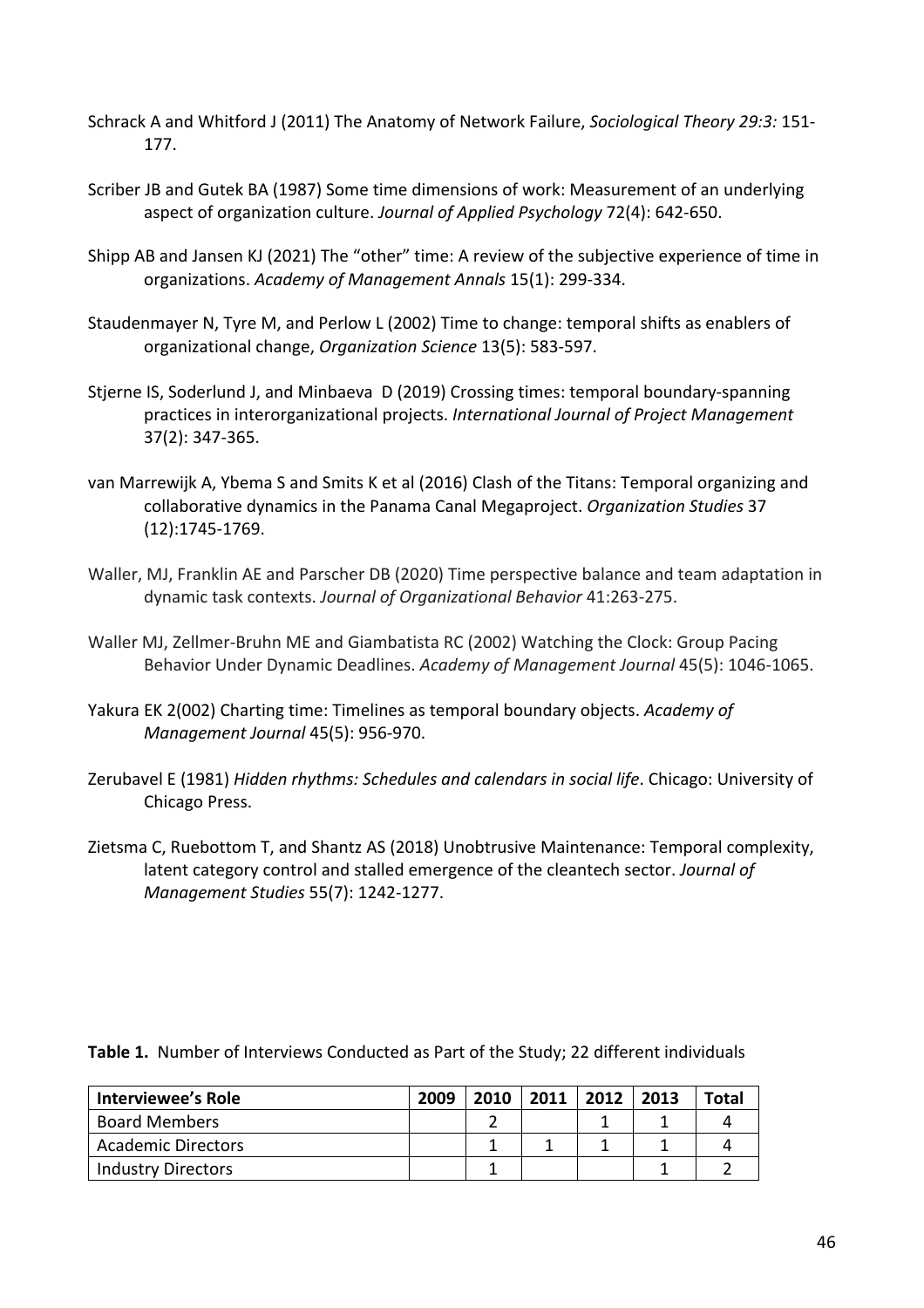| Program Coordinator                 |  |    |  |
|-------------------------------------|--|----|--|
| <b>Academic Program Managers</b>    |  |    |  |
| <b>Industry Program Managers</b>    |  |    |  |
| <b>Academic Researchers</b>         |  |    |  |
| <b>Industry Researchers</b>         |  |    |  |
| Total Number of Interviews per year |  | 14 |  |

Multiple interviews in the same year with the program coordinator.

# **Table 2.** Data Used in Analysis

| <b>DATA SOURCES</b>                                              | <b>ANALYTICAL PURPOSES</b>                    |  |  |
|------------------------------------------------------------------|-----------------------------------------------|--|--|
| Semi-structured interviews                                       | Participants' perspectives                    |  |  |
| With 22 individuals in cloud program                             | Understanding the timeline: how temporality   |  |  |
|                                                                  | as calendar time, as events, as reflective    |  |  |
|                                                                  | process helps or fails to engender            |  |  |
|                                                                  | collaboration; Coping with program (temporal  |  |  |
|                                                                  | and other) complexities                       |  |  |
| With 2 individuals not part of Cloud                             | Comparison of cloud program to other          |  |  |
| program but familiar with other national                         | national research programs                    |  |  |
| research programs                                                |                                               |  |  |
| Attendance in quarterly workshops lasting 1-                     | <b>Event observation/Field notes</b>          |  |  |
| 2 days                                                           |                                               |  |  |
| 2010 (Summer, Fall, End of Year)                                 | Evolution of collaboration; who joined events |  |  |
|                                                                  | and when, who interacted with whom and        |  |  |
|                                                                  | how                                           |  |  |
| 2011 (Fall, End of Year)                                         | Evolution of collaboration; who joined events |  |  |
|                                                                  | and when, who interacted with whom and        |  |  |
|                                                                  | how                                           |  |  |
| 2012 (Fall, End of Year)                                         | Evolution of collaboration; who joined events |  |  |
|                                                                  | and when, who interacted with whom and        |  |  |
|                                                                  | how                                           |  |  |
| 2013 (End of Year)                                               | Evolution of collaboration; who joined events |  |  |
|                                                                  | and when, who interacted with whom and        |  |  |
|                                                                  | how                                           |  |  |
| <b>Archival documents</b>                                        | <b>Research program/Issue documentation</b>   |  |  |
| 2009 cloud whitepaper                                            | Research program background; understanding    |  |  |
|                                                                  | program goals and methods                     |  |  |
| Strategic Research Agenda Version 1,<br>$\overline{\phantom{0}}$ | Understanding program goals and methods       |  |  |
| 2009                                                             |                                               |  |  |
| Strategic Research Agenda Version 2,                             | Understanding revised program goals and       |  |  |
| 2010                                                             | methods                                       |  |  |
| Cloud program newsletters                                        | Understanding intermediate results and what   |  |  |
|                                                                  | cloud program was                             |  |  |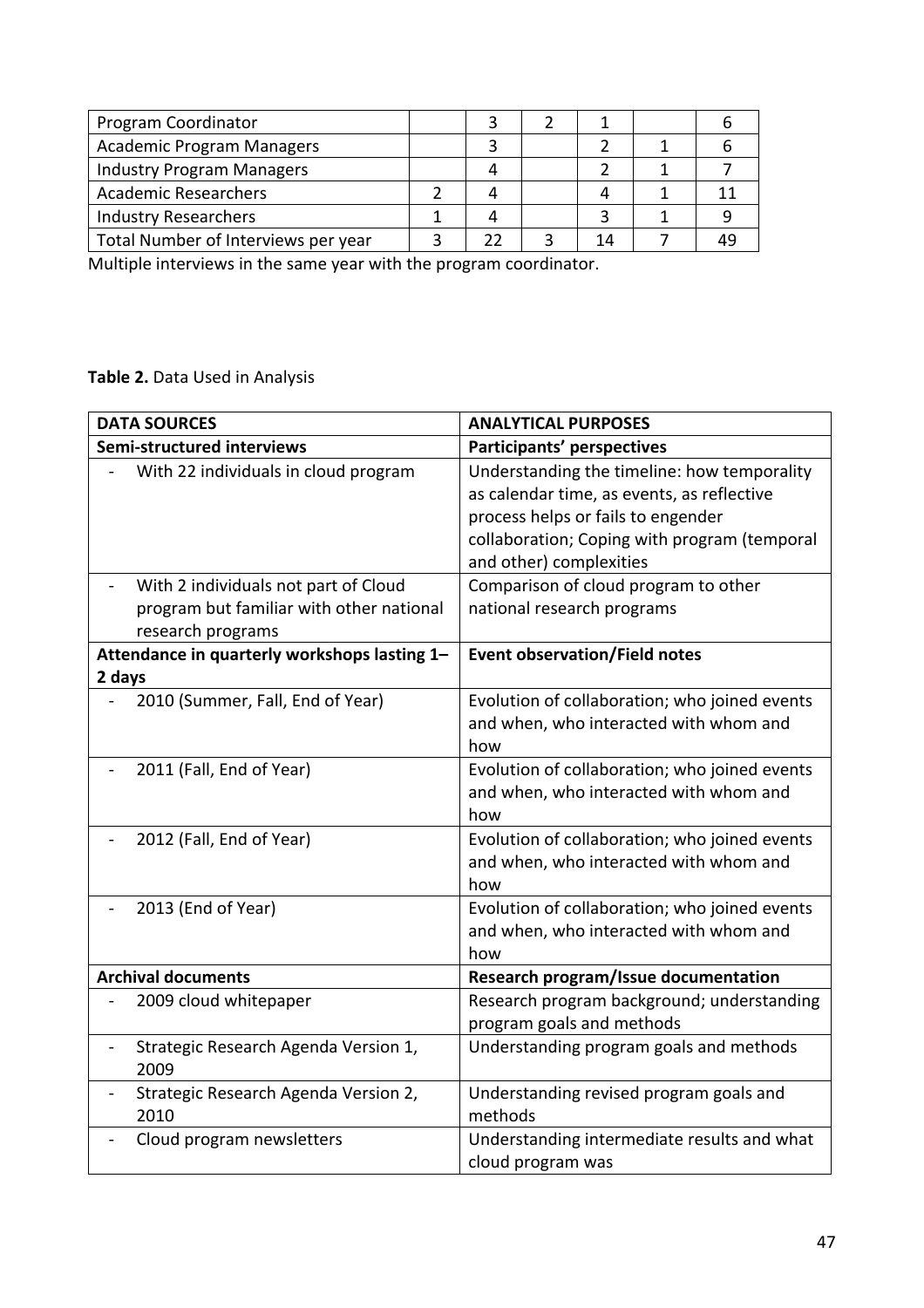| Workshop presentations | Detailed data on specific activities and |
|------------------------|------------------------------------------|
|                        | challenges                               |

Table 3. Time Line for Emergence of Collaborative repertoires with their rules and relationships.

| <b>Calendar</b><br><b>Time</b>                                                                        | <b>Collaborative Repertoire</b>                                                                                                                                                                                                                                                                                 | <b>Network Collaboration for</b><br><b>Collective Benefit</b>                                                                                                                           |
|-------------------------------------------------------------------------------------------------------|-----------------------------------------------------------------------------------------------------------------------------------------------------------------------------------------------------------------------------------------------------------------------------------------------------------------|-----------------------------------------------------------------------------------------------------------------------------------------------------------------------------------------|
| Fall 2008-<br>Preparation<br>of Strategic<br>Research<br>Agenda (SRA)<br>and initial<br>collaboration | Calendar-based planning based on public<br>funder annual cycles<br>Rule: Research targets must fit into work<br>packages on an annual cycle<br>Relationships: Existing partnerships, silos                                                                                                                      | Project progress deemed<br>insufficient between Fall 2008<br>and Spring 2010                                                                                                            |
| Spring $2010 -$<br>2013                                                                               | Fifteen three-month sprint research<br>cycles<br>Rule: No sprinting alone; have to include<br>both industry and academic partners<br>Relationships: New relationships formed                                                                                                                                    | Abundance of research results<br>(e.g., demos, case studies,<br>research papers)<br>Fragmented results; no<br>network-level coherence                                                   |
| $2011 - 2013$                                                                                         | Various events with experts to transfer,<br>connect, and integrate research results<br>across the network<br>Rule: Narrating thematic opportunity<br>Relationships: Expert-based trust<br>relationships                                                                                                         | Broad knowledge sharing and<br>interpretation of research<br>results in the network in terms<br>of business cases<br>Getting company buy-in<br><b>Accumulation of business</b><br>cases |
| 2012-2013                                                                                             | Ecosystem formation based on<br>executable business cases<br>Rule: Right timing (from business<br>perspective) for "live" pilots, company-<br>specific intellectual property sharing for<br>pilots<br>Relationships: Restructured relationships<br>based on company readiness to<br>participate in an ecosystem | Five ecosystems<br>Asset management system for<br>future ecosystems<br>The challenge of billion dollar<br>business opportunity                                                          |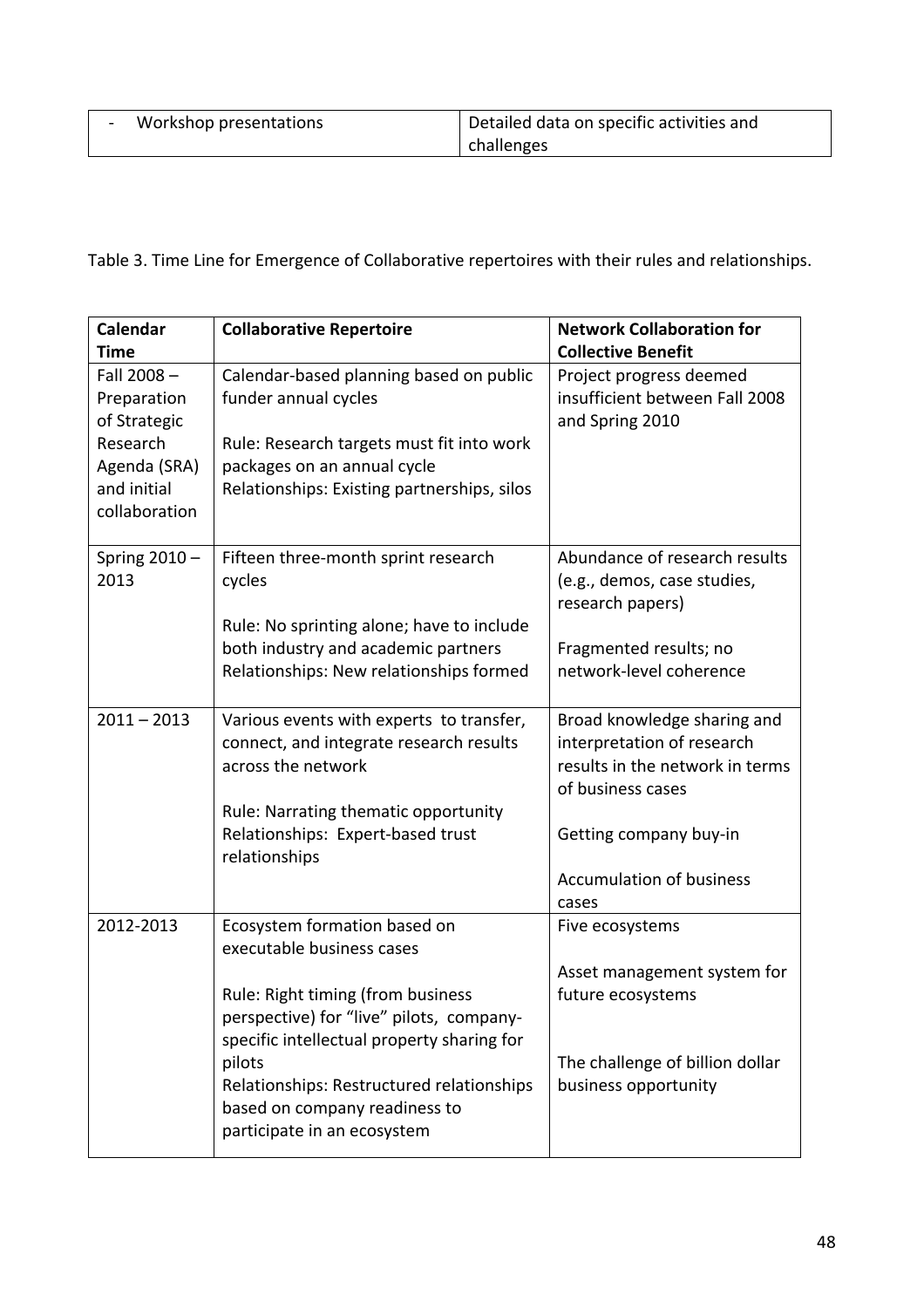Figure 1: A Model of Temporally Complex Collaboration in an Interorganizational Network